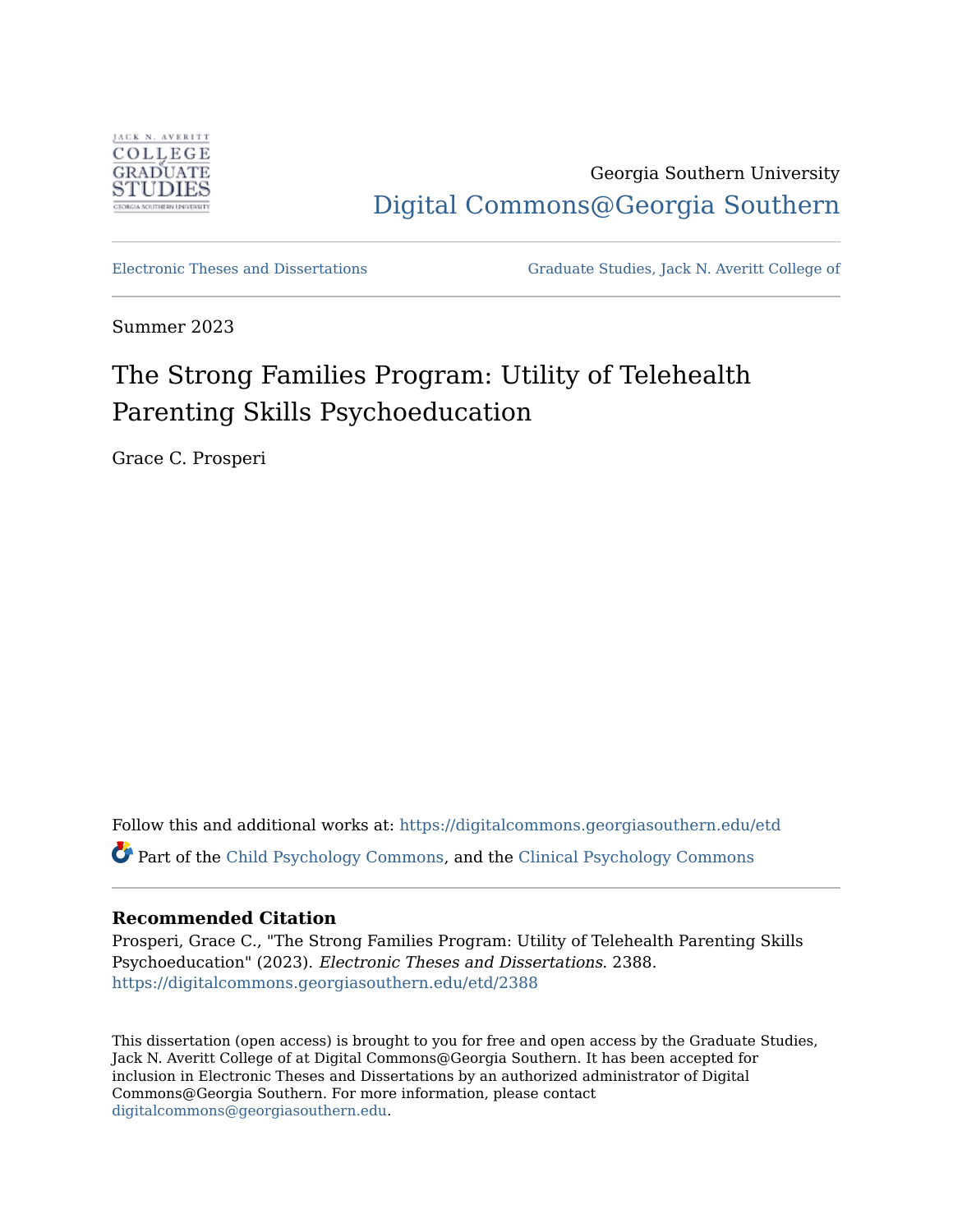# THE STRONG FAMILIES PROGRAM: UTILITY OF TELEHEALTH PARENTING SKILLS PSYCHOEDUCATION

by

## GRACE PROSPERI

(Under the Direction of C. Thresa Yancey)

# ABSTRACT

Externalizing behaviors in children are a common problem experienced by many parents. If untreated, externalizing behaviors are associated with more serious consequences (Hann, 2012). Parents of children with behavior issues also report higher levels of stress (Dumas et al., 2009). Parenting stress is related to lower life satisfaction for parents and increased negative outcomes for children living in the home. Parent training programs, incorporating attachment building and discipline strategies, combat childhood externalizing behaviors in clinical settings. While reducing childhood externalizing behaviors is the main aim of parent training, there are other benefits to gaining parenting skills such as increased familial problem-solving and coping skills. Group delivered interventions reach more individuals and provide services more easily than individually delivered interventions for underserved and rural communities. Seventeen parents (including biological, adoptive, foster, and other caregivers) completed a 6-week parent training program provided in a group setting via telehealth. Results indicate the program resulted in reductions in externalizing behaviors, but no significant changes occurred for parental stress or family problem solving skills, possibly due to underpowered analyses. Future studies should continue to examine the utility of this and similar programs to better understand the usefulness of their implementation with larger sample sizes.

INDEX WORDS: Parent training, Externalizing behaviors, Parent, Attachment, Discipline, Familial problem solving, Parenting stress, Telehealth for families, Rural parent training, Group parent training, Rural telehealth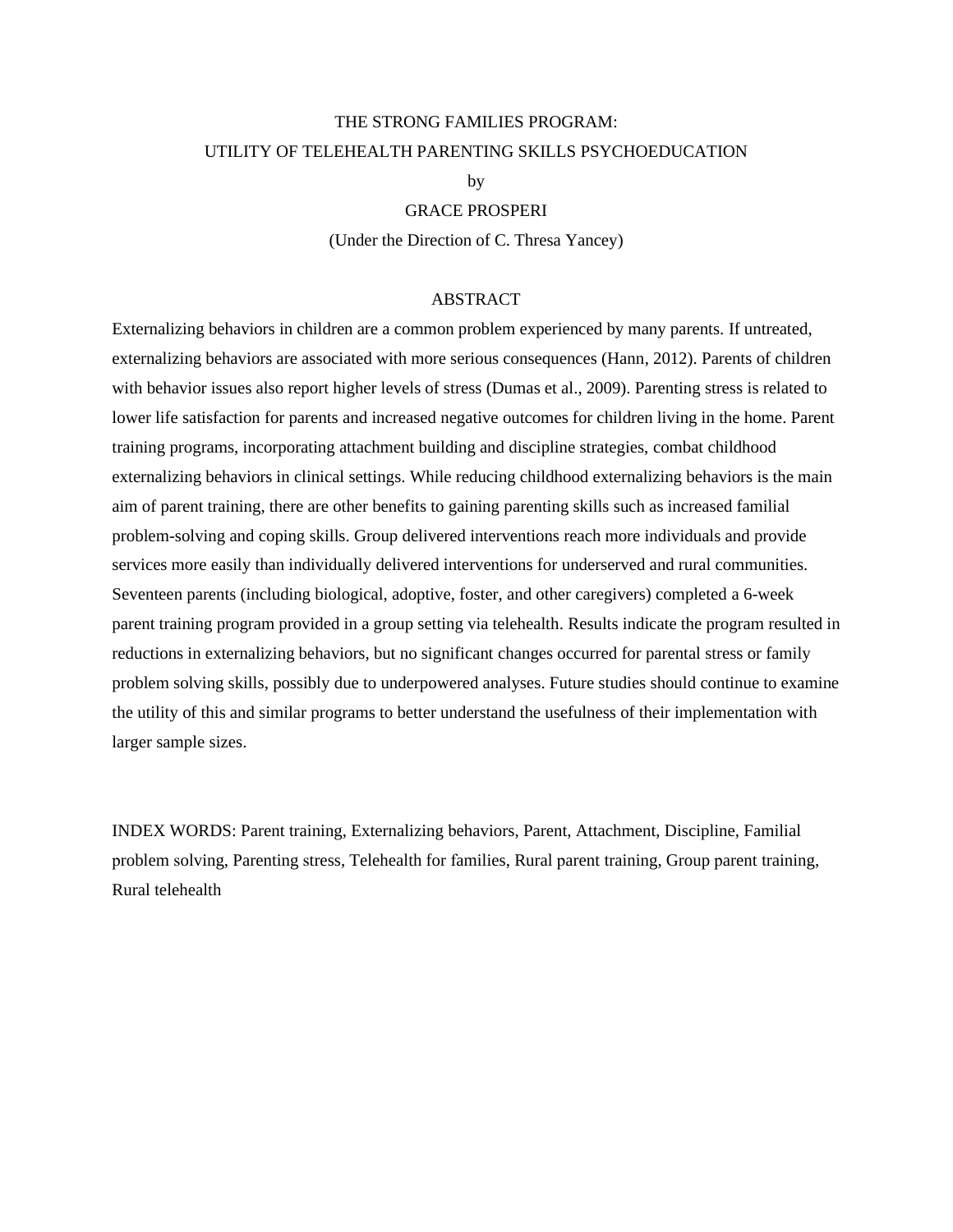# THE STRONG FAMILIES PROGRAM:

# UTILITY OF TELEHEALTH PARENTING SKILLS PSYCHOEDUCATION

by

# GRACE PROSPERI

B.S., Missouri State University, 2018 M.S., Georgia Southern University, 2020

A Dissertation Submitted to the Graduate Faculty of Georgia Southern University in Partial Fulfillment of the Requirements for the Degree

# DOCTOR OF PSYCHOLOGY COLLEGE OF BEHAVIORAL AND SOCIAL SCIENCES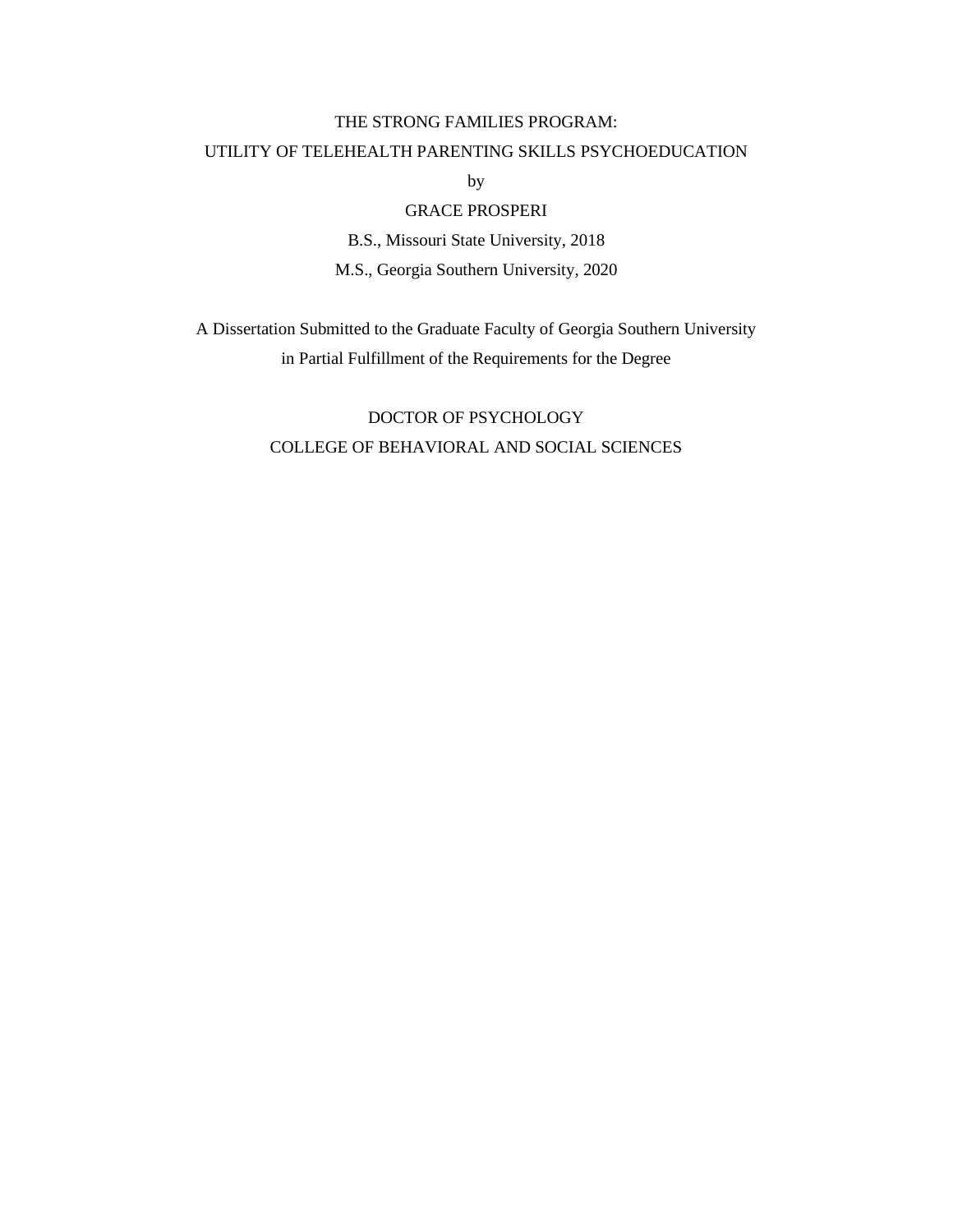© 2022

GRACE PROSPERI All Rights Reserved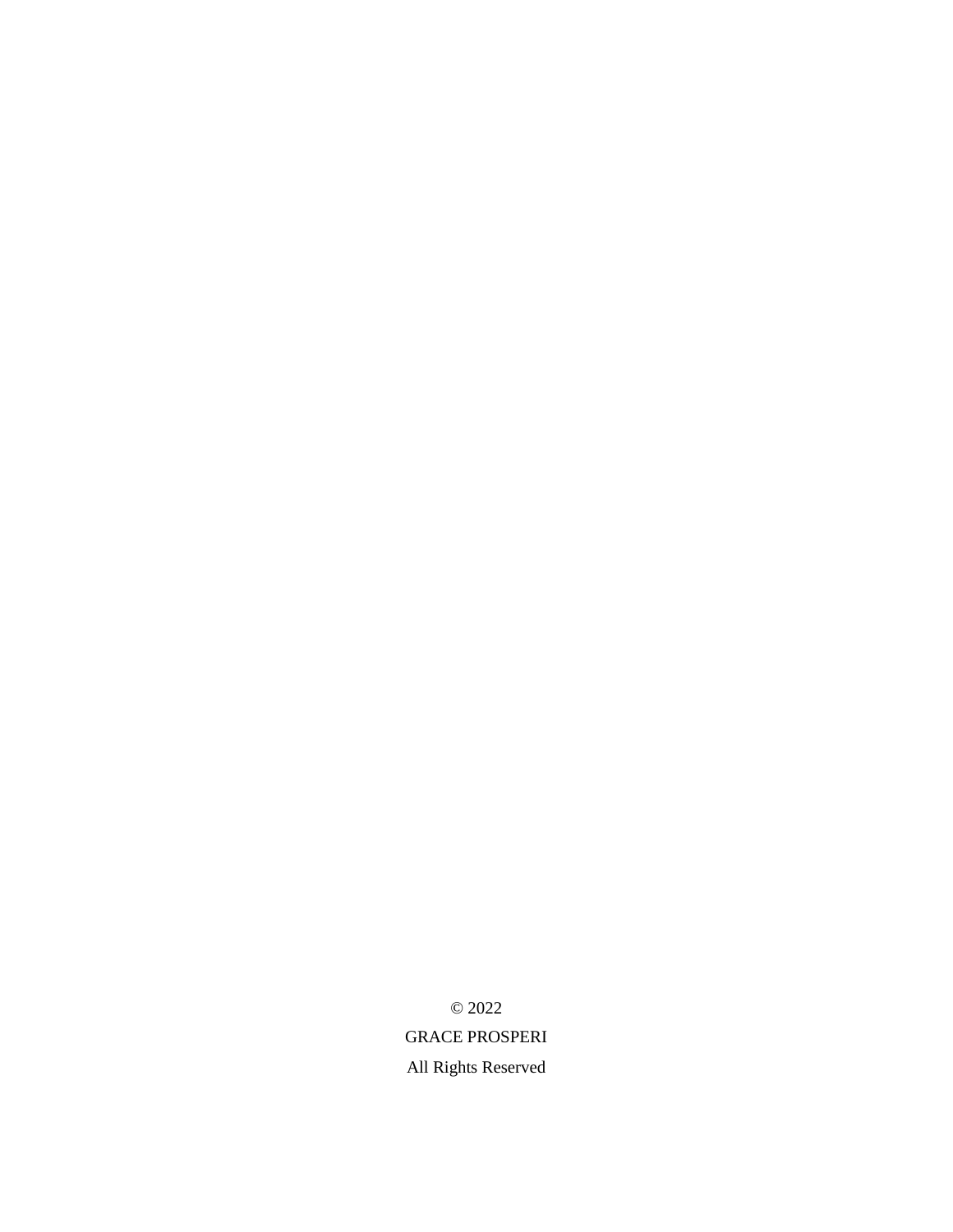# THE STRONG FAMILIES PROGRAM: UTILITY OF TELEHEALTH PARENTING SKILLS PSYCHOEDUCATION

by

GRACE PROSPERI

Committee: Jeff Klibert

Major Professor: C. Thresa Yancey Ryan Couillou

Electronic Version Approved: May 2022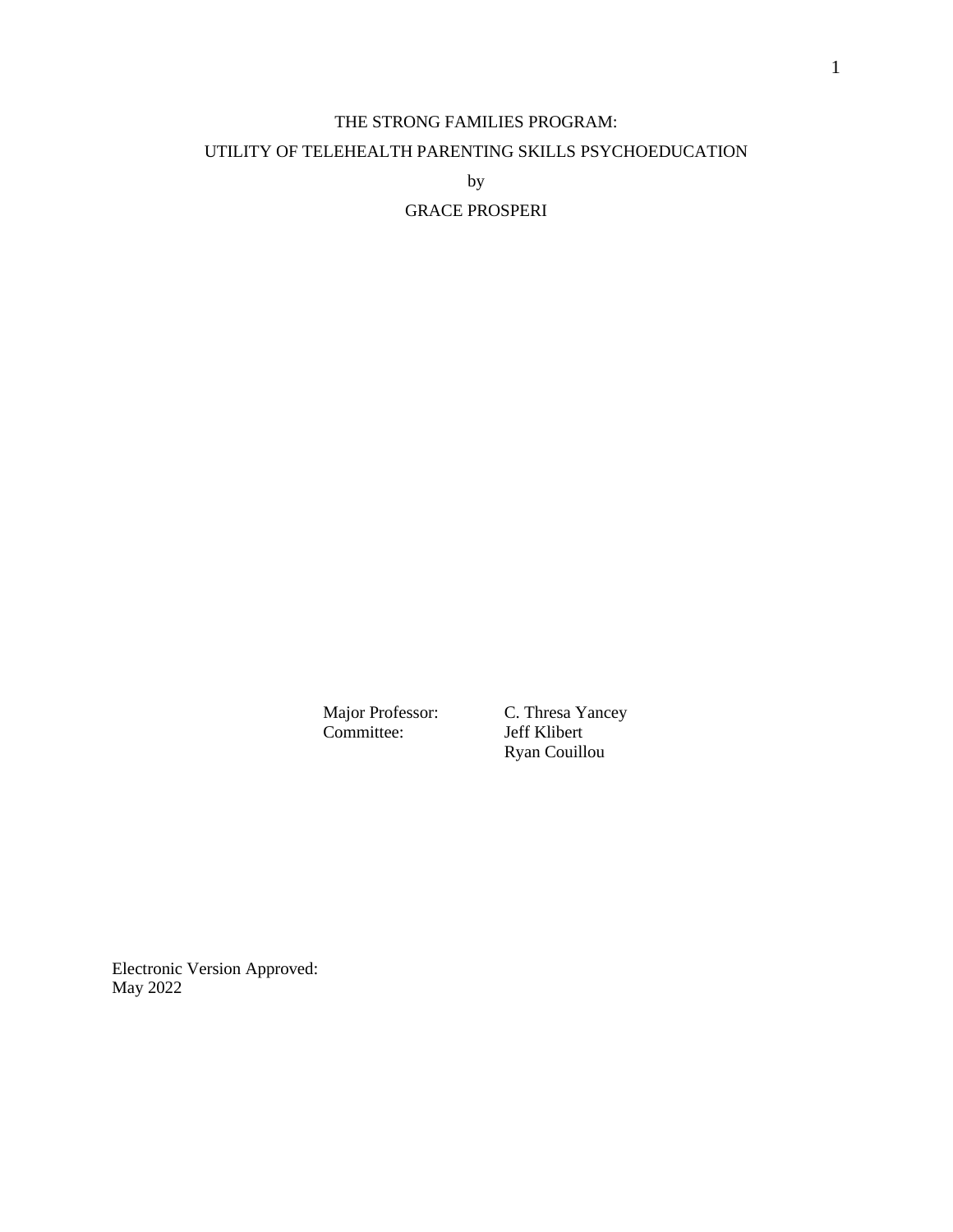# DEDICATION

This dissertation is dedicated to the foster and parenting community of South Georgia. Your passion to raise strong families and happy children made this study possible. It was an honor to work alongside you.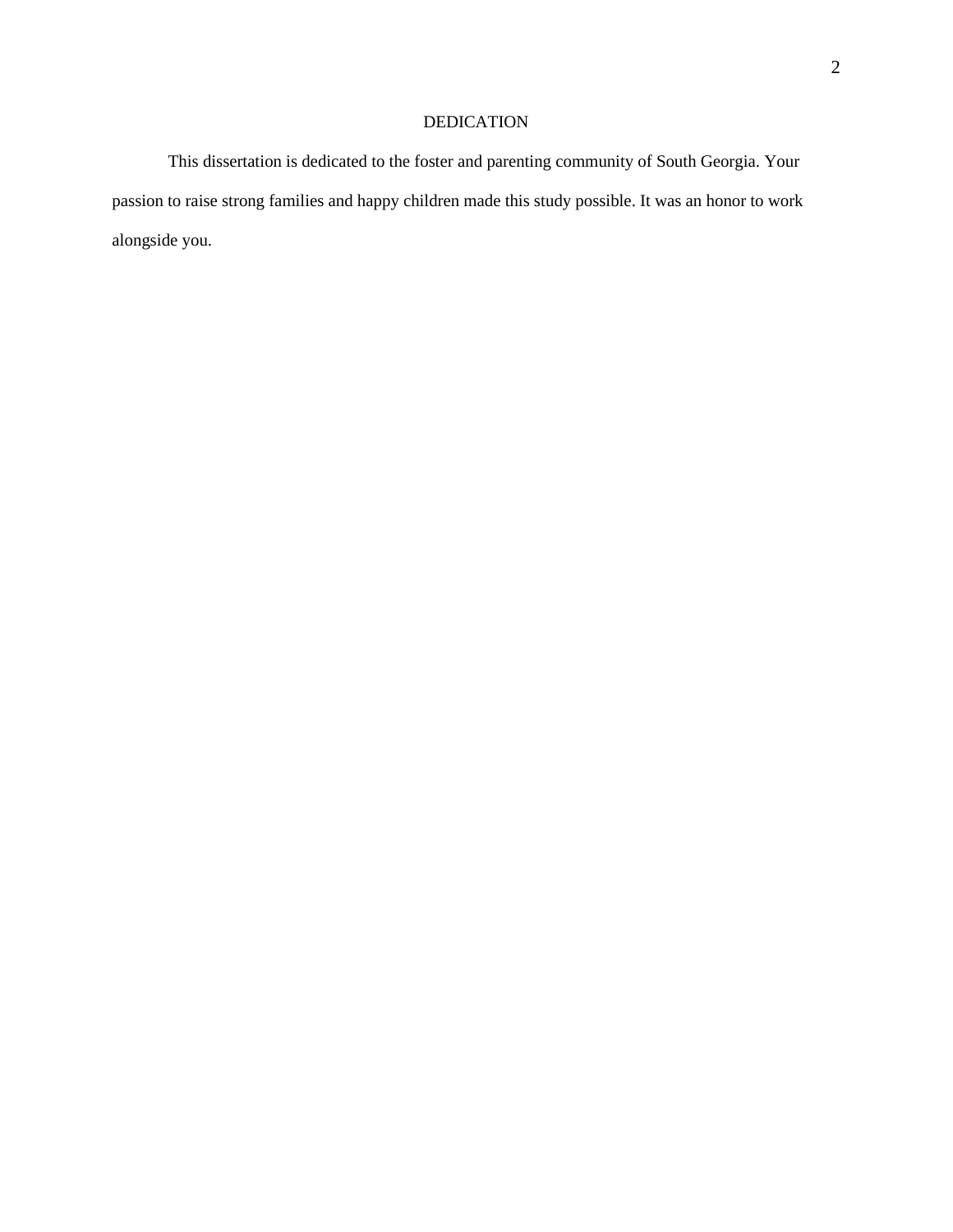#### ACKNOWLEDGMENTS

First, I would like to thank my parents, Vince and Susan Prosperi, who taught me the best way to parent is with unconditional love. Thank you for always believing in me and supporting my dreams.

I express my sincerest appreciation for my mentor Dr. Thresa Yancey. You were always there to support with wisdom, kindness, and cheesecake. Thank you for always keeping an open door just in case I needed advice, encouragement, or just a good laugh. I couldn't be more grateful to have had you on my side for all these years. Special thanks to Sara, some of my fondest memories will always be sitting in front of the computer with you as my co-therapist. Thank you for always coming to session with so much joy and patience.

 To Lindsey and Kayleigh who made Statesboro feel like home. Thank you for laughing with me through the good and stressful times. To Evan, I couldn't have made it through the long days without your love and constant support. Thank you for always being there to cheer me on.

Finally, I would like to thank the members of Bulloch County who helped bring our study to the community. Thank you for sharing our study with your friends, neighbors, and colleagues. This study took a village, and we had a great one.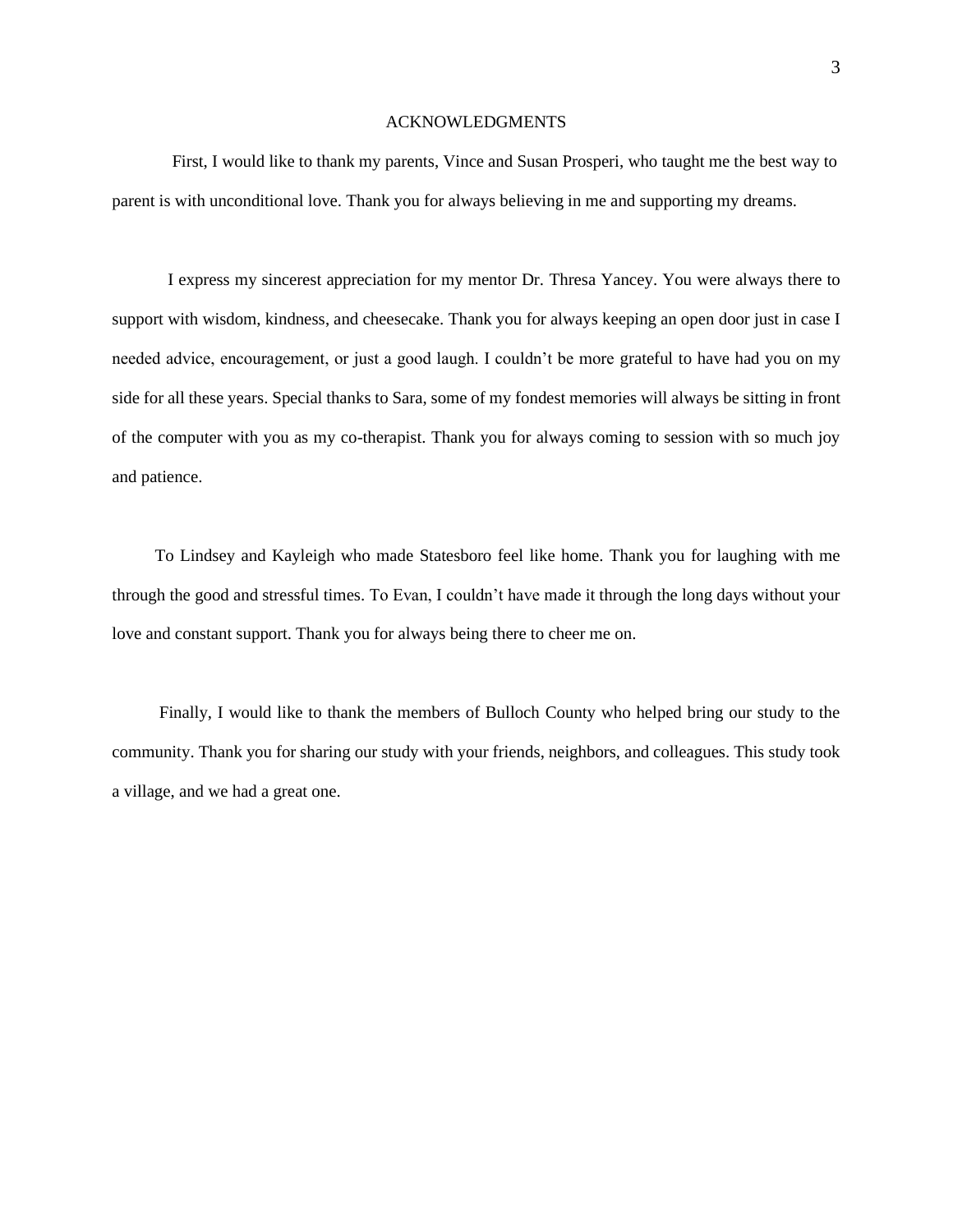$\overline{4}$ 

| Satisfaction Ratings |  |
|----------------------|--|
|                      |  |
|                      |  |
|                      |  |
|                      |  |
|                      |  |
|                      |  |
|                      |  |

# **TABLE OF CONTENTS**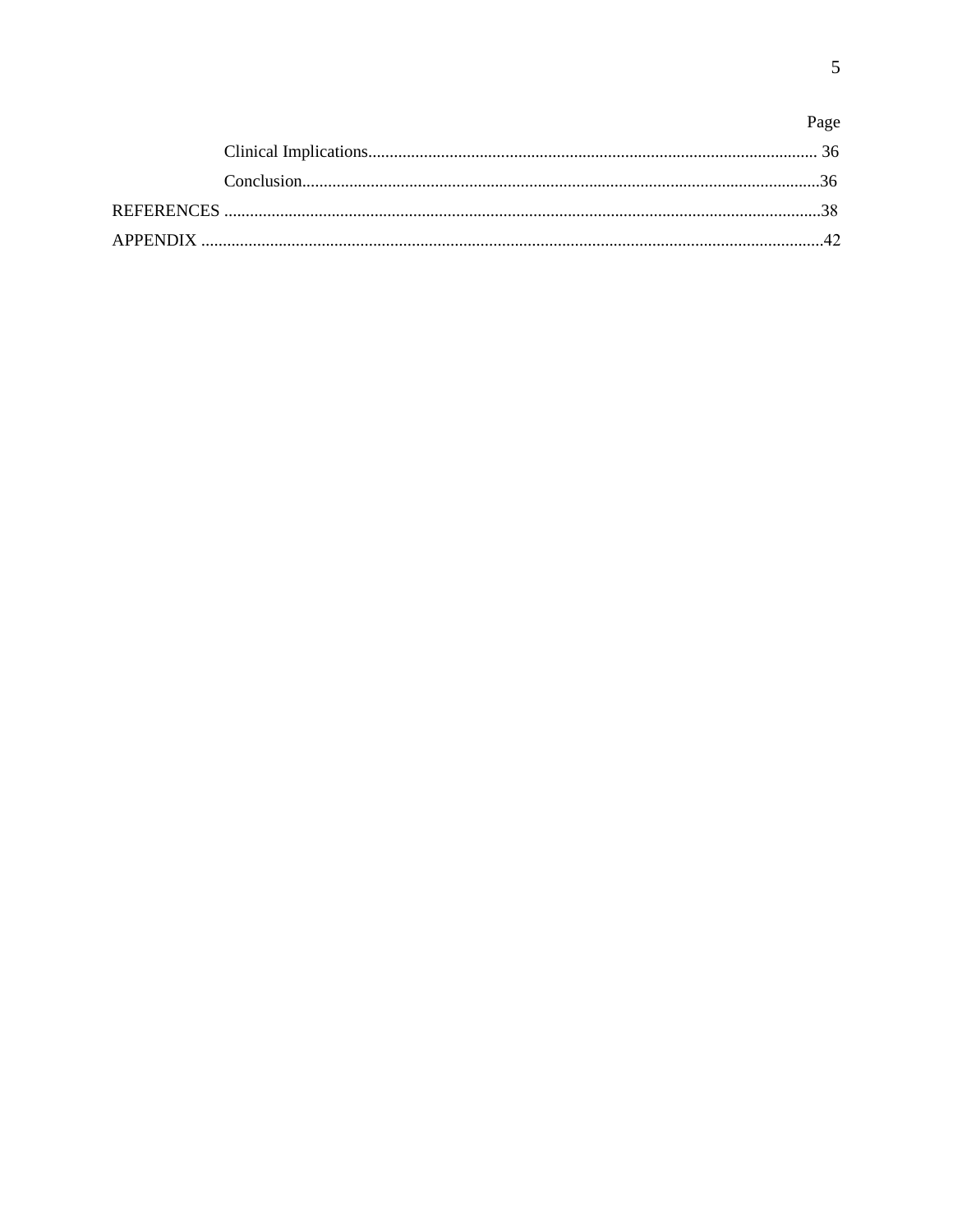# LIST OF TABLES

|                                                                                  | Page |
|----------------------------------------------------------------------------------|------|
|                                                                                  |      |
|                                                                                  |      |
|                                                                                  |      |
| Table 4: Means and Standard Deviations of the Parenting Stress Index Subscales25 |      |
|                                                                                  |      |
|                                                                                  |      |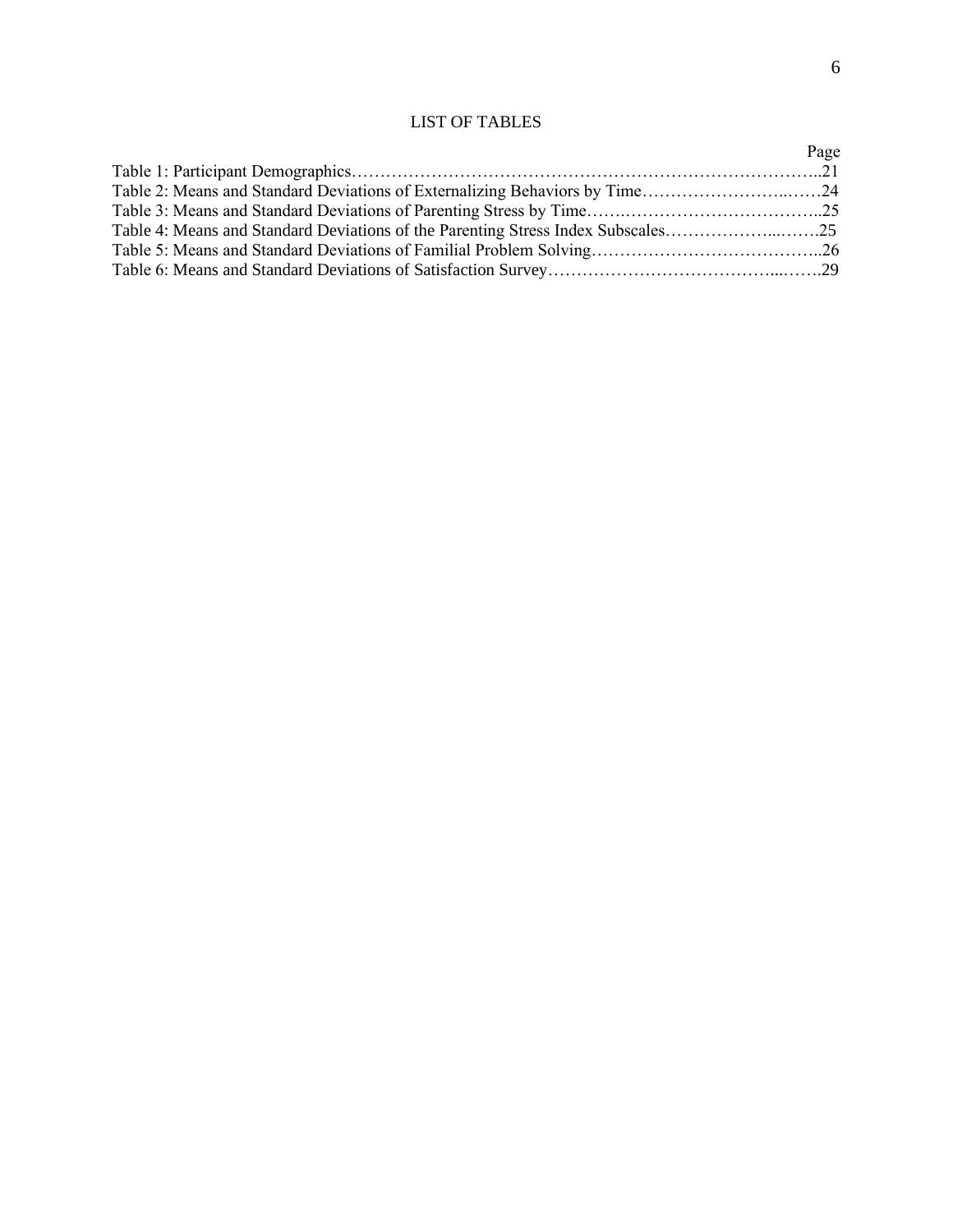#### CHAPTER 1

# INTRODUCTION

#### **Purpose of the Study**

The purpose of the current study was to examine the impact of a short term, group formatted parent training program in a telehealth format. The parent training program examined in the study (the Strong Families Program) intends to reduce externalizing behaviors in children by training parents to use attachment and evidence based discipline in their homes (Slusher, 2019). If it is efficacious to deliver the program via telehealth in a shortened group, format it would minimize cost and provide accessibility to rural and underserved communities. Additionally, the current study examined the program's impact on familial problem solving and parenting stress overall through the course of the group. Externalizing behaviors and parenting stress were expected to decrease and familial problem solving was expected to increase over the course of the program.

#### **Externalizing Behavior**

Externalizing Behaviors include defiant or aggressive behaviors (Ni et al., 2019) and are relatively common in children over the age of two. For example, temper tantrums, failing to comply with instructions, and mild aggression are commonly reported behaviors by parents of young children (Liu, 2006). Certain externalizing behaviors at mild levels are typical in the normal development of children and vary in frequency and severity from child to child (Miner & Clarke-Stewart 2008). As many as 50% of parents with children in the three- to seven-year age group report some form of externalizing behavior in their children (Achenbach & Edelbrock, 1981; Broidy et al., 2003). Typically, most parents see a decline in externalizing behaviors around age 7, lasting through adolescence (Bogner, 2007).

While externalizing behaviors are typical for most children, if they are left unaddressed, they may lead to more serious behavioral concerns. In some cases, externalizing behaviors may develop into a diagnosable behavioral disorder such as Oppositional Defiant Disorder (ODD) or Conduct Disorder (CD; Bardone et al., 1998). Oppositional Defiant Disorder is a prevalent childhood psychological disorder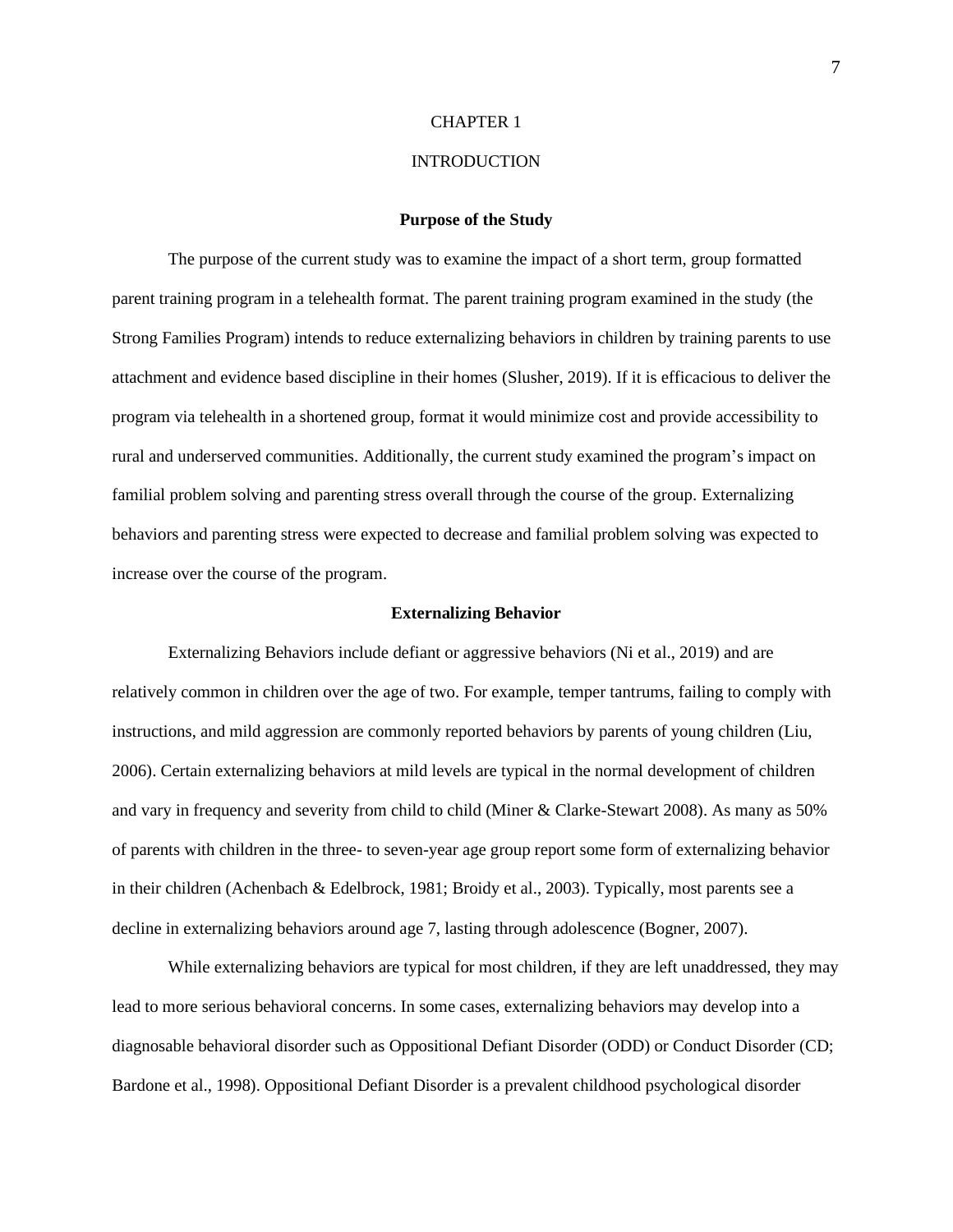involving severe externalizing behaviors such as defiance, disobedience, and hostility toward authority figures (Erford et al., 2014). Five to six percent of children aged eight to 16 develop ODD (Fraser & Ray, 2008). If left untreated, ODD behaviors may exacerbate and meet criteria for Conduct Disorder (Freitag et al., 2018). Specifically, children with ODD who display defiant, argumentative, and vindictive symptoms have the highest risk for developing conduct disorder (APA, 2013). CD, with a prevalence rate of two to 10% (APA, 2013), impacts adolescents and children and is characterized by behaviors such as aggression, hostility, deceitfulness, violence, destruction of property, and serious violations of the law (Lillig, 2018). CD is typically diagnosed in later childhood and adolescence, and, for some children, ODD can be a precursor to a diagnosis of CD (Lillig, 2018). Most children diagnosed with CD displayed externalizing behaviors earlier in their development (Pardini & Frick, 2013).

A common trajectory for people who display antisocial behavior as adults begins in their childhood with externalizing behaviors escalating to oppositional defiance disorder and then into conduct disorder (Rowe et al., 2011). Behavioral disorders, such as conduct disorder and oppositional defiant disorder, are associated with a higher risk for adult psychiatric disorders such as major depressive disorder, bipolar disorder, and antisocial personality disorder (Bardone et al., 1998). Predicted outcomes for children with diagnosable behavioral disorders also include a higher risk for suicide and non-suicidal self-injury in adulthood (Bardone et al., 1998).

Children with behavior issues also experience higher rates of social consequences, such as educational loss, occupational difficulties, and substance use, as they become adults (Bettencourt et al., 2016). Atypical externalizing behavior not only impacts achievement but can affect an individual's ability to connect with others and create relationships later in life. Decreased prosocial behavior in adulthood is correlated to increased levels of externalizing behavior during childhood, leading to a lack of social network and, in some cases, isolation (Memmott et al., 2020).

Externalizing behavior can not only predict negative outcomes in adulthood, but these outcomes are observed as soon as adolescence. Social consequences for prolonged externalizing behavior start in adolescence and can last throughout a lifetime. Children with higher rates of externalizing behavior in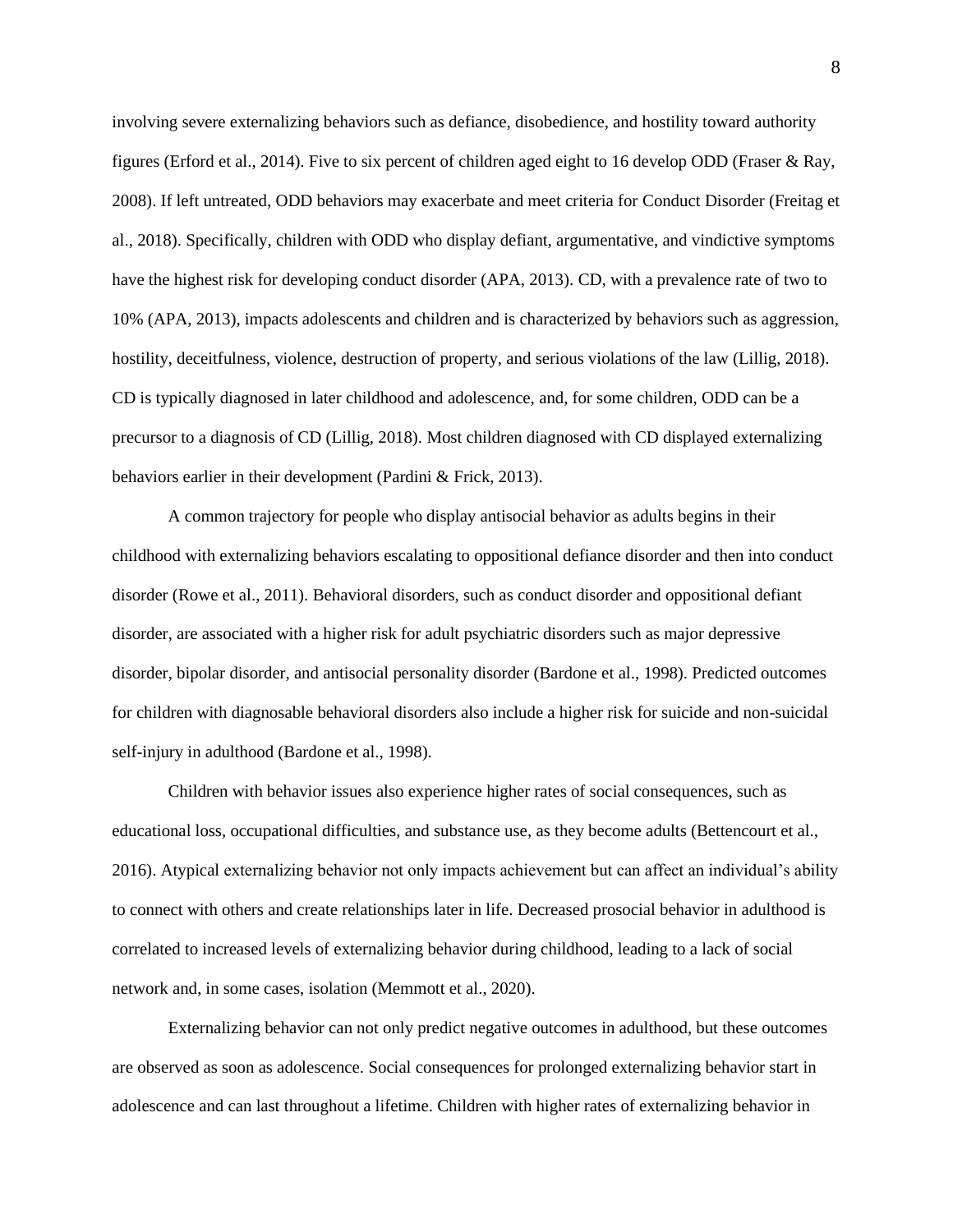childhood are more likely to display antisocial behaviors in adolescence such as underage alcohol consumption, deviant sexual behavior, and violence toward peers (Regan et al., 2020). Childhood externalizing behaviors are also associated with a lack of concern for negative consequences of substance use in adolescence (Regan et al., 2020). Furthermore, childhood externalizing behaviors are associated with a risk for juvenile delinquency and crime later in life (Hann, 2012). Without intervention, behavioral issues tend to become pervasive throughout a child's life.

In some cases, typical parenting practices are not enough for more serious externalizing behaviors (Reynolds & McGrath, 2005). Early intervention for behavioral concerns can change the course of the child's behavior as they grow, enhancing resiliency, and increasing prosocial behavior (Reynolds & McGrath, 2005). Furthermore, early interventions for behavioral concerns have higher success rates than interventions for externalizing behaviors that have exacerbated into more serious antisocial behavior (e.g., law breaking, violence, vandalism; Tully & Hunt, 2015). Behavioral interventions utilizing parenting skills training are effective at reducing externalizing behaviors in the short term as well as through the lifespan (Nowak & Hendrichs, 2008). Early intervention for behavioral problems reduces the need for later interventions and prevents the negative consequences associated with childhood behavioral problems, including those associated with diagnoses of ODD and CD. Using psychoeducation to implement parenting interventions gives parents the tools to extinguish a variety of externalizing behaviors as they occur throughout childhood. Externalizing behavior may manifest in different forms as the child develops but implementing interventions for parenting instead of treating the child's behavior alone provides parents with the skills to manage different behaviors and these interventions may generalize to other issues that arise (Nowak & Hendrichs, 2008). While externalizing behaviors are associated with serious consequences later in life, there are effective interventions to adjust behavior and reverse negatives outcomes (for further details, see Rationale for Parent Training section below).

#### **Family Problem Solving**

Familial problem-solving strategies are an important coping factor for most families. When there is a lack in familial problem-solving skill, negative consequences can ensue, such as marital problems,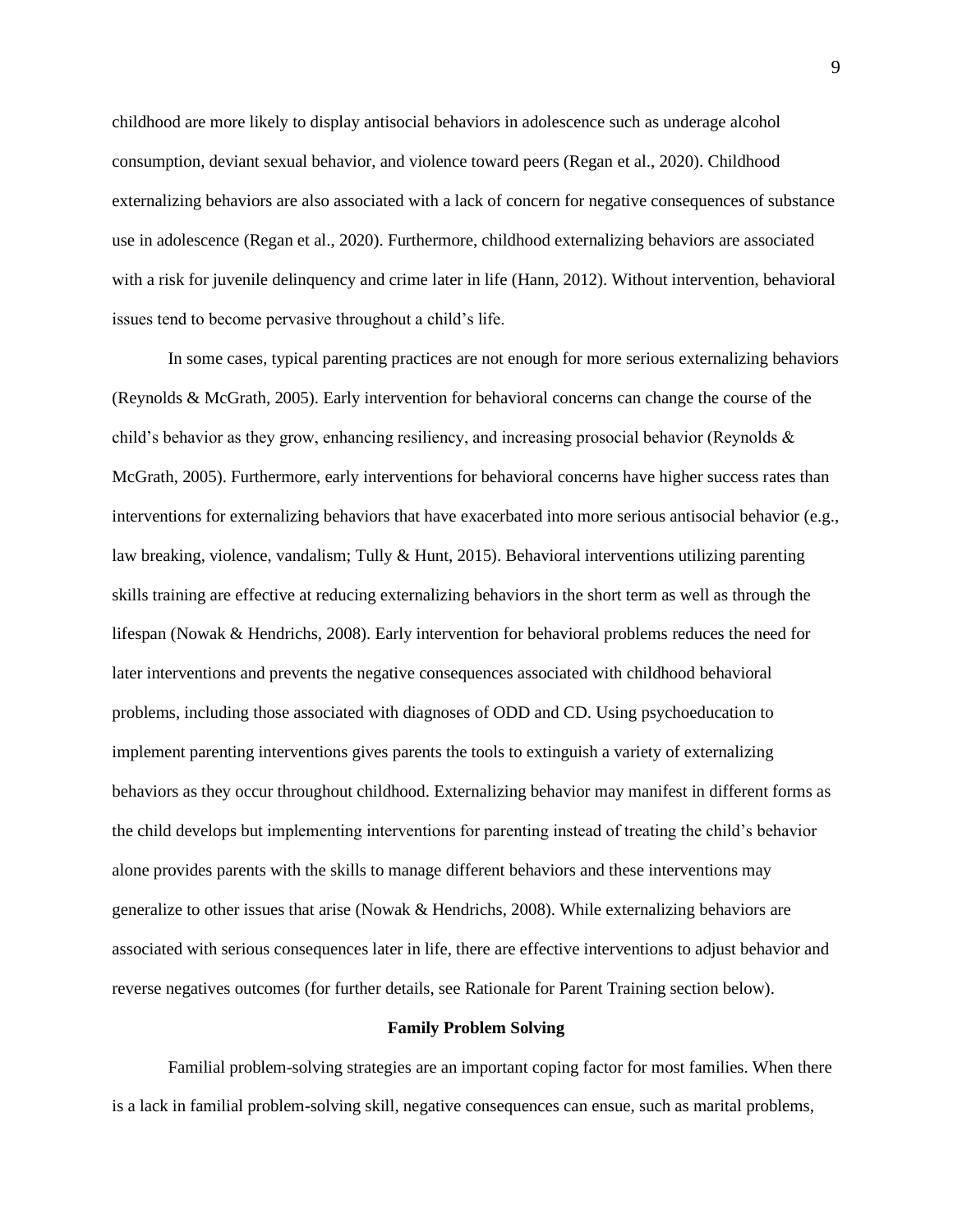interpersonal negativity, and substance use (Rueter & Conger, 1995). These consequences can result in exacerbated externalizing behaviors in children (Pindershughes, 2000). Problem solving skills can help families cope with everyday stressors as well as larger crises. Utilizing familial problem-solving strategies helps families bond through teamwork and group empathy (Keyzers, 2019). Families working together to solve problems can bond over that work and use their resources to resolve concerns. Increasing problemsolving strategies used in family systems allows families easily accessible coping strategies during times of stress. Furthermore, strong family coping strategies in times of stress are associated with fewer child externalizing behaviors (Frank et al., 1996). Strong familial coping is also associated with lower risk of externalizing behaviors in adolescence, preventing behaviors such as risky sexual behaviors, substance use, and academic trouble (Modeki et al., 2017).

Family problem solving skills are typically developed by parents and then learned by their children (Kieran et al., 1996). These problem-solving skills are used not only in the family home by children but are adapted and used outside of the home. The more robust a family's problem-solving skills, the more resilient a child may be to problems they face in their own lives, separate from the family unit (Kieran et al., 1996). Parents showing children proficient problem-solving skills gives children a model for developing their own problem-solving skills. Children whose parents have stronger problem-solving skills typically have better problem-solving skills than children whose parents have less robust problemsolving skills. (Jewsbury Conger et al., 2009). Having more developed problem-solving skills leads to greater positive outcomes for children when they reach adulthood (Jewsbury Cogner et al., 2009).

While problem solving skills are beneficial to parents and their children, a lack of them is associated with externalizing behaviors. Children diagnosed with conduct disorder, a disorder categorized by severe externalizing behaviors, often have families displaying lower rates of positive problem-solving skills (Sanders, Dadds, Johnston, & Cash, 1992). Additionally, children experiencing externalizing behaviors early in childhood who were later taught problem-solving skills had better outcomes than children who were not taught these skills (Stratton et al., 2003). Introducing problem solving skills at a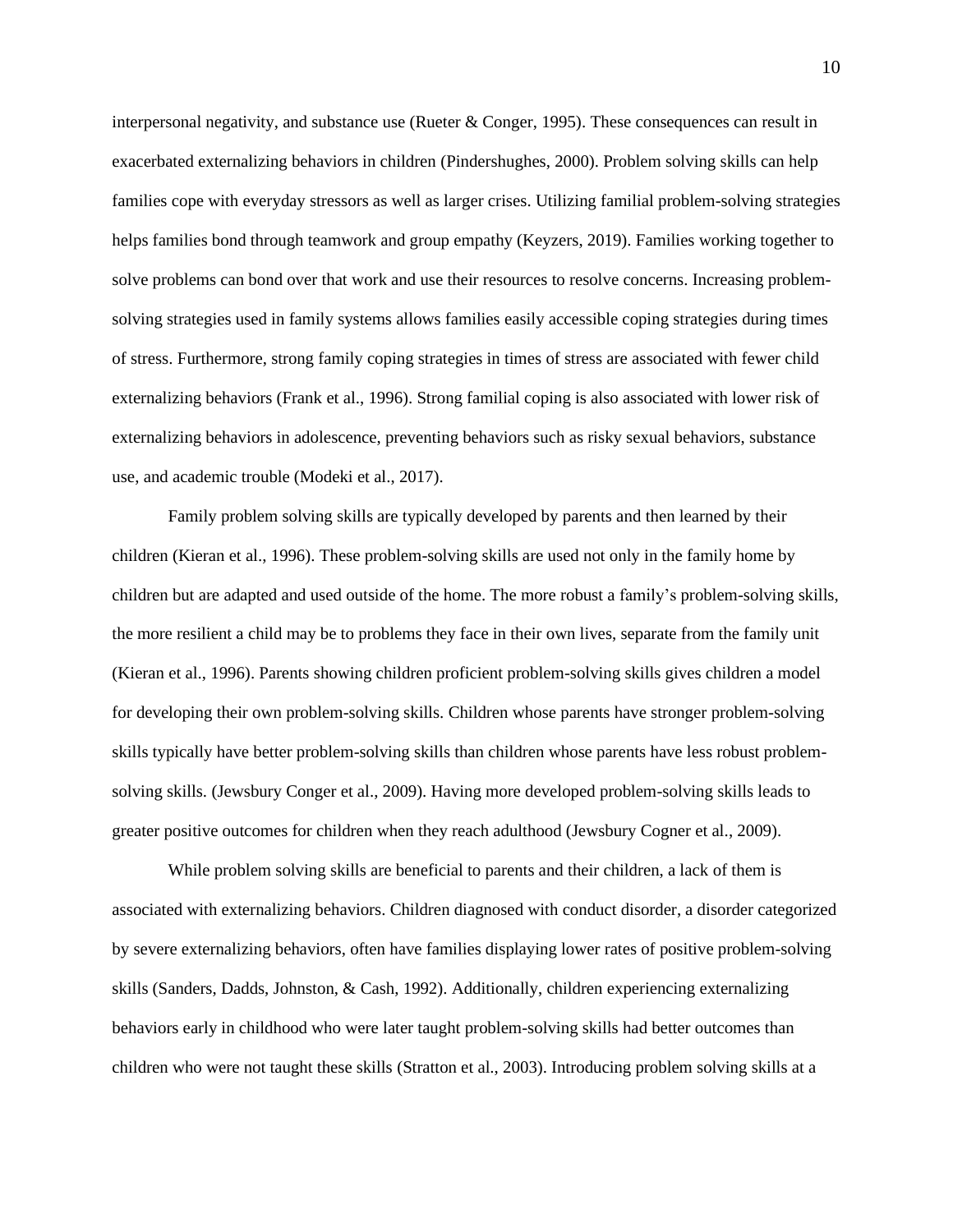young age is related to more positive outcomes (Stratton et al., 2003). If a child sees problem solving skills utilized in the family unit, they develop those skills for use outside the family unit.

#### **Parenting Stress**

Parents of children with behavior issues also experience increased stress compared to parents of children without behavior issues (Dumas et al., 2009). High levels of parenting stress contribute myriad consequences for parents including an increased risk of psychological disorders, substance use, and social isolation (Crnic et al., 2005). These consequences impact not only the affected parent, but the entire family unit. Children with parents experiencing psychological disorders, substance use, or social isolation experience negative outcomes with education, income, and substance use themselves (Pindershughes, 2000). A lack of social support and feelings of control are cited by many parents of children with behavioral issues (Offord & Bennett, 1994). These parents report feeling they lack the skills to handle the problem and have no one to turn to for support.

Many parents do not seek help for parenting stress related to child misbehavior due to fear of judgment from their peers and mental health professionals (Jones et al., 2017). Parents of children with behavior issues may see their child's misbehavior as a parenting failure and blame themselves for the stress they are enduring as a result of that misbehavior. When parents decide to engage in therapy for their child's behavior issues, they are likely experiencing high levels of parenting stress over an extended period (Jones et al., 2017). Parents in treatment for childhood behavior problems reporting higher levels of parenting stress have higher attrition rates than parents experiencing lower levels of stress, undermining treatment efforts (Friars & Mellor, 2007). Higher parenting stress correlates with more severe behavior issues in children, meaning higher stress in those parents could prevent children needing behavioral intervention the most from accessing professional services to ameliorate the problem (Friars & Mellor, 2007).

Inadvertently, parents' behaviors may be related to the development of child behavior problems. Patterson's (1982) coercive process theory explains how child behavior problems develop and are maintained through inadvertent parental reinforcement (i.e., negative attention and escape from demands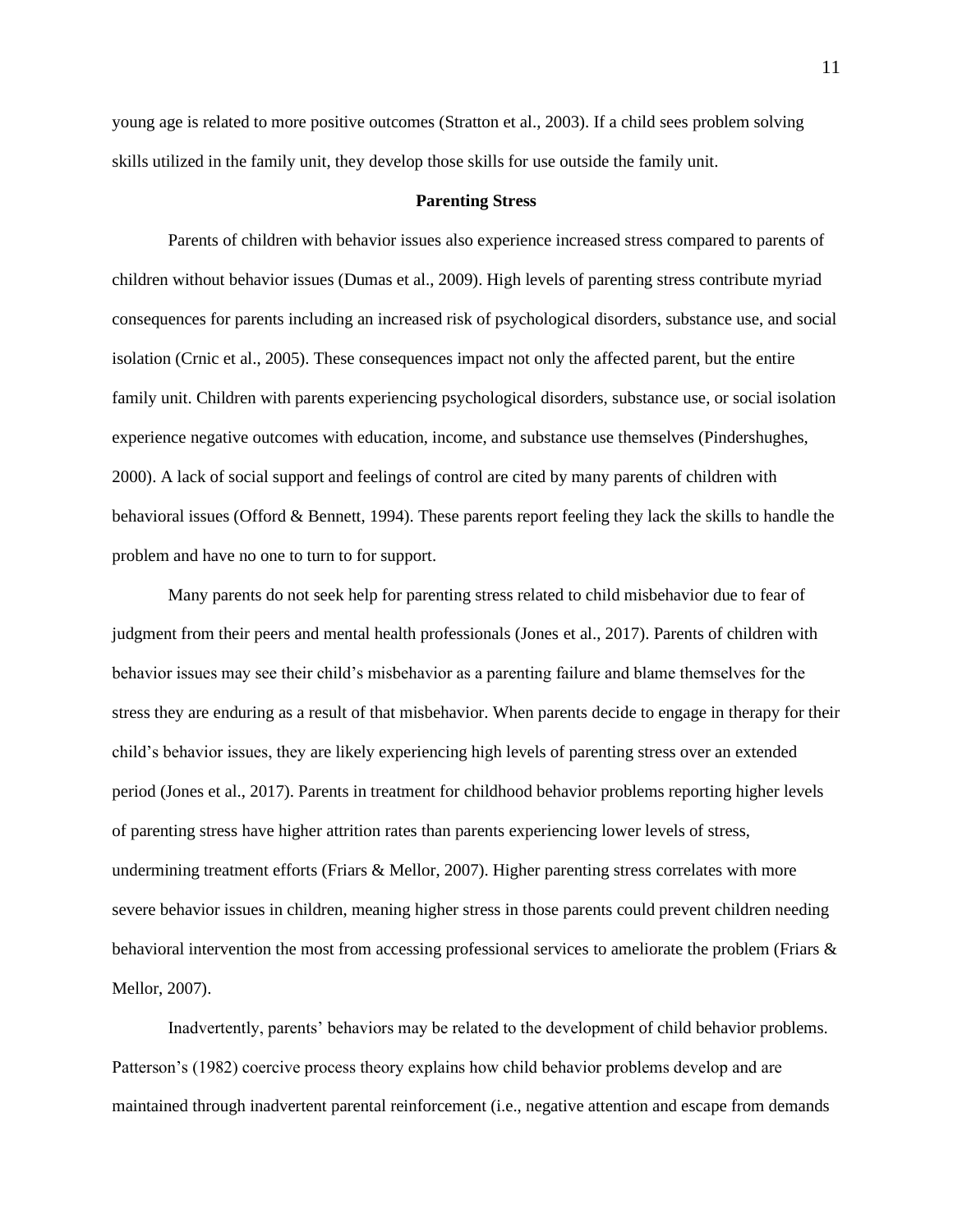following child misbehavior or noncompliance). This coercive process reinforces noncompliance, which causes parents to escalate their demands until the child is forced to comply, reinforcing the parents' escalation of demands. This process creates a cycle that continually escalates child misbehavior and, consequentially, parental stress. Therefore, there are numerous consequences to childhood behavior problems for both the child and the parent which are often developed and maintained through a coercive process of demands and reinforcement.

### **Rationale for Parent Training**

The coercive process theory explains how, without intervention, children's problematic behaviors may increase. Fortunately, empirically informed parent training programs show good results in treating externalizing behavior problems. Parent training programs, such as Parent-Child Interaction Therapy (McNeil & Hembree-Kigin, 1995, 2010), Triple P Parenting (Sanders, 2001), and Helping the Non-Compliant Child (McMahon & Forehand, 1981), among others, apply strategies outlined in the Hanf Model (McMahon & Forehand, 2005). The Hanf model was created by Dr. Constance Hanf at the Oregon Social Learning Center (Hanf, 1969) and uses attachment, behaviorism, and social learning strategies to diminish child externalizing behaviors. The original intervention by Hanf focused on differential attention for desired and undesired behaviors in phase one of treatment and teaching clear direction giving and consistent consequences for compliance/non-compliance in phase two of treatment (Hanf, 1969). Dr. Sheila Eyberg built on Hanf's intervention to be more inclusive of Baumrind's parenting theories (Eyberg, Boggs, Algina,1995) – leading to current parenting interventions using traditional play therapy techniques (taught to parents) in Phase One and consistent direction giving and behavioral consequences for compliance/noncompliance in Phase Two (Eyberg et al., 1995; Forehand & McMahon, 1981; McNeil & Hembree-Kigin, 2010). Current parent training programs for children's externalizing behaviors enhance child and parent bonds (via teaching play therapy skills to parents to strengthen the parent child relationship) and increase consistent discipline utilizing differential attention for misbehavior (noncompliance) and acceptable behavior (compliance; Eyberg et al., 1995, Forehand & McMahon, 1981; McNeil & Hembree-Kigin, 2010).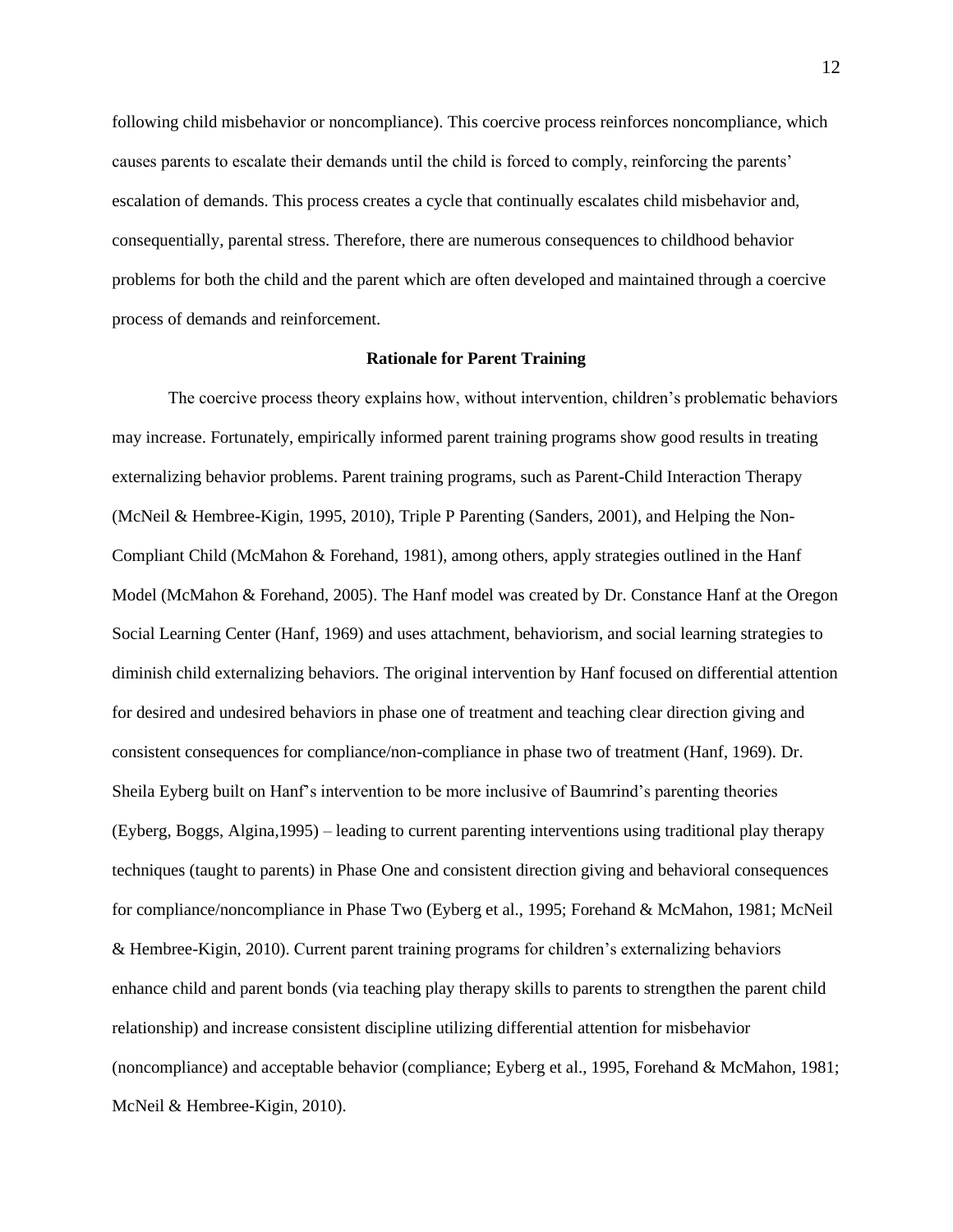The underpinnings for teaching parent training skills go back to the beginnings of behaviorism, attachment, and social learning theories. John Bowlby's attachment theory (1969) emphasizes the influence a parent's attention to their child through warmth and responsiveness has on the child's behavior and development. This is highlighted in parent training programs through time dedicated to developing and strengthening bonds between the parent and the child. This typically takes the form of child-led play between the parent and child (e.g., special play, Child Directed Interaction, Child's Game) which in turn builds and enhances secure attachment between the child and caregiver (Eyberg, 2004; Forehand & McMahon, 1981; McNeil & Hembree-Kigin, 2010).

In 1938, B. F. Skinner used rats and pigeons to investigate the use of operant conditioning to modify behavior. He found, through positive and negative reinforcement, we can not only predict the behavior of animals, but influence the behavior as well. In 1977, Bandura took operant conditioning a step further and proposed there was a cognitive element involved. Bandura stated children do not just adhere to pure behaviorism but observe the environment and behaviors of others, including their caregivers, to model their own behaviors (social learning). Bandura (1977) reported children cognitively process consequences and rewards to their behavior and learn to respond to stimuli based on these cognitive processes. Parent training programs apply a similar theory to adjusting children's externalizing behavior. Parents attend to their children's behaviors with differential reinforcement, so the child learns to associate either a consequence (e.g., time out) or a reward (e.g., parental attention) with their behavior. Consequences come in the form of a strict discipline procedure following every incident of child misbehavior (i.e., consistent consequences). Soon, children learn to associate the consequence with their behavior and adjust their behavior to avoid the consequence (Hanf, 1969).

The inclusion of both relationship-building components (attachment) and consistent expectations and consequences (behaviorism) leads to a less coercive parent-child relationship. Diana Baumrind researched parenting styles and the impact of those styles on children's outcomes. She found children not only had a need for boundaries and discipline, but also a need for warmth and care (1966). The balance between nurturing and discipline is referred to as Authoritative parenting. When parents attend to their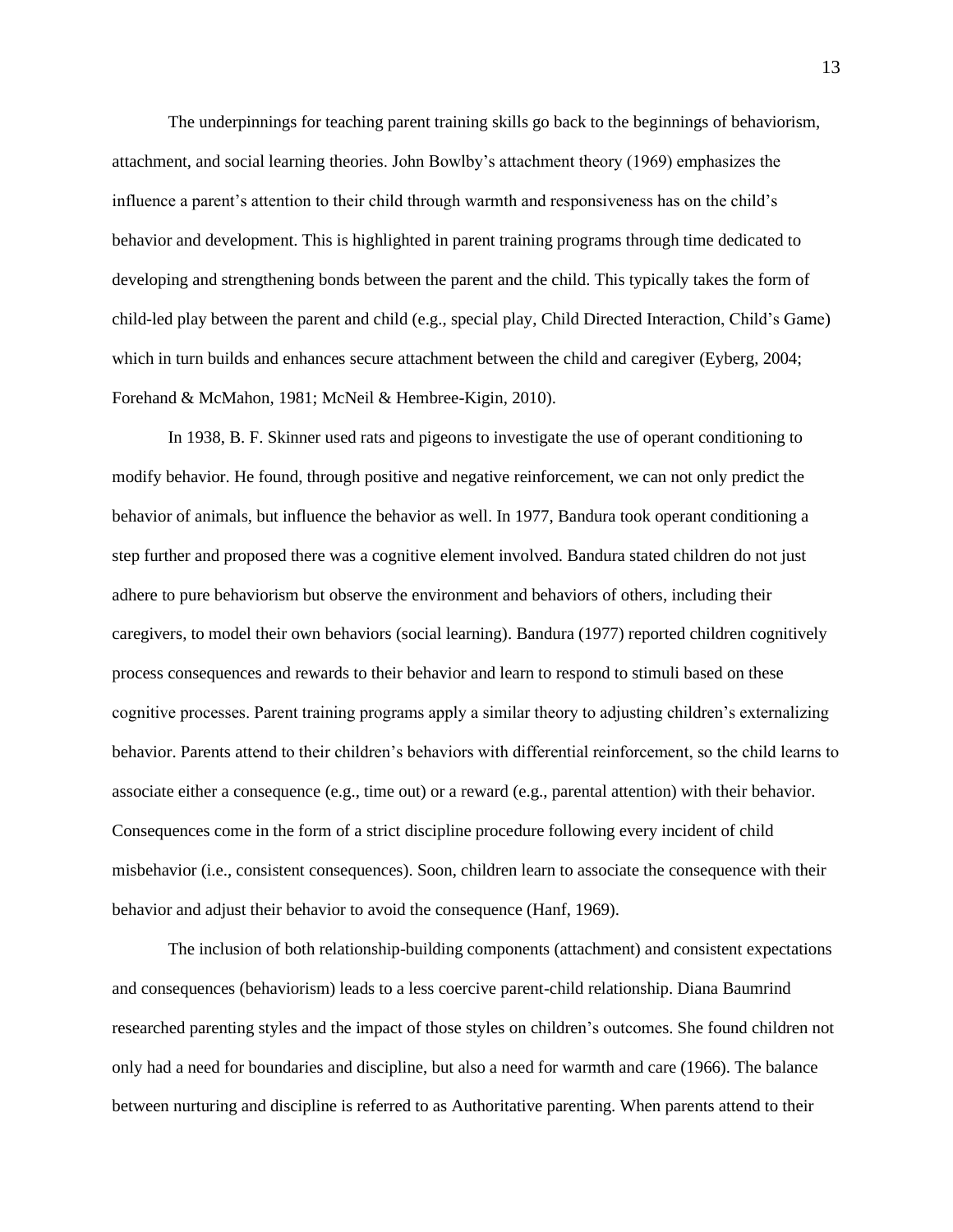children by giving them attention, they are showing their child they will be available when the child needs them. While behavioral techniques work to shape the behavior of the child, building attachment solidifies those behaviors by creating a stronger parent and child bond (Baumrind, 1968). Including both attachment and discipline in a treatment training program lays the strong relationship foundation so the child adjusts to the new discipline protocol (McNeil & Hembree-Kigin, 2010). Parent training programs for externalizing behaviors in children teach parents to use an Authoritative style of parenting (Eyberg et al., 1995, McNeil & Hembree-Kigin, 2010).

#### **Rural Accessibility to Treatment**

Behavior management treatment for children with externalizing behaviors are effective and well researched, but there are roadblocks to accessing them for some populations (Smalley et al., 2012). A shortage of professionals trained in behavioral management therapies exists, with a particular scarcity in rural areas. This necessitates families to travel long distances to receive treatment or go without professional help (Kazdin, 2008). Psychotherapy services can be expensive, resulting in lower income families being unable to obtain services even when they are available. Low income families from rural areas may be particularly unable to access resources to alleviate externalizing behavior in children, putting their families at higher risk for negative consequences of untreated behavioral issues.

One way to ease financial impediments to receiving care is to offer services in group format as group therapies are generally less expensive per person (Smalley et al., 2012). Parent training programs delivered in a group setting are more cost effective compared to individual delivery (Sampioa et al, 2018). More people accessing the same care at the same time also cuts down on the use of resources needed for treatment. Instead of the same resources being used repeatedly by different individuals, they are shared in one setting. This allows a therapist to treat more families over the same time frame. Translating therapies into a group format is also a popular way for rural professionals to provide access to therapeutic services to a larger group of people, as more individuals can receive services in areas where there are few available providers (Smalley et al., 2012).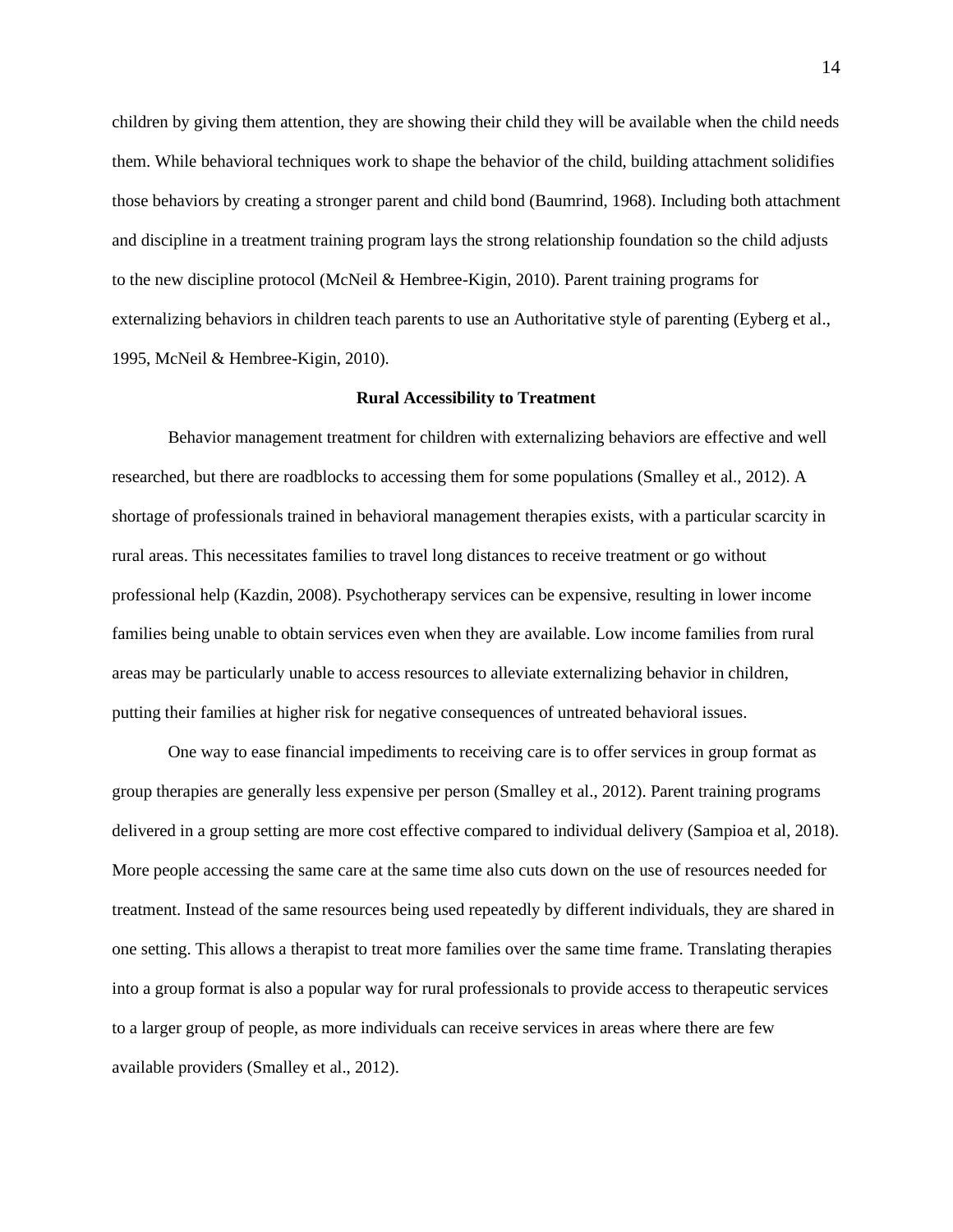While there is less research on the utility of offering behavioral management therapies in group vs. individual formats, the available literature suggests translating individual parent training programs into a group format does not diminish treatment gains related to child externalizing behaviors (Lyon & Budd, 2010; Niec et al., 2016). In addition, group treatments with shorter delivery times also show promise (Slusher, 2019). Reducing the number of sessions needed for effectiveness may be particularly helpful to reach underserved families in rural areas. This study aims to further investigate the utility of a six-week group format for a behavioral management therapy (i.e., The Strong Families Program; Slusher, 2019) to provide a lower cost alternative to individuals seeking treatment for their family.

As a further burden, families living in rural communities can encounter extensive travel distances to receive care (Celaya et al., 2006). Travel for psychological services can create unique challenges. Traveling requires time and money, resources individuals living in rural communities may have less access to (Smalley et al., 2012). Providing therapy in a telehealth format can offer more accessibility for those in rural areas (Morland et al., 2015). Using a telehealth format removes travel barriers because parents are able to access care in their own homes by connecting virtually with treatment providers.

Recent research investigated the utility of translating parent training programs into remotely accessible formats. Comer et al. (2017) examined parent training services via video conferencing and found no significant difference between in person and virtual implementation of parent training. Using a virtual delivery also gives therapists a unique view into a family's home life and delivering skills to parents directly in their home may benefit in generalizing these skills to the environment where problematic child behaviors normally occur (Comer et al., 2015). Telehealth gives therapists the ability to see parents' responses to their children's externalizing behavior in the environment where they typically manifest. In turn, the therapist and parent can troubleshoot implementation of skills right in the moment they happen (Comer et al., 2015). While using a telehealth format for parent training programs is becoming more prevalent, there is still a shortage of research for this type of delivery, especially in a group setting. Using telehealth to provide care for families needing help managing externalizing behavior can enhance accessibility by eliminating travel barriers and reducing cost associated with care. The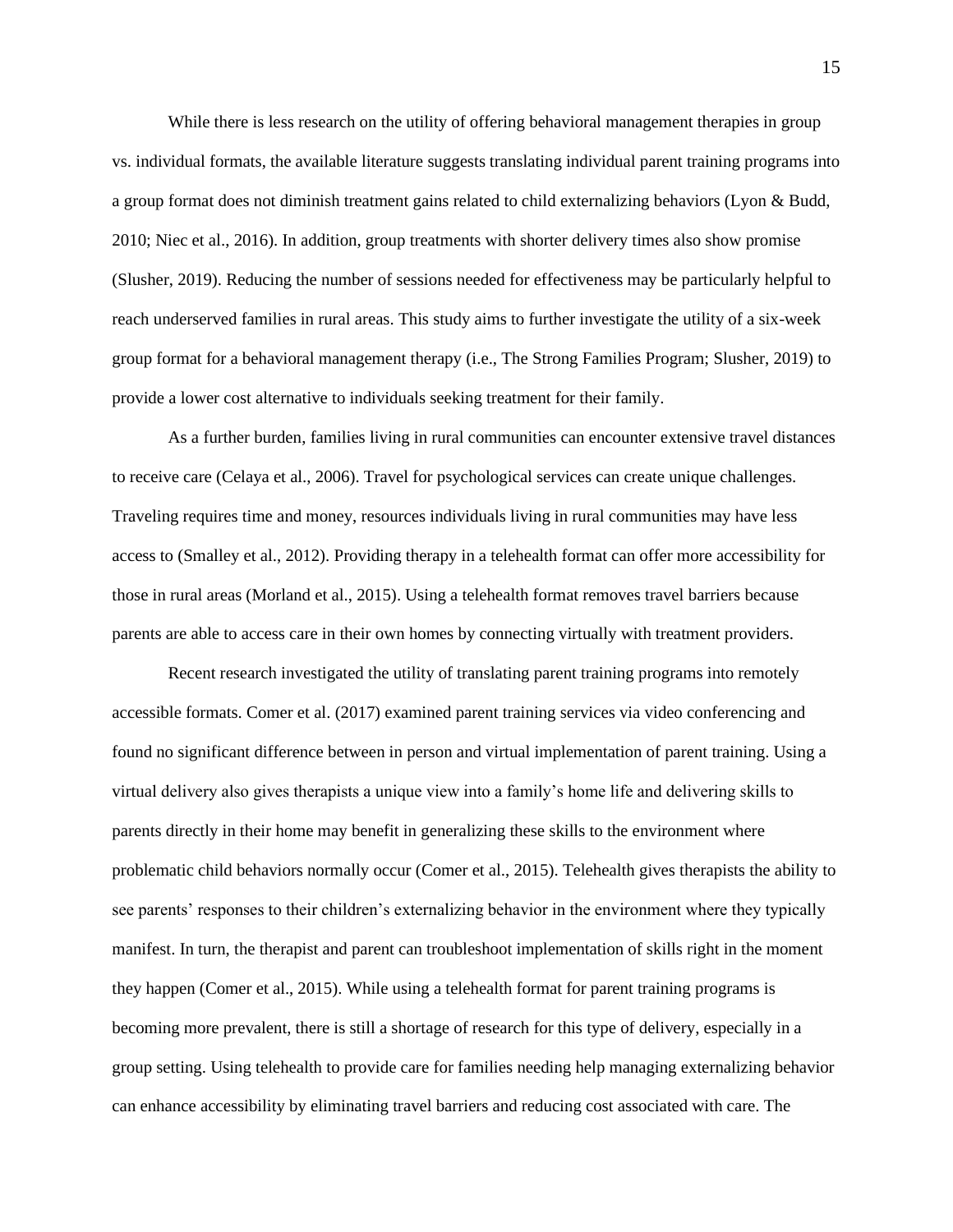current study examined the utility of delivering via telehealth a brief (6-session) group format parent behavior management program with demonstrated utility using an in-person delivery (Slusher, 2019).

## **Current Study**

Externalizing behaviors left untreated can result in a variety of negative consequences for not only the child but the family unit as well (Crnic et al., 2005). Parent training reduces externalizing behaviors in children and can result in added benefits for the family unit such as increased problem solving and coping skills and reduced parenting stress (Eyberg et al., 1995, Forehand & McMahon, 1981; McNeil & Hembree-Kigin, 2010). Increasing coping and problem skills helps improve family bonds which can lead to lower risk for negative outcomes for children (Jewsbury Cogner et al., 2009; Keyzers, 2019). Decreased parenting stress positively impacts the parent's and child's overall wellbeing (Jones et al., 2017). While parent training is effective, it can be difficult to provide care to underserved and rural populations (Kazdin, 2008; Lyon & Budd, 2010; Niec et al., 2016). Utilizing a short group format reduces treatment length and provides care to more individuals at the same time making it more accessible for families. A virtual delivery further provides accessibility for people who have transportation difficulties or are located in areas far from providers. Examining the effectiveness of a shortened parent training group with a virtual delivery may result in evidence of the utility of methods of delivery providing more available care for more individuals needing help reducing their child's externalizing behaviors.

Using the Strong Families Program, a manualized 6-week group treatment with documented success in reducing child externalizing behaviors and parental stress (Slusher, 2019), the current study modified the parent training to a telehealth format. In addition, family problem solving skills changes were evaluated to ascertain if these skills, which research indicates are related to externalizing behaviors, were also impacted via the parent behavior management program. Parents were expected to report a decrease in their child's behavior problems and their own parental stress and an increase in positive familial coping and problem solving strategies following engaging in the 6-week group program via telehealth.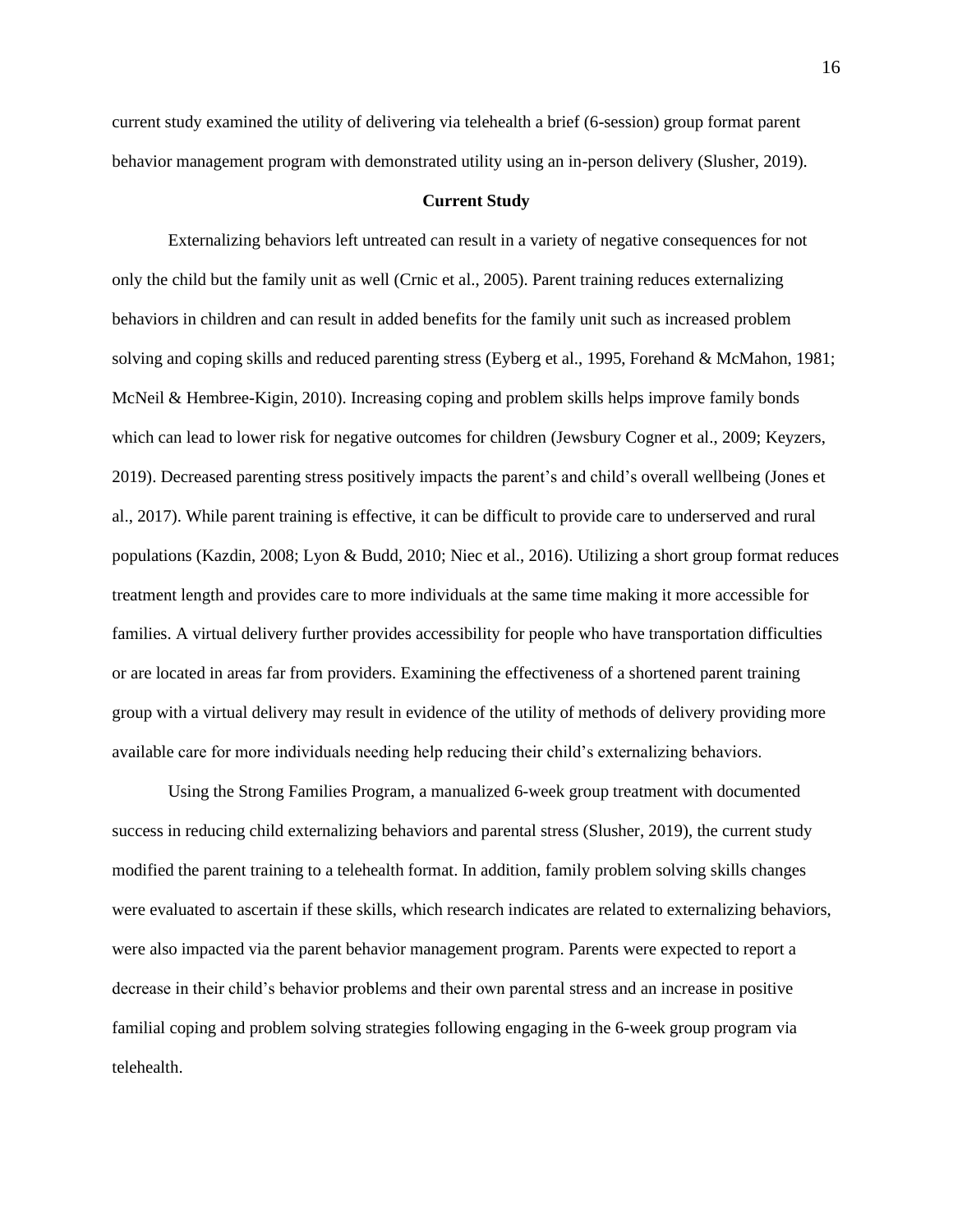The current study explored the following hypotheses:

*Hypothesis 1 -* Externalizing behaviors in children were hypothesized to decrease with implementation of the Strong Families Program.

*Hypothesis 2 -* Parenting stress was hypothesized to decrease with implementation of the Strong Families Program.

*Hypothesis 3* – Familial problem ratings were expected to increase with implementation of the Strong Families Program.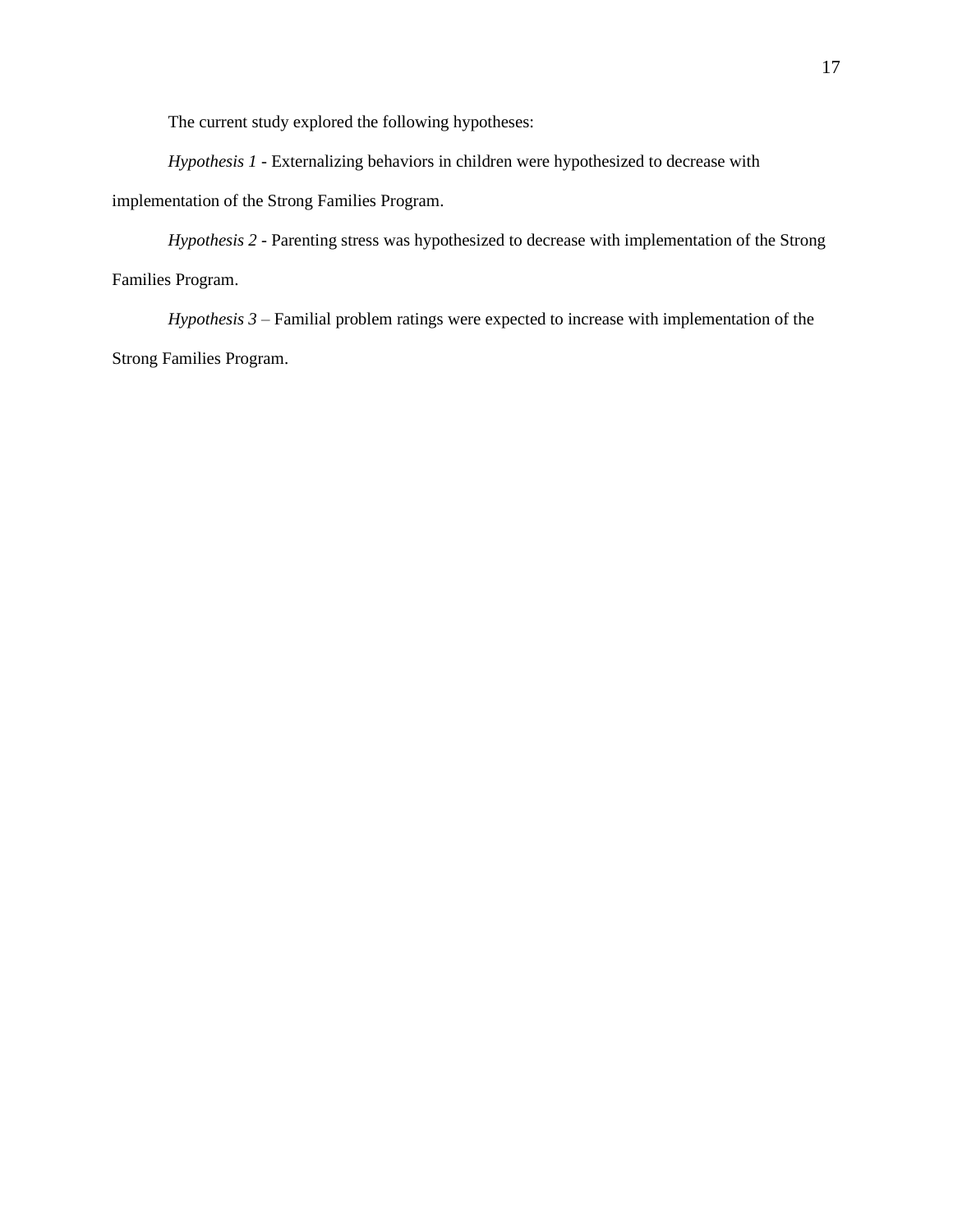#### CHAPTER 2

# METHOD

#### **Context of the Current Study**

The current study used the Strong Families Program manual, with minimal changes (Slusher, 2019). The original manual included two group types (Standard and Resilience); however, findings indicated no difference in children's externalizing behaviors or parental stress between the two group formats (Slusher, 2019). Therefore, the current study utilized only the Standard group manual. Further, the original Strong Families Program was created for in-person delivery. The current study used a telehealth format, but used the manual as written for in-person delivery (no changes were made aside from live telehealth vs. in person delivery). The original program had caregivers who were not being individually coached practicing skills independently in a room with other caregivers also awaiting individual coaching (see Appendix for program outline). For telehealth delivery, participants were placed in individual virtual waiting rooms, and thus did not have this shared space/time with other caregivers in the program. No other alterations were made to the manualized program.

#### **Procedure**

Participants self-selected to attend the Strong Families Program (see below for details). The psychoeducational group met via telehealth once a week for six weeks with a one-week break, generally occurring between the third and fourth sessions. Doctoral students in a clinical psychology program, supervised by a licensed psychologist, conducted the program. A total of four therapists across five rounds delivered the program for the current study. Rounds one through four were conducted by the same pair of student therapists, including the program director. Round five was conducted by another pair of student therapists supervised by the same licensed clinician and trained by the two previous therapists. All participants met with the program director prior to starting the group to complete informed consent paperwork. Weekly meetings were 90 minutes duration. Caregivers completed the self-report measures about their children's behavior, parenting stress, and their family interactions at pre-treatment, mid-point, and end of treatment via an online survey.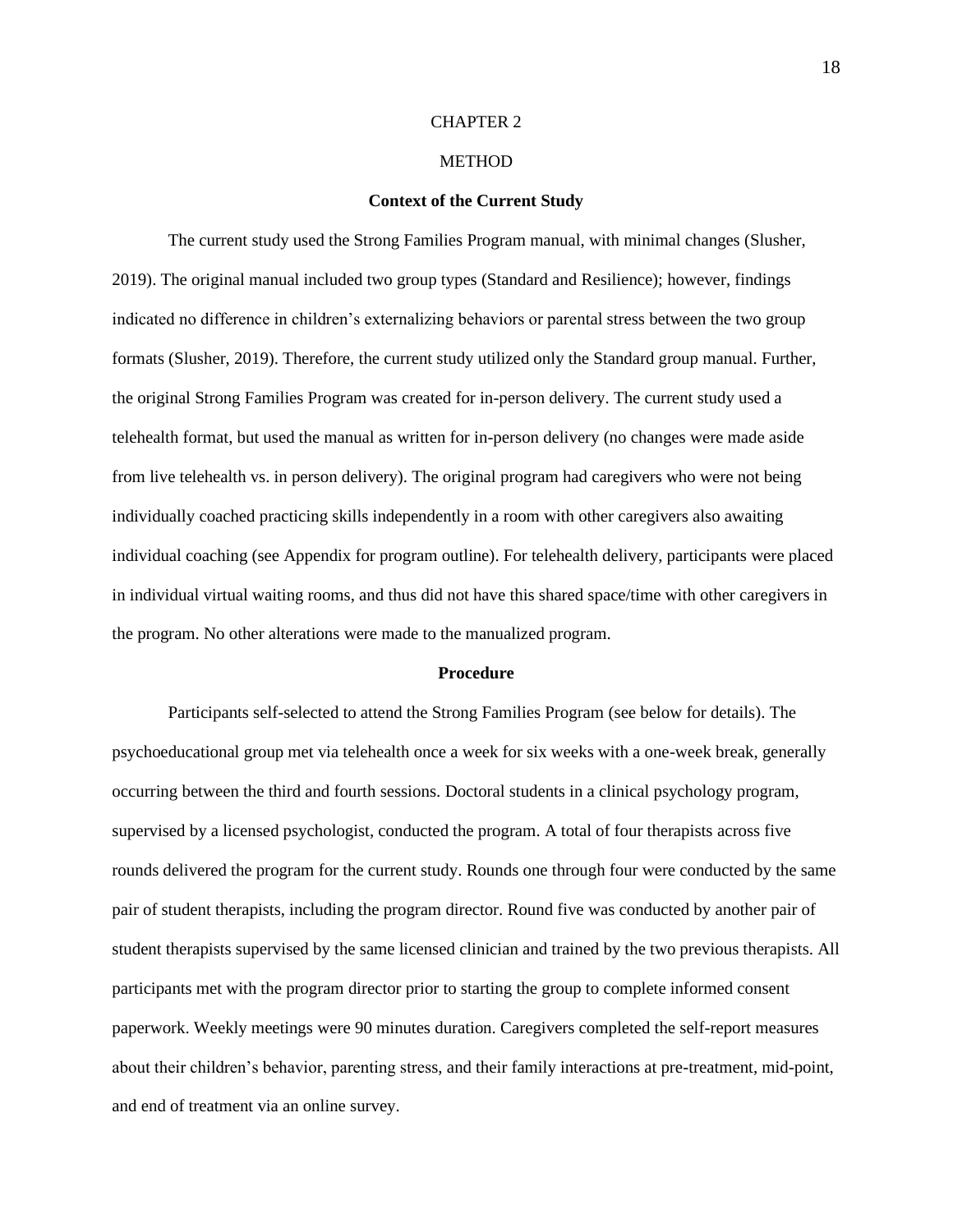The group followed the Strong Families Program Treatment Manual, outlined in the Appendix (Slusher, 2019). Therapists were trained by a licensed supervisor with experience implementing the Strong Families Program. The first session introduced families to the treatment and taught and demonstrated relationship-building skills to enhance the parent-child bond. In Session 2, participants received individual *in vivo* coaching while practicing the relationship-building skills with their child. Participants who were not being coached by the therapists were encouraged to practice learned skills in their homes while waiting in a zoom breakout room for their individual coaching time. Session 3 introduced discipline skills; participants learned to give effective instructions, determine compliance, and differentially respond to compliant (praise) and noncompliant (time out sequence) behaviors. In Sessions 4 and 5, participants received individual *in vivo* coaching while practicing the discipline skills with their child. Session 4 led caregivers to develop new "house rules" for their children to follow. Session 6 (final session) included practice of previously learned discipline skills, delivery of individualized recommendations for further amelioration of externalizing behaviors, and education on adapting the discipline skills to situations outside of the home. Further, at the final group participants were debriefed and, if needed, provided referrals for continued treatment.

#### **Participants**

Participants were 17 parents or caregivers of children (ages two to six years) displaying externalizing/oppositional behaviors. This research program was implemented in a rural community in the southeast United States. Participants self-selected to attend a six-session group psychoeducational treatment focused on learning behavioral parenting skills to assist with reducing oppositional behaviors (The Strong Families Program). Recruitment occurred via flyers posted in local pediatricians' offices, online communities, local schools, and foster parent coordinators. Participants were over the age of 18 and were the parent/caregiver for at least one child between the ages of two and six years who displayed oppositional behaviors (e.g., noncompliance, disruptive behaviors). No other inclusion/exclusion criteria were utilized.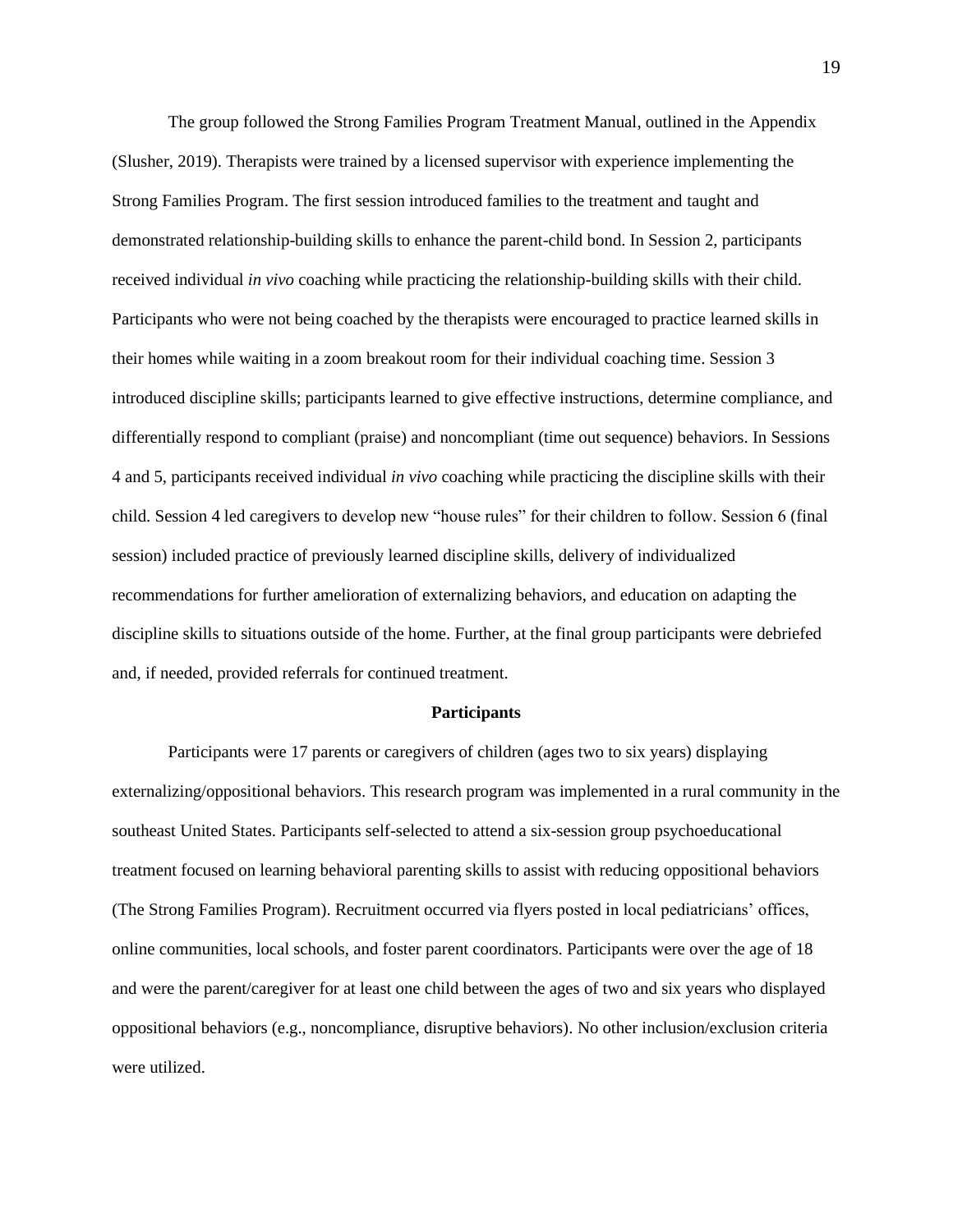For the current study, groups were conducted between October 2020 and November 2021 with 4 to 6 participants in each round of group psychoeducation. Most participants (16; 94.1%) completed all six sessions, with one participant (5.8%) missing the last session. Three participants (17.6%) missed one session with the group but attended a make-up session individually with one of the co-therapists prior to the subsequent session with the group. While some partners/spouses also attended the group sessions, all participants who completed assessments identified as the mother role in their family  $(N = 17)$ . Most participants identified as women  $(n = 16; 94.1\%)$ , with one participant identifying as non-binary (5.8%). Interestingly, there was some diversity in the type of parent enrolled in the study. Eight participants (47%) reported they were biological or adoptive parent of the child with oppositional behaviors who prompted attendance, eight participants (47%) identified as the foster parent of the child with oppositional behaviors who prompted attendance, and one participant (5.8%) identified as another caregiver of the child with oppositional behaviors who prompted attendance (e.g., a grandparent, aunt, or other relative). The large foster parent enrollment is attributed to recruitment from the foster family community.

While most participants identified as Caucasian  $(n = 13; 76.5\%)$ , three participants identified as African American (17.6%), and one identified as Asian American (5.8%). Most participants had a college degree or some college credits (*n* = 12; 70.6%) and three participants had an advanced degree (masters or doctorate degree; 17.6%). One participant had a high school diploma (5.8%) and one participant chose not to respond to questions about education history (5.8%). While the program and study were designed for parents and caregivers of children ages two through eight years, participants' identified children's ages ranged from two to five years. Most of the children whose behaviors prompted participation were boys (*n*  $= 12$ ; 70.6%). See Table 1 for full demographic information.

Participants were compensated with a \$10 gift card for each assessment period (pre, mid, and post) completed. While participants were also offered a \$10 gift card for a follow up survey (1 month post treatment), no participants completed the post treatment assessment. Additionally, foster families who participated earned nine hours of parent training to submit to the Georgia Department of Child and Family Services (DFCS) toward their required annual continuing education.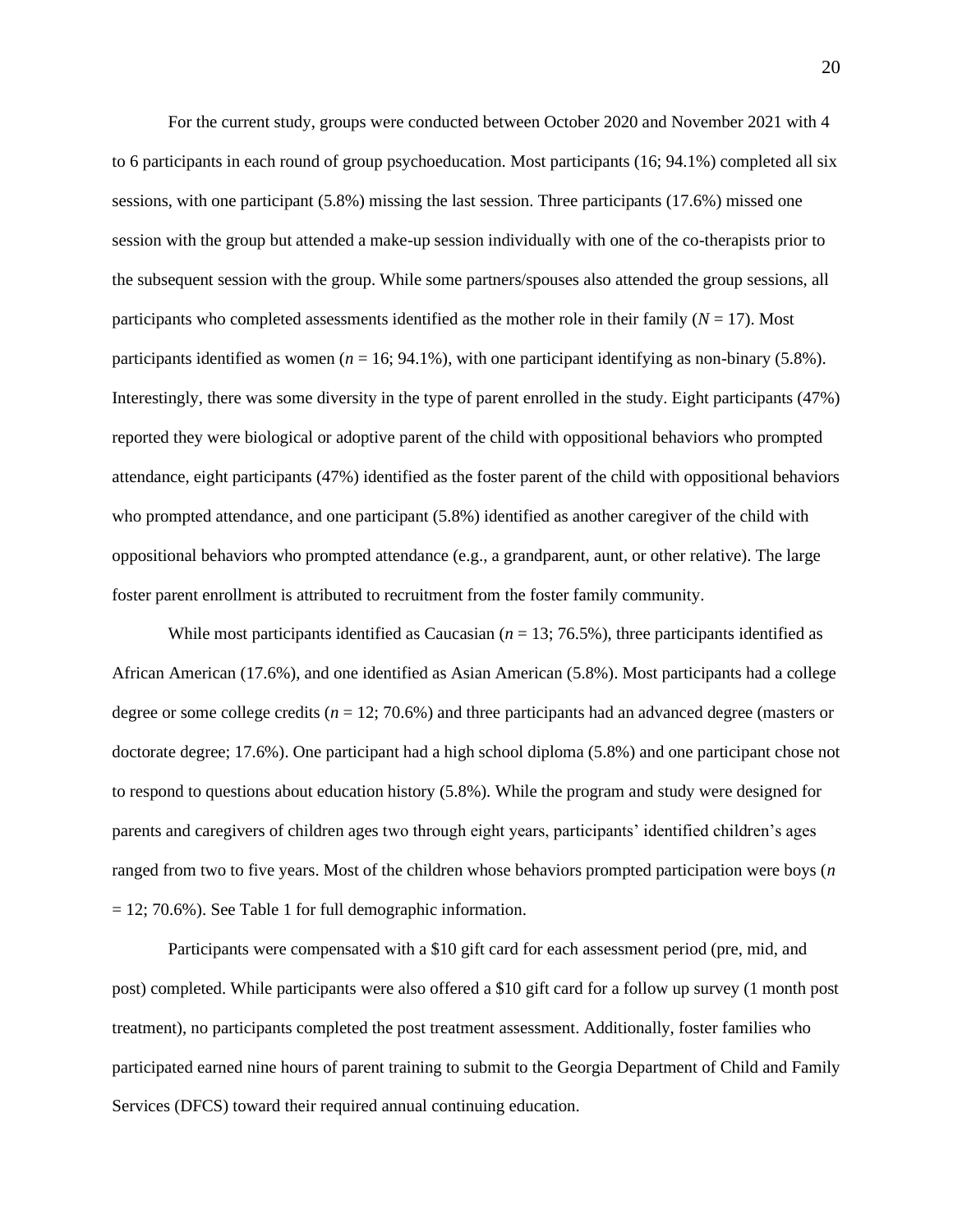# **Table 1**

| Variables          | Frequency      | Percentage |  |
|--------------------|----------------|------------|--|
| Household Income   |                |            |  |
| \$10,001-\$20,000  | $\overline{2}$ | 12%        |  |
| \$20,001-\$40,000  | 3              | 18%        |  |
| \$40,001-\$60,000  | $\mathbf{1}$   | 5%         |  |
| \$60,001-\$80,000  | $\overline{2}$ | 12%        |  |
| \$80,001-\$100,000 | 3              | 18%        |  |
| Above \$100,000    | $\overline{4}$ | 23%        |  |
| Child Age          |                |            |  |
| Two years (2)      | 3              | 18%        |  |
| Three years $(3)$  | 5              | 29%        |  |
| Four years $(4)$   | 4              | 24%        |  |
| Five years $(5)$   | 5              | 29%        |  |

*Note.* Two participants chose not to disclose their household income.

#### **Measures**

*Behavior Assessment System for Children, Third Edition* (BASC-3; Reynolds & Kamphaus, 2015). The BASC-3 measures functioning in individuals aged two to 25 years. The Parent Rating Scales (PRS), where caregivers of children answer questions related to their child's functioning, were used for this study. The BASC-3 PRS provides clinical scales (e.g., Aggression, Conduct Problems, Hyperactivity) and composite scales (e.g., Externalizing Problems, School Problems). For the current study, the Externalizing Problems composite scale was used to measure the participant's perceptions of their children's externalizing behavior in three areas (Aggression – nine items, Hyperactivity – 11 items, and Conduct Problems – ten items). Items on the PSR are answered on a 4-point Likert scale ranging from *Never* to *Almost Always*. The externalizing behaviors domain includes questions such as how often does your child "listen to directions" and "lose control when angry" (Reynolds & Kamphaus, 2015). The PRS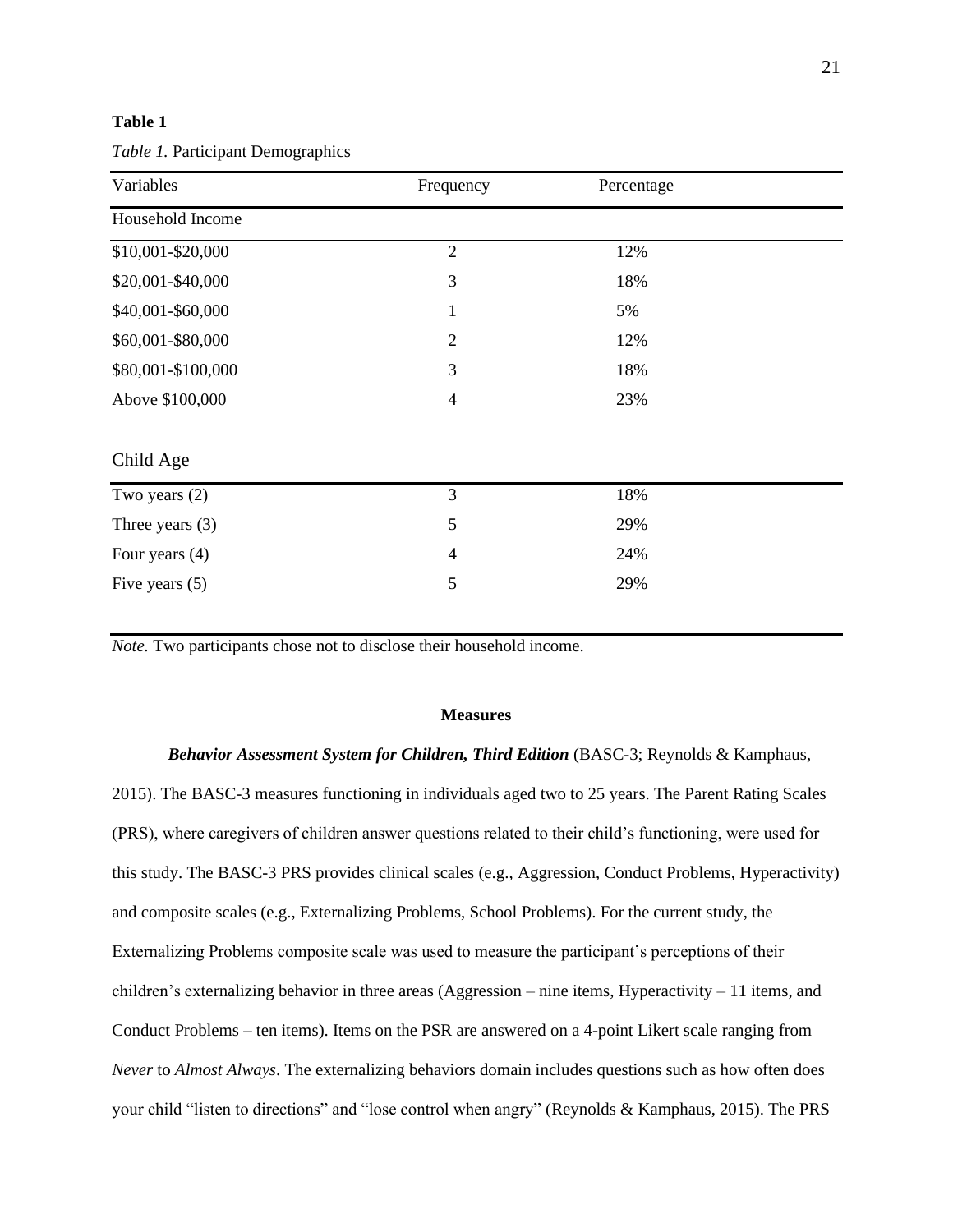shows strong internal consistency ( $\alpha$  = .90) and test-retest reliability ( $\alpha$  = .72 to .92), as well as convergent, divergent, and concurrent validity when tested with groups of children with behavioral difficulties.

*Parenting Stress Index, Fourth Edition – Short Form* (PSI-4-SF; Abidin, 2012). The PSI-4-SF is a 36-item self-report inventory to assess parental/caregiver stress. Items are rated on a 5-point Likert scale (1 = *Strongly Agree* to 5 = *Strongly Disagree*). There are three subscales included in the PSI-4-SF evaluating parental stress in different areas: Parental Distress (PD), Parent-Child Dysfunctional Interaction (P-CDI), and Difficult Child (DC), as well as an overall score. The current study used the overall score as a general measure of parental stress. Sample questions include, "My child seems to cry more than most children" and "I often have the feeling that I cannot handle things very well" (Abidin, 2012). The PSI-SF has adequate test-retest reliability ( $\alpha$  = .78), internality consistency ( $\alpha$  = .87), and construct and content validity. The current study found high internal consistency for the PSI ( $\alpha$  = .91).

*Family Crisis Oriented Personal Evaluation Scale* (F-COPES; McCubbin et al. 1987). The F-COPES is a 29-item self-report inventory utilizing a 5-point Likert scale (1 = *Strongly Disagree* and 5 = *Strongly Agree*). The F-COPES evaluates family problem solving strategies in times of crisis. Five subscales are included: acquiring social support, reframing, seeking spiritual support, mobilizing family to acquire and accept help, and passive appraisal, as well as an overall score. The current study used the overall score as a measure of family problem solving. Participants indicate level of agreement with their use of problem-solving strategies such as "Seeking advice from relatives" and "Facing problems "headon" and trying to get solutions right away" (McCubbin et al., 1987). The F-COPES has high internal consistency ( $\alpha$  = .86), as well as adequate to high test-retest reliability ( $\alpha$  = .61 to .95). The current study found high internal consistency for the F-COPES ( $\alpha = .80$ ).

*Demographics.* Participants provided demographic information about who lives in the home as well as ages, race/ethnicity, and relationship to the identified child for treatment. Participants also provided information regarding their income, educational level, mental health history, and current mental health diagnoses, services, or concerns for their child.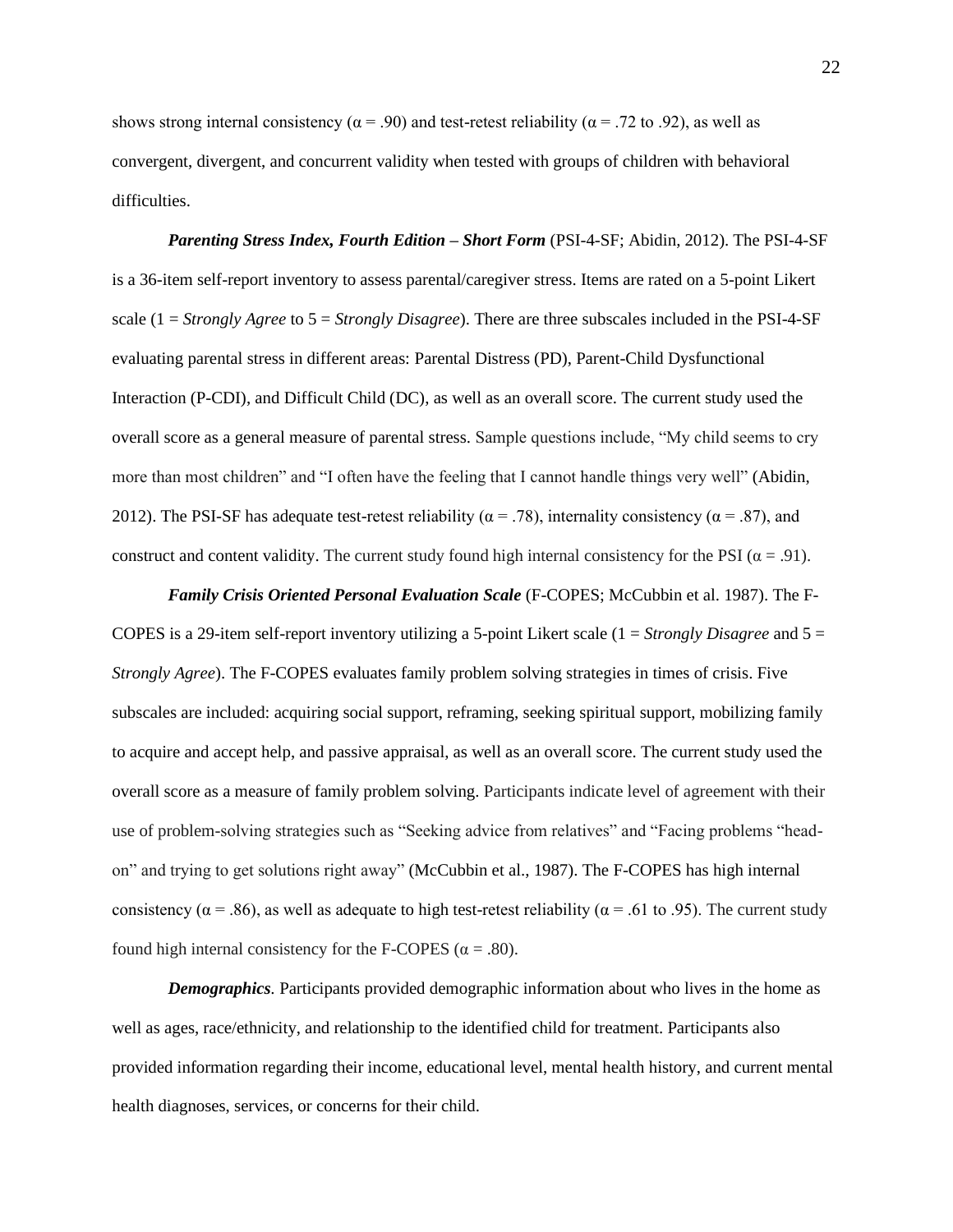## CHAPTER 3

# RESULTS

#### **Preliminary Analysis**

Due to the variability in parenting types, a preliminary Two-Way Multivariate Analysis of Variance (MANOVA) analysis was conducted to determine whether there were group differences among the three different types of parents involved in the study (biological/adoptive,  $n = 8$ ; foster,  $n = 8$ ; other caregiver,  $n = 1$ ) at the start of the program. Findings indicated no significant differences in externalizing behaviors, parental stress, or familial coping by parenting type at pretreatment (Wilks' Λ= .581, *F*(6, 22)  $= 1.44, p = .371$ .

*Hypothesis 1.* It was expected that the main effect of time-point on externalizing behaviors would be significant, such that symptoms of externalizing behaviors would significantly decrease from pretreatment to posttreatment. A repeated measures multivariate analysis of variance was conducted. Time-point served as the independent variable with three levels (pretreatment, midtreatment, and posttreatment). The Externalizing Behaviors Scale (BASC-3) served as the dependent variable. A significant decrease in externalizing behaviors was observed from pretreatment to post treatment, Wilks'  $\Lambda$  = .493,  $F(2, 14)$  = 7.204,  $p = .007$ , partial  $\eta^2$  = .507. A smaller, non-significant decrease was also seen from pretreatment ( $M = 64.25$ ,  $SD = 7.72$ ) to midtreatment ( $M = 59.94$ ,  $SD = 6.07$ ). See Table 2.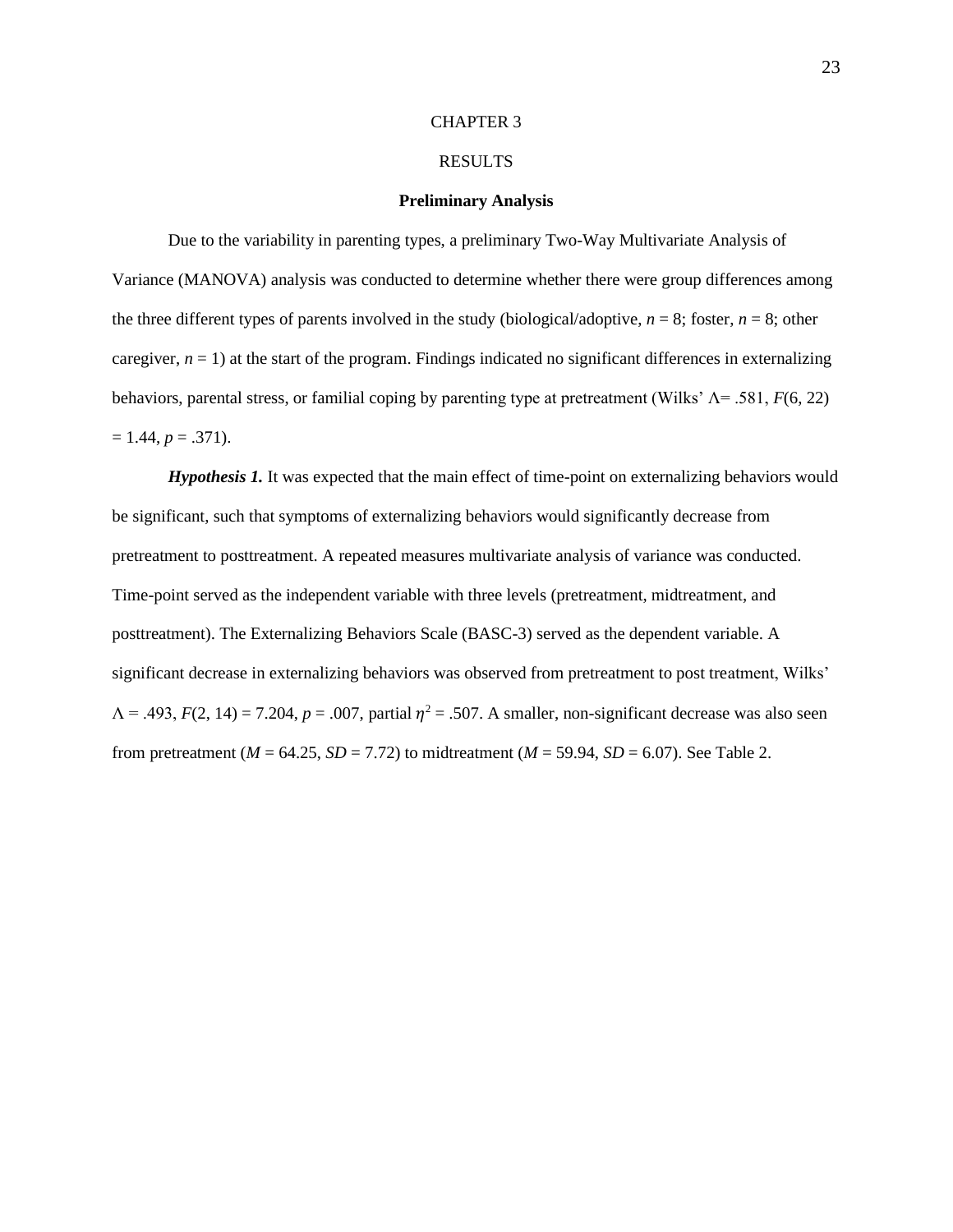# **Table 2**

| Variables       | Mean                 | <b>Standard Deviation</b> |
|-----------------|----------------------|---------------------------|
| Pre-Treatment:  | $64.25$ <sup>a</sup> | 7.72                      |
| Mid-Treatment   | $62.44^{a, b}$       | 7.11                      |
| Post-Treatment: | $59.94^{b}$          | 6.07                      |

*Table 2.* Means and Standard Deviations of Externalizing Behaviors Scale Scores by Time

*Note.* A one-way repeated measures multivariate analysis of variance showed a main effect for Time on Externalizing Behaviors scores. Wilks'  $\Lambda = .493$ ,  $F(2, 14) = 7.204$ ,  $p = .007$ . Means with different superscripts are significantly different at the  $p < .05$  level.

*Hypothesis 2.* It was expected that the main effect of time-point on parenting stress would be significant, such that reported parenting stress would significantly decrease from pretreatment to posttreatment. A one-way repeated measures multivariate analysis of variance was conducted with timepoint serving as the independent variable with three levels (pretreatment, midtreatment, and posttreatment). Parenting Stress (PSI-4-SF) total score served as the dependent variable. Analyses found no significant change in parenting stress from pre to post treatment (Wilks' Λ = .834, *F*(2, 14) = 1.39, *p* = .281). While the findings did not reach significant levels, examining the effect size indicates significance was likely hampered by a small sample size (partial  $\eta^2 = .16$ ). See Table 3. In addition, while no hypotheses were made regarding subscale scores on the PSI-4-SF, these are included in Table 4 to provide further context to the findings.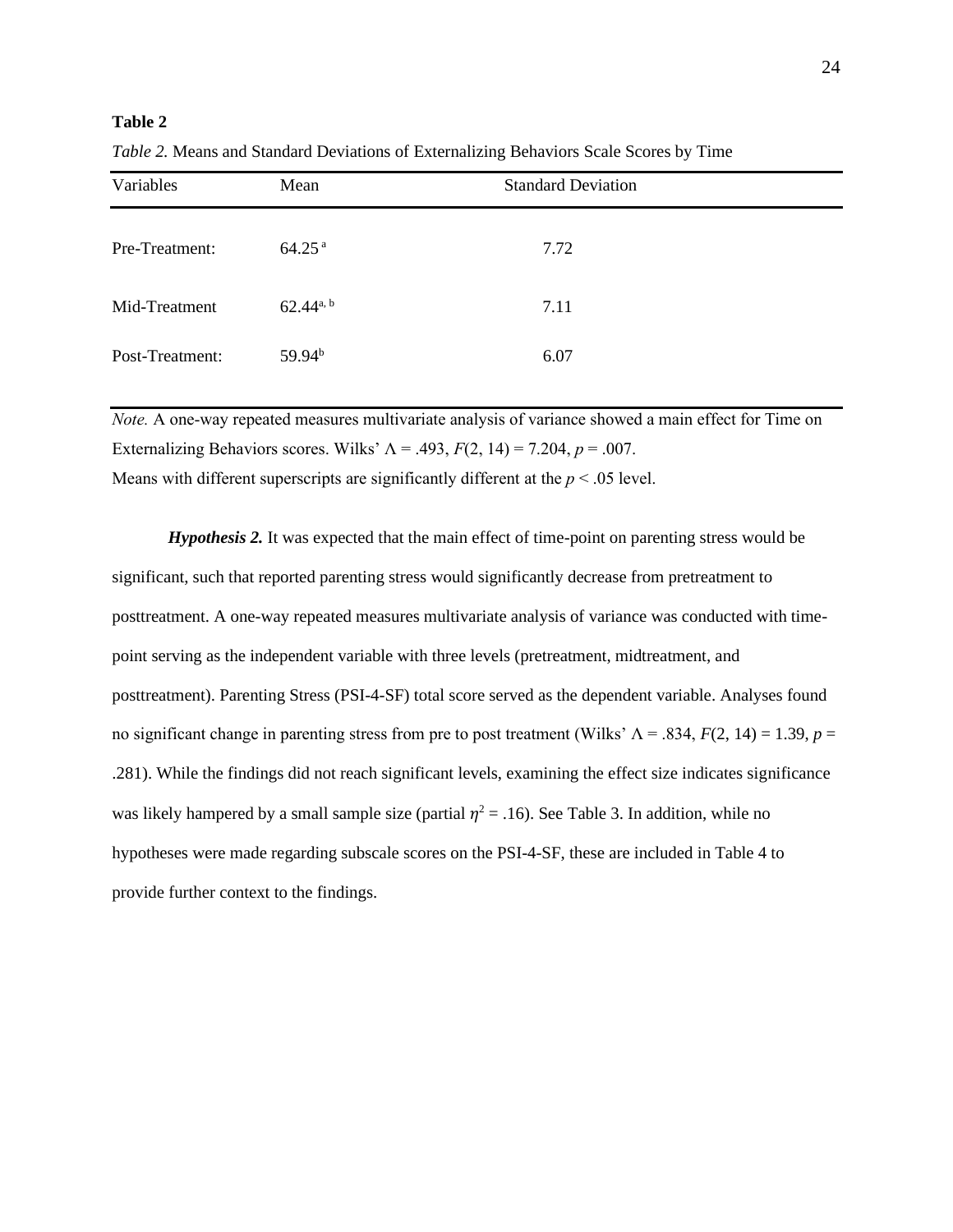# **Table 3**

|                 | Mean   | <b>Standard Deviation</b> |
|-----------------|--------|---------------------------|
| Pre-treatment:  | 117.00 | 24.88                     |
| Mid-Treatment   | 116.25 | 26.08                     |
| Post-Treatment: | 109.06 | 24.17                     |

*Table 3.* Means and Standard Deviations of Parenting Stress Index Scores by Time

*Note.* A one-way repeated measures multivariate analysis of variance was conducted on parenting stress.

No significant results were found. Wilks' Λ = .834, *F*(2, 14) = 1.39, *p* = .281.

## **Table 4**

*Table 4.* Means and Standard Deviations of the Parenting Stress Index Subscales

| Variables                                       | Mean | <b>Standard Deviation</b> |  |
|-------------------------------------------------|------|---------------------------|--|
| <b>Parenting Distress:</b>                      |      |                           |  |
| Pre-treatment:                                  | 3.27 | .82                       |  |
| Mid-Treatment                                   | 3.27 | .82                       |  |
| Post-Treatment:                                 | 3.19 | .85                       |  |
| Parent-Child Dysfunctional Interaction (P-CDI): |      |                           |  |
| Pre-treatment:                                  | 3.05 | 1.00                      |  |
| Mid-Treatment                                   | 3.15 | 1.1                       |  |
| Post-Treatment:                                 | 2.95 | .98                       |  |
| Difficult Child (DC):                           |      |                           |  |
| Pre-treatment:                                  | 3.27 | .60                       |  |
| Mid-Treatment                                   | 3.29 | .63                       |  |
| Post-Treatment:                                 | 2.94 | .577                      |  |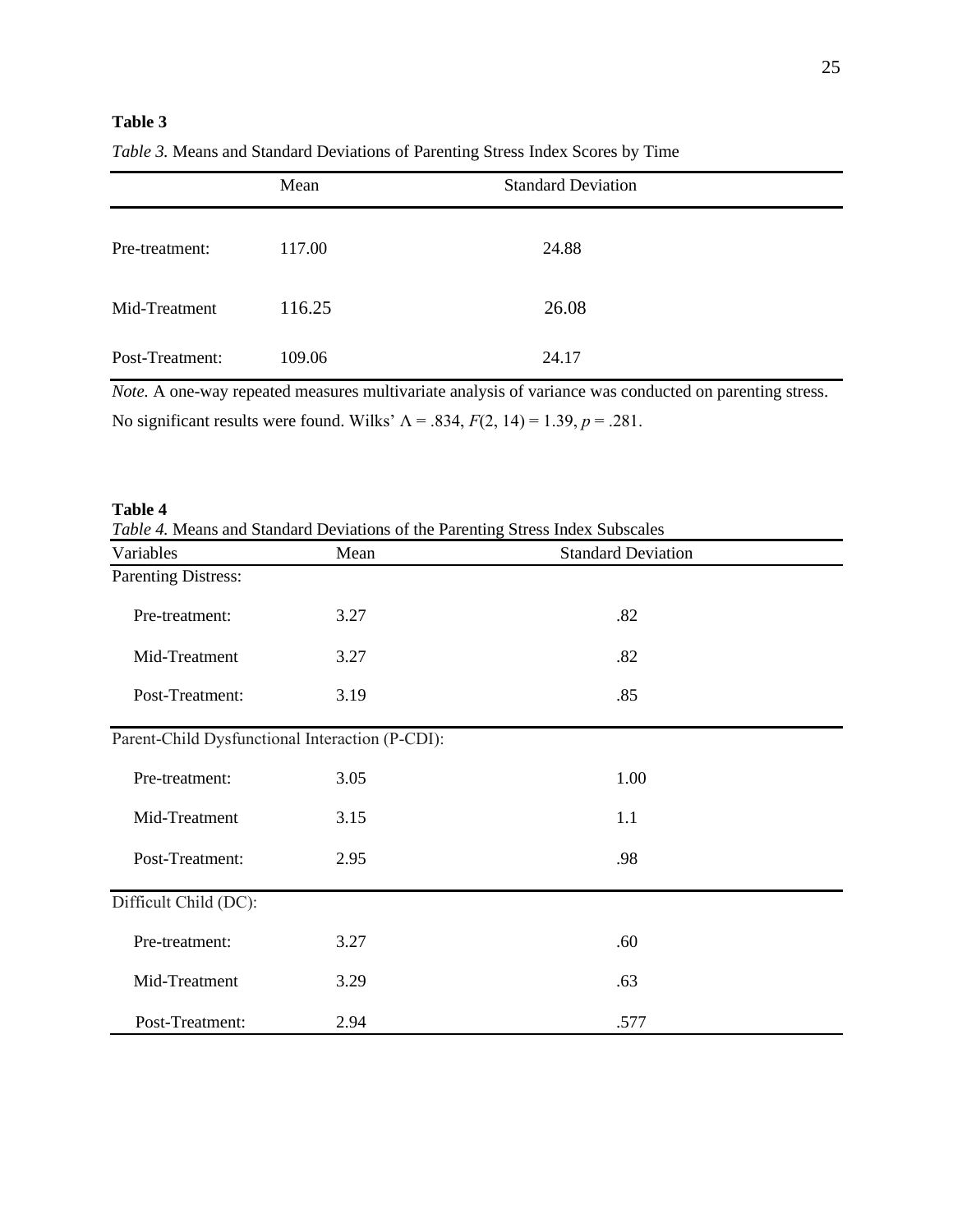*Hypothesis 3.* To test the hypothesis that reliance on familial problem solving would increase over a 6-week treatment program with implementation of a behavior management treatment program in the home, a one-way repeated measures multivariate analysis of variance was conducted. Time-point served as the independent variable with three levels (pretreatment, midtreatment, and posttreatment) and familial problem-solving strategies (F-COPES) total score served as the dependent variable. It was expected that the main effects of time-point on familial problem-solving strategies would be significant, such that group reliance on familial problem-solving skills would significantly increase from pretreatment to posttreatment, but analyses did not support this hypothesis (Wilks'  $\Lambda = .942$ ,  $F(2, 14) = .434$ ,  $p = .656$ ). It is relevant to note that average scores at each assessment round were in the high range for coping/problem solving (pre  $M = 94.56$ ,  $SD = 14.18$ ; mid  $M = 97.06$ ,  $SD = 12.77$ ; post  $M = 95.12$ ,  $SD =$ 15.13). This indicates families had high levels of coping/problem solving abilities before they participated in the group, with little room for observed improvement due to ceiling effects of the F-COPES measure. While the findings did not reach significance, examining the effect size indicates significance was hampered by a small sample size (partial  $\eta^2 = .05$ ). See Table 5.

# **Table 5**

*Table 5.* Means and Standard Deviations of F-COPES scores

|                 | Mean  | <b>Standard Deviation</b> |
|-----------------|-------|---------------------------|
| Pre-treatment:  | 94.56 | 14.17                     |
| Mid-Treatment   | 97.06 | 12.77                     |
| Post-Treatment: | 95.25 | 15.31                     |

*Note.* A one-way repeated measures multivariate analysis of variance was conducted on familial problem solving. No significant results were found. Wilks'  $\Lambda = .942$ ,  $F(2, 14) = .434$ ,  $p = .656$ .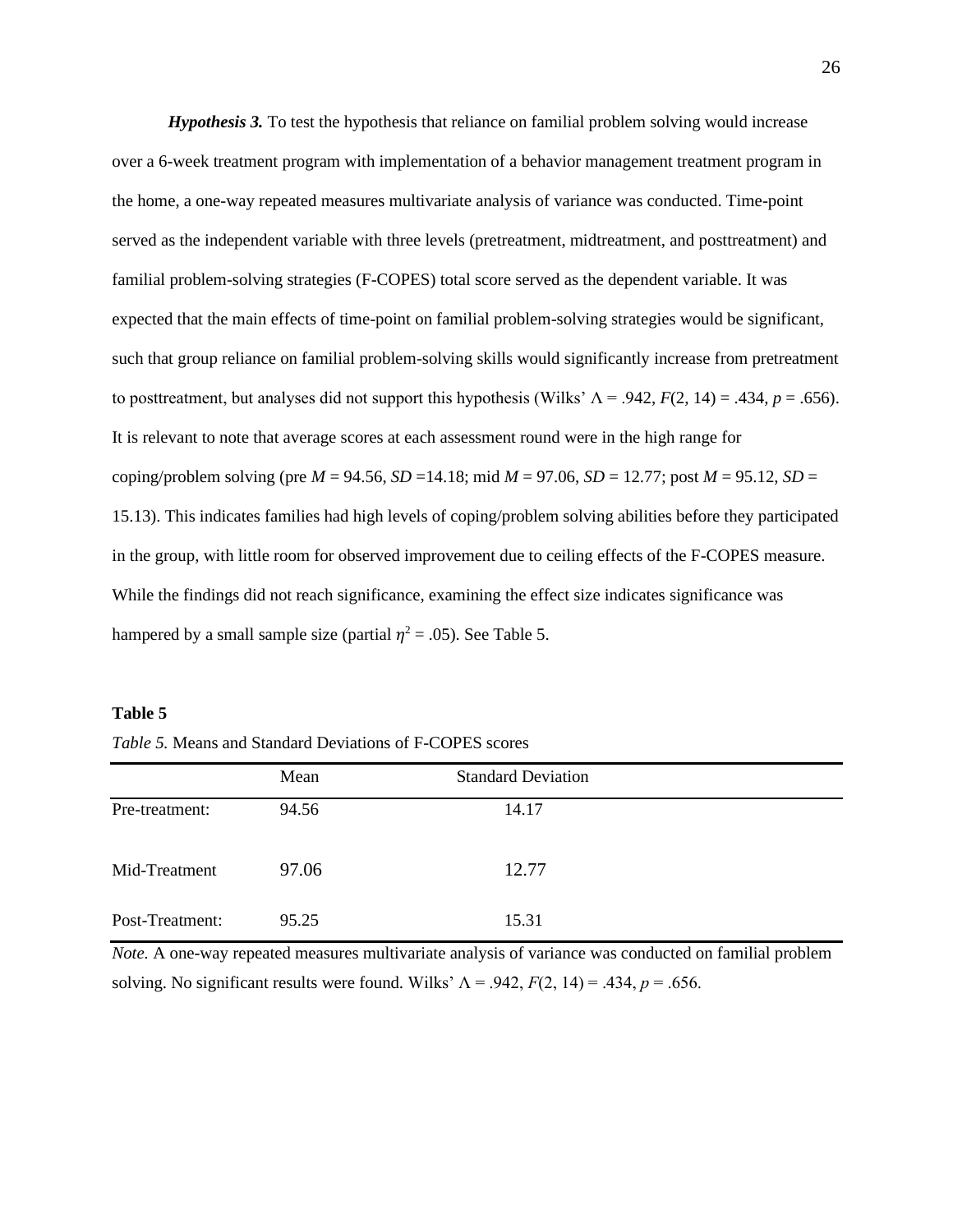#### **Satisfaction Survey**

Participants completed a satisfaction survey at the conclusion of the treatment program to provide information on their experience. Ten participants completed the satisfaction survey (58.8%). See Table 6 for full satisfaction survey data. Most participants had positive feedback for the program, finding their therapists to be "extremely" supportive  $(n = 8)$ , knowledgeable  $(n = 7)$ , and prepared  $(n = 8)$ . The other participants who completed the survey found their therapists to be "very" supportive  $(n = 2)$ , knowledgeable  $(n = 3)$ , and supportive  $(n = 2)$ .

In terms of the program's format, while some participants felt the sessions were "a little too long"  $(n=3)$ , most participants felt the sessions were "just the right length of time"  $(n=7)$ . All participants felt six sessions was "just the right" number of sessions to learn the information  $(N = 10)$ . All participants felt they were "very"  $(n = 3)$  or "extremely"  $(n = 7)$  engaged in each session.

Most participants felt their child was "much" ( $n = 5$ ) or "a little" ( $n = 3$ ) better than when the group started, with one participant feeling their child was the same  $(n = 1)$ . All participants felt their own stress as a parent was "much" ( $n = 6$ ) or "a little" better ( $n = 4$ ). Overall, participants reported they felt the group was "extremely impactful"  $(n = 7)$ , "impactful"  $(n = 2)$ , or "somewhat impactful"  $(n = 1)$ 

In terms of the telehealth format, most participants reported the virtual format made the group "much more accessible"  $(n = 7)$ , while the other participants reported it was "slightly more accessible"  $(n = 1)$  $= 1$ ) or "the same amount of accessible" ( $n = 2$ ) when compared to the idea of in person sessions. Participants also reported the virtual format was "much more convenient" ( $n = 6$ ), "slightly more convenient"  $(n = 2)$ , or "the same amount of convenience"  $(n = 2)$  when compared to the idea of in person sessions.

Participants also provided open-ended feedback on the group's impact on their overall functioning. Participants generally found the group to be helpful and beneficial to their families. Many participants commented on the convenience of the telehealth format and reported enjoying the ability to connect with other parents in a group format. For example, one participant noted "We were able to get supper on the table for the kids and fold laundry all while learning in the program. We still use the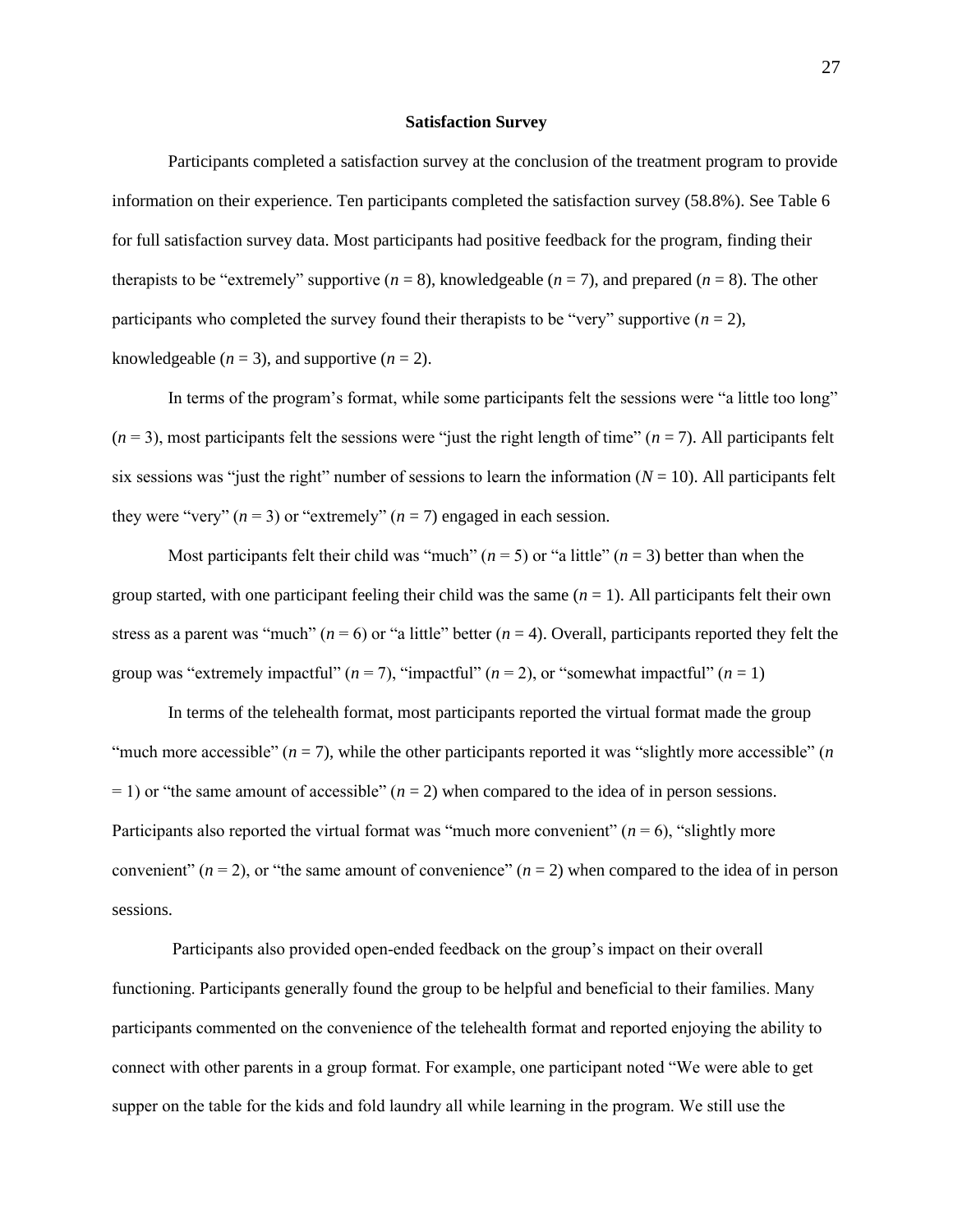timeout but less now because she listens better." Another participant reported "Everyone was transparent about their situation, the therapist really empathized with the parents and the children." Most participants who completed the written section felt the group helped their child's behavior and indicated they were still using the skills learned. For areas of improvement, participants recommended more handouts and "zoom rules" to make sure other participants had their microphone silenced and cameras on during the program sessions. One participant stated "I wish ground rules regarding the use of Zoom had been established, like muting yourself when you're not speaking. That was incredibly distracting!"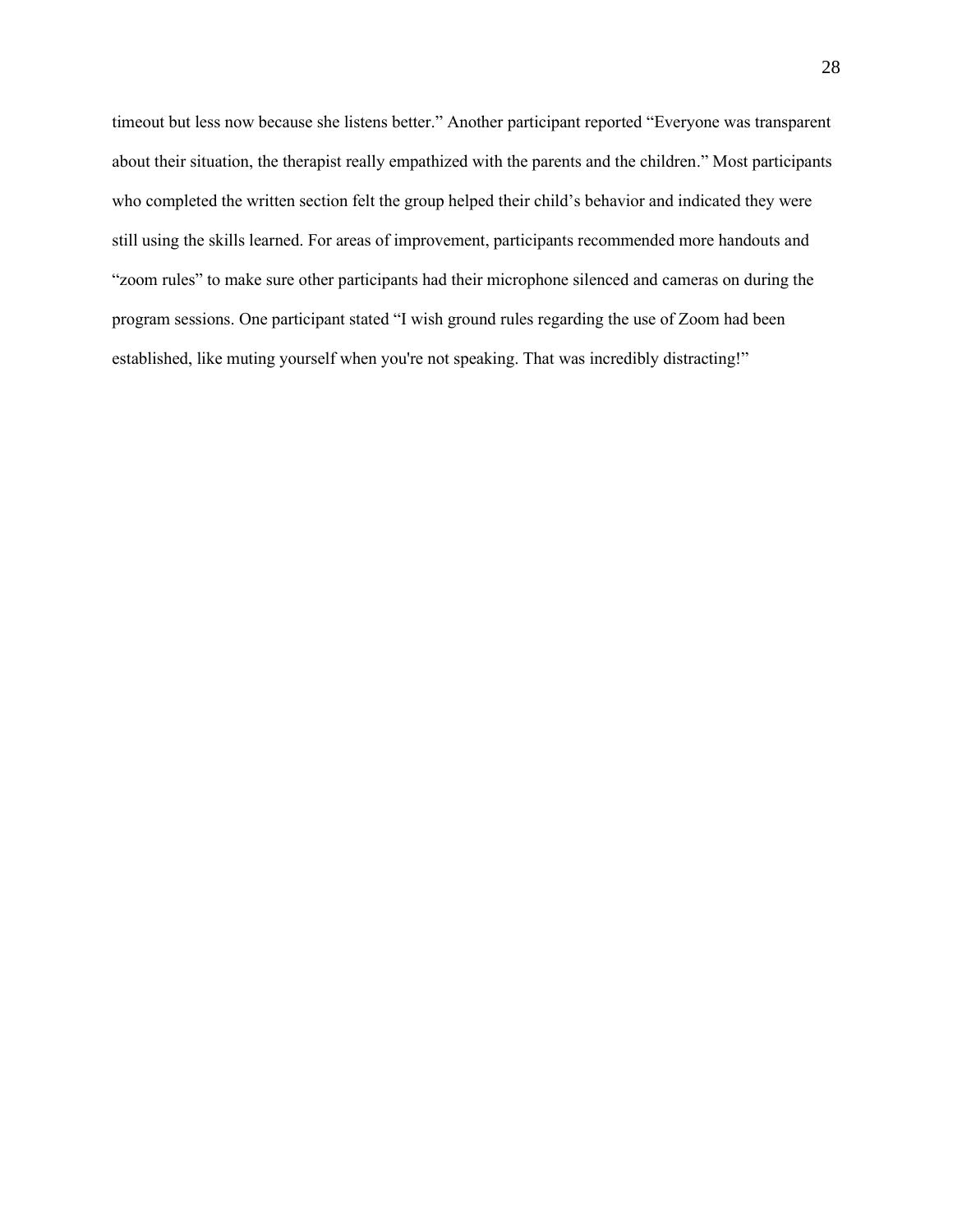# **Table 6**

*Table 6.* Means and Standard Deviations of Satisfaction Survey

| Item                                                                                                                                                            | $\boldsymbol{M}$ | SD   |
|-----------------------------------------------------------------------------------------------------------------------------------------------------------------|------------------|------|
| How supportive were your therapists?<br>(1=Extremely Supportive; 6=Extremely Unsupportive)                                                                      | 1.2              | 0.40 |
| How knowledgeable were your therapists?<br>(1=Extremely Knowledgeable; 6=Extremely Unknowledgeable)                                                             | 1.4              | 0.66 |
| How well prepared for assessment and therapy sessions did you find your therapists?<br>(1=Extremely Prepared; 6=Extremely Unprepared)                           | 1.3              | 0.46 |
| How did you feel about the length of each session?<br>$(1=$ Too Short; 6=Too Long)                                                                              | 2.7              | 0.46 |
| How do you feel about the number of sessions offered?<br>$(1=$ Too little; 6=Too Many)                                                                          | 3.0              | 0.0  |
| How relevant were the topics to you and your family's situation?<br>(1=Extremely Relevant; 6=Extremely Irrelevant)                                              | 1.5              | 0.75 |
| How engaged were you in learning and participating?<br>(1=Extremely Engaged; 6=Extremely Unengaged)                                                             | 1.48             | 0.42 |
| How convenient was the weekly homework that you completed with your child?<br>(1=Extremely Convenient; 6=Extremely Inconvenient)                                | 2.0              | 0.54 |
| There were 3 assessment periods to monitor your family's progress. How do you feel<br>about the number of assessment sessions?<br>$(1=$ Too little; 6=Too Many) | 3.0              | 0.0  |
| How would you rate the Strong Families Program's impact on your child?<br>(1=Extremely Impactful; 6=Not impactful at all)                                       | 1.6              | 0.66 |
| How would you rate the Strong Families Program's impact on yourself?<br>(1=Extremely Impactful; 6=Not impactful at all)                                         | 1.4              | 0.49 |
| How would you rate the Strong Families Program's impact on your family?<br>(1=Extremely Impactful; 6=Not impactful at all)                                      | 1.4              | 0.66 |
| How did the virtual format contribute to your accessibility of the group vs. in person?<br>(1=Extremely Convenient; 6=Extremely Inconvenient)                   | 1.5              | 0.81 |

*Note.* Ten participants (58.8%) completed the survey following their participation in the program.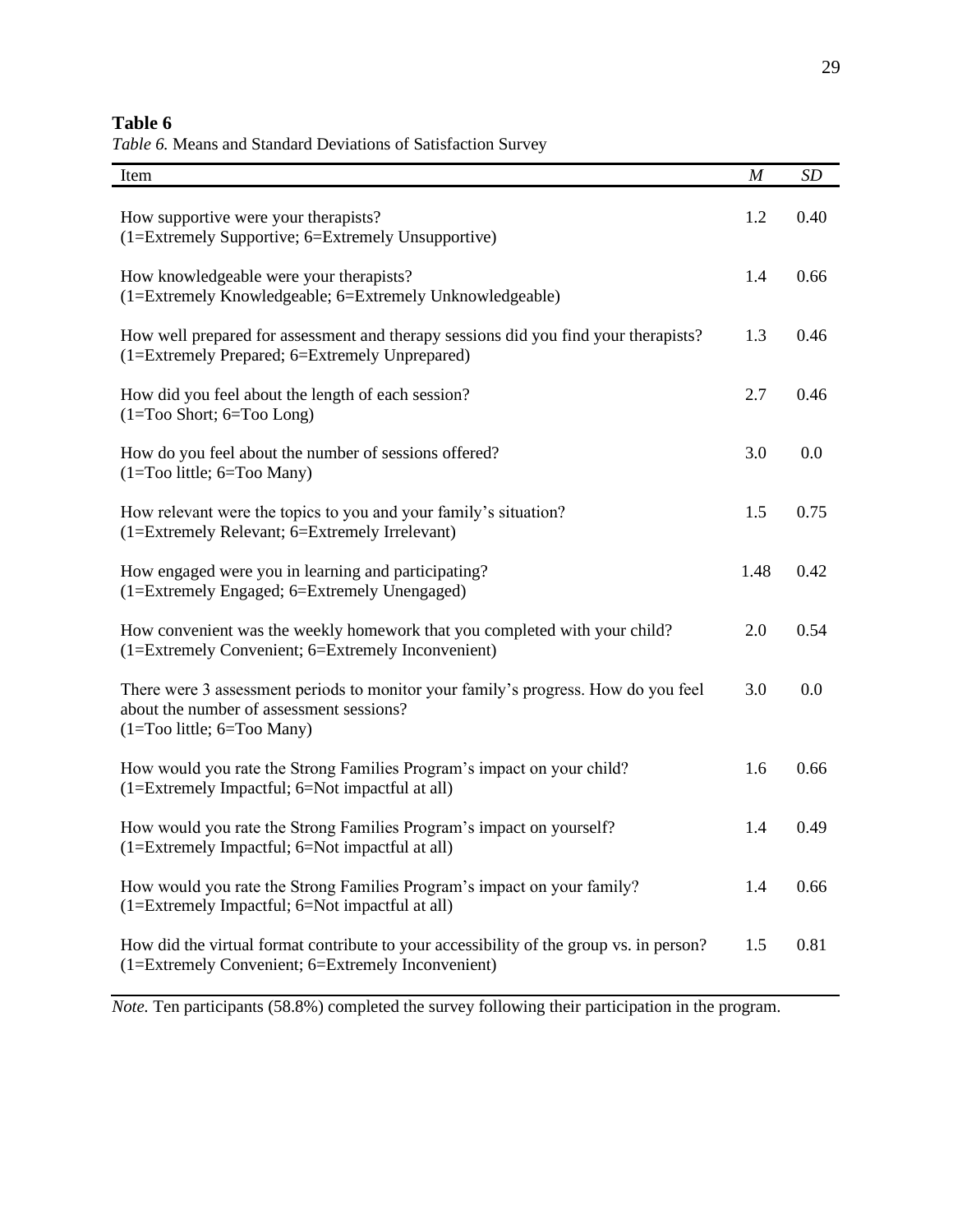#### CHAPTER 4

# DISCUSSION

The current study aimed to better understand the effect of a short (6-week) parent training group in a telehealth format on child externalizing behaviors, parental stress, and family problem solving. Participants rated their child's behavior, their own parenting stress, and family coping abilities at pre, mid, and post treatment to measure gains through the program. Across time, a decrease in child externalizing behaviors and parenting stress, and an increase in familial problem-solving skills were expected.

#### **Externalizing Behaviors**

As expected, results demonstrate a significant main effect of time on children's externalizing behaviors. Parents reported children demonstrated fewer externalizing behaviors from pretreatment to post treatment. A minor, non-significant decrease was seen from pretreatment to mid treatment indicating a possible decline in externalizing behaviors after the first half of treatment. The larger change was noted from pretreatment to post treatment, showing the main decrease in externalizing behaviors occurred after participating in the entire six-week program. These decreases in externalizing behaviors are consistent with literature on other, similar parent behavior management programs (e.g., PCIT, Eyberg et al., 1995; McNeil & Hembree-Kigin, 2010; Positive Parenting Program, Sanders et al., 2001), including those delivered in a group format (e.g., Strong Families Program, Slusher, 2019; Group PCIT, Niec et al., 2016). Because there was no wait list control group, it is impossible to determine if the change in externalizing behaviors is due to the program alone or children's externalizing behaviors otherwise decreasing over time. Furthermore, most of the children whose caregivers participated were similar ages (i.e., 3-5years old). With a more diverse age range of children, different results may have been observed. Similar studies show age of child relates to declines in externalizing behaviors (Slusher, 2014).

Childhood externalizing behaviors are a pervasive problem for many parents (Achenbach  $\&$ Edelbrock, 1981; Broidy et al., 2003), but parent training programs are often long and require a significant time commitment. Studies show parenting training programs delivered in group format (Lyon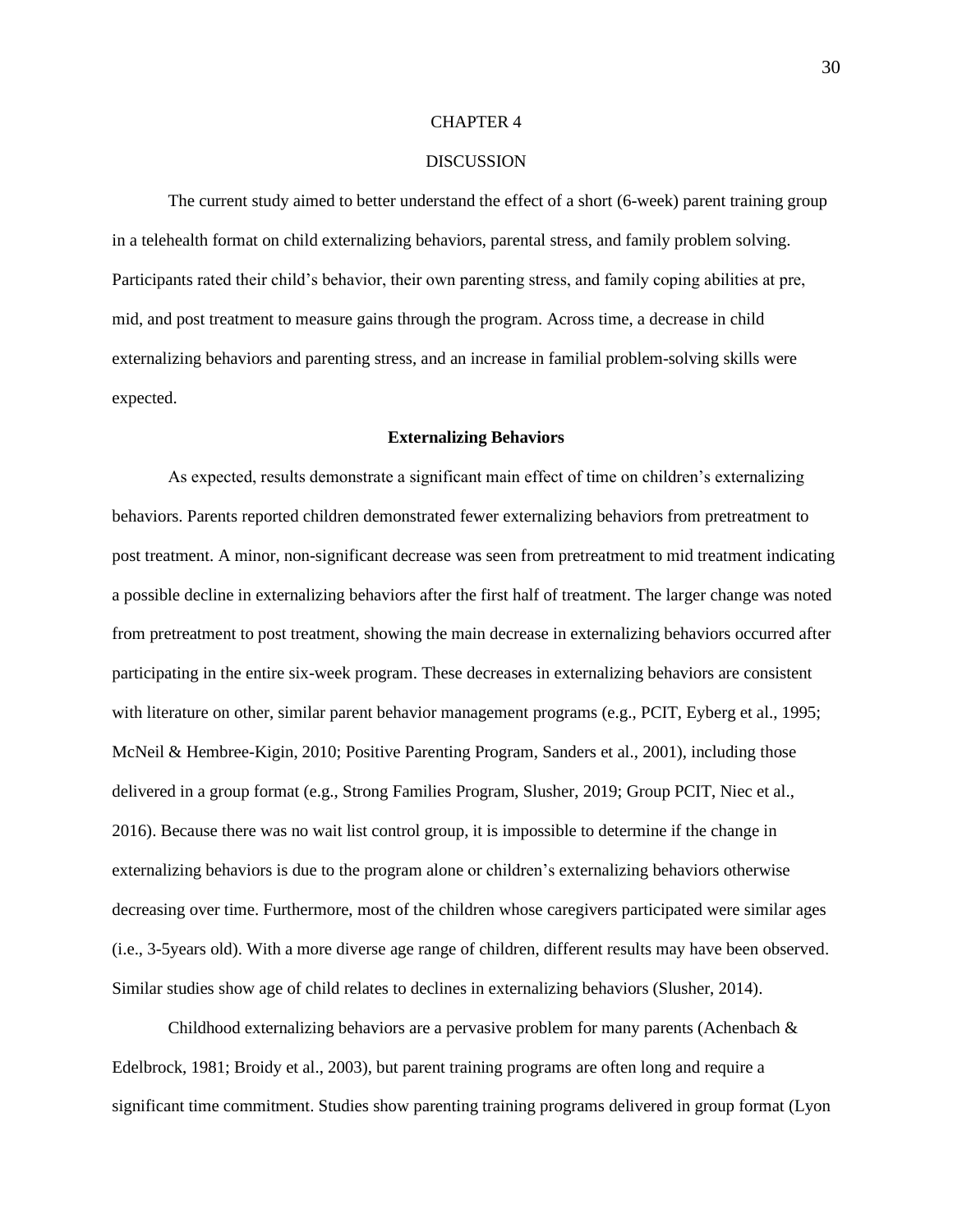& Budd, 2010; Niec et al., 2016), short format (Slusher, 2014), and telehealth format (Comer et al., 2015) effectively decrease childhood externalizing behaviors. Combining these factors not only helps with high attrition rates due to greater affordability and attendance, it also diminishes service disparities in rural and underserved areas. With parent training difficult to access in underserved and rural areas (Kazdin, 2008, Lyon & Budd, 2010; Niec et al., 2016), utilizing more accessible formats (i.e., short-term, telehealth delivery) allows greater availability for these populations. The current study shows utilizing multiple forms of accessibility still led to effective decreases in children's externalizing behaviors, demonstrating the utility of adapting treatment delivery to be cost effective and accessible.

# **Parenting Stress**

Results indicate a nonsignificant main effect of time on parenting stress, contrary to expectations. While mean PSI scores decreased over time, the change was not significant. Although not reaching significance, parental stress did decline over the course of the program. However, at each time point participants continued to report clinically high levels of parenting stress. The decrease in parental stress, while not reaching significance, is consistent with findings from other, similar parent behavior management programs showing decrease in parenting stress (e.g., PCIT, Eyberg et al., 1995; McNeil & Hembree-Kigin, 2010; Positive Parenting Program, Sanders et al., 2001), including those delivered in a group format (e.g., Strong Families Program, Slusher, 2019; Group PCIT, Niec et al., 2016). While results indicated a nonsignificant change, effect size analyses showed low power due to small sample size. It is possible with a larger sample size, a significant change in parenting stress would be observed.

Because participation in a follow up assessment was not successfully implemented, possible gains occurring after the program ended were unable to be assessed. Because the intervention was short (six weeks), group members were only assessed over a short time. Studies find that parent training programs do reduce parenting stress, but declines can take time to develop (Eyberg et al., 1995; Forehand & McMahon, 1981; McNeil & Hembree-Kigin, 2010). While a reduction in externalizing behaviors for children was reported, it might take caregivers more time to feel the residual decrease in parenting stress. During the six weeks of the program, parents received concentrated and intense psychoeducation and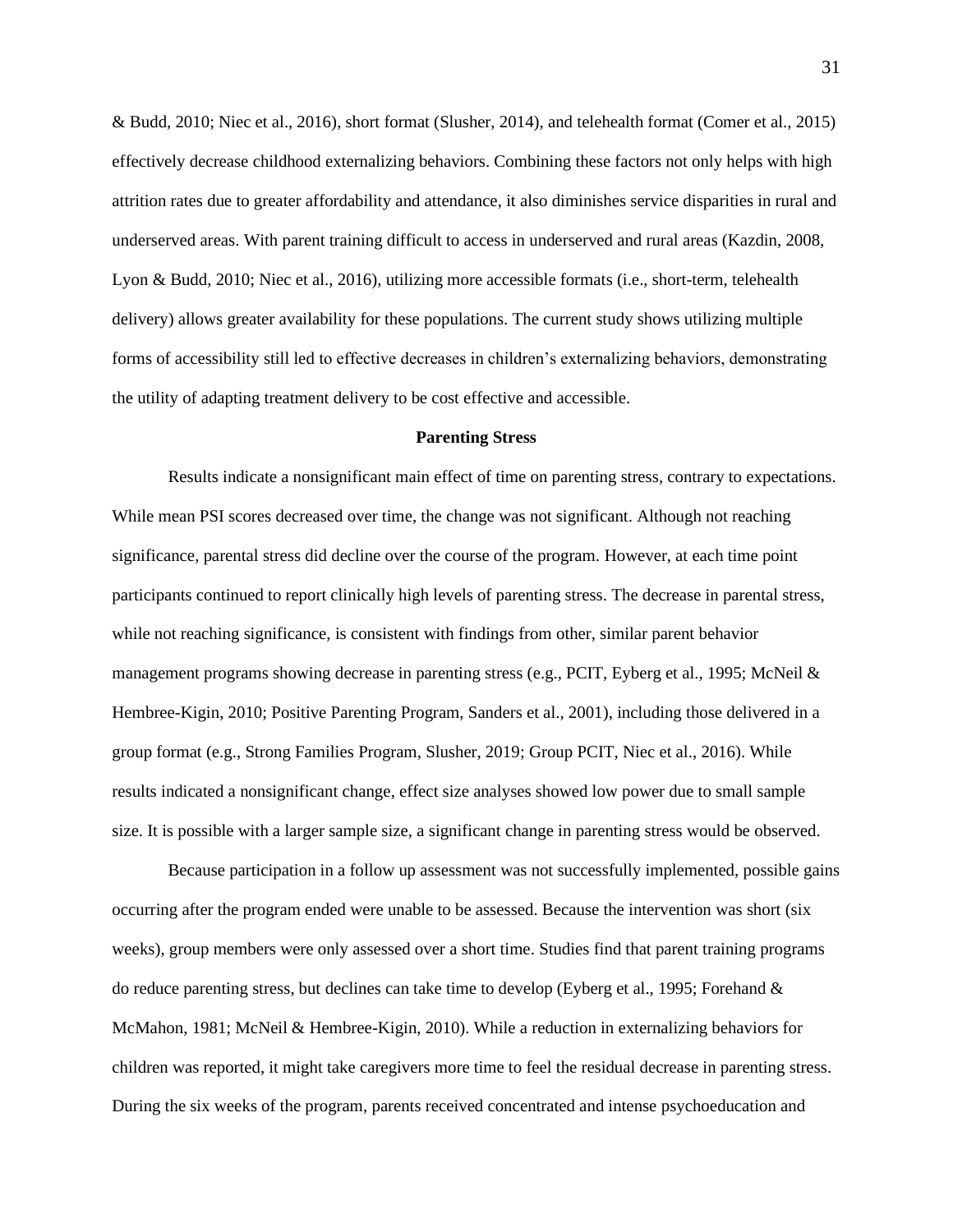coaching from therapists. At the last assessment period, caregivers were still receiving help fine tuning the skills learned during the program. Participants were not expected to be experts by the end of their six weeks in the program and were advised on how to continue gains via consistently practicing skills following the end of the program. With more practice and mastery of the skills learned in the program and as their child's externalizing behaviors continue to decrease, participants may experience more observable changes in parenting stress. It is also possible that parents' stress would stay the same or increase, if they discontinue using the skills or if the lack of therapist presence for a longer time hampers their ability to continue to use the skills effectively.

Furthermore, although participants' PSI scores did not indicate significant decreases in parenting stress, their responses on the satisfaction survey indicated they found the program helpful. Not only did participants report they had gained skills, the group dynamic allowed them to connect with other parents experiencing similar concerns, adding a level of support for their roles as caregivers. Further, participants reported feeling more equipped to handle parenting difficulties. Therefore, it is possible a decrease in parental stress could be observed if progress were tracked post-intervention.

### **Familial Problem Solving**

Results also indicate a non-significant effect of time on family problem solving skills. Interestingly, there was minimal change in scores across time. Effect size analyses showed a lack of power due to small sample size indicating results may differ if data were available from a larger sample. Across all assessment periods, scores of family problem solving were high for most participants indicating they arrived to the program with strong familial problem-solving skills. While an increase in familial problem-solving skills was expected, because participants started pretreatment with high levels, the program may not have impacted problem-solving skills or that participants were hitting the ceiling on the measure of family problem solving skills. It is possible individuals with a deficit in familial problemsolving skills prior to engaging in parent training for children's externalizing problems may experience a greater change in family problem solving skills after learning those skills.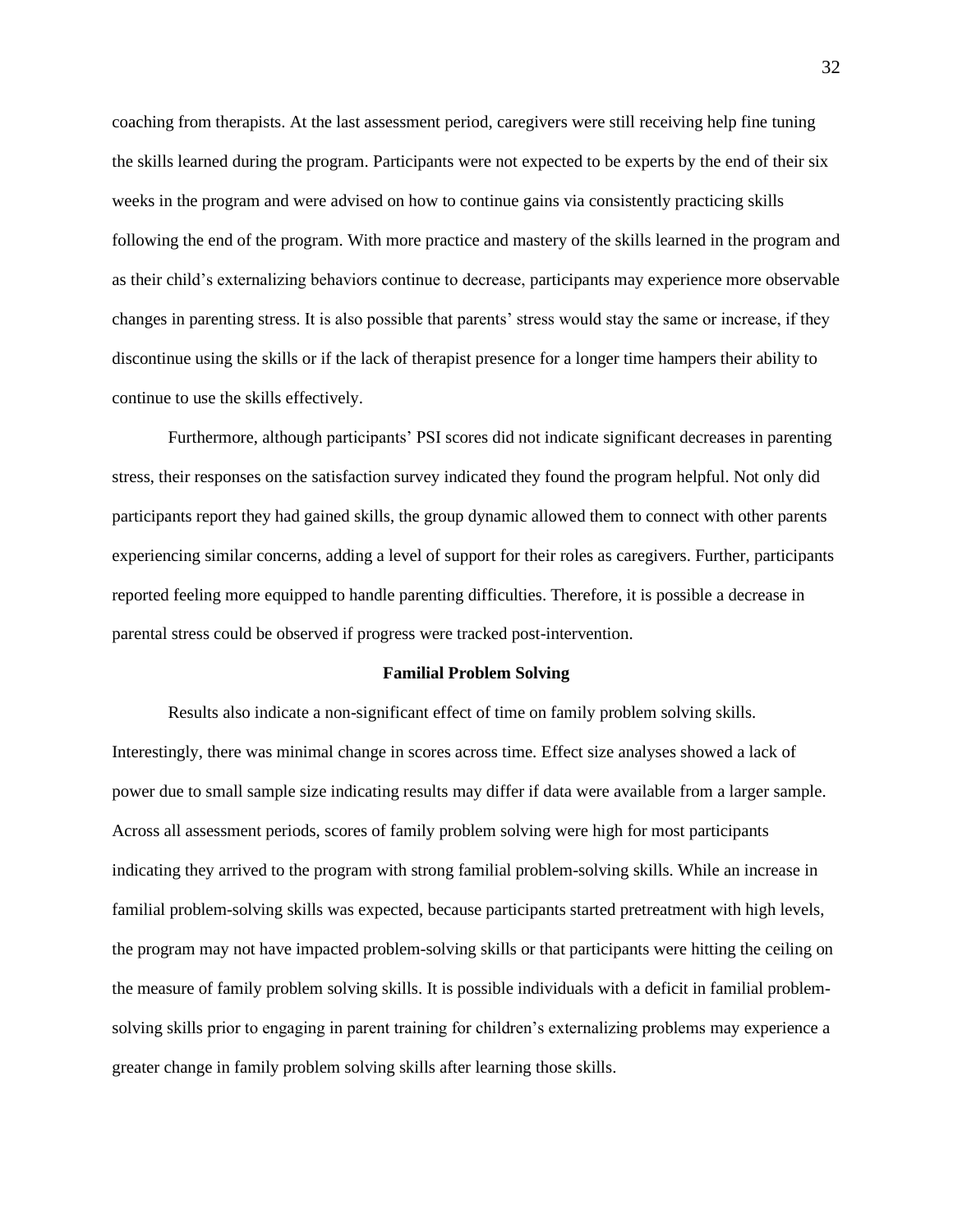Furthermore, a large portion of the sample size identified as foster parents. With a high pressure to be a "model" parent within the foster community (Bergsund, Wentzel-Larson, & Jacobsen, 2019) it is possible parents reported high problems solving skills to meet community expectations. Social desirability may have impacted the results with parents inflating their ratings of family problem solving skills.

# **Limitations**

Notably, the current study had several limitations. The small sample size contributed to a lack of power shown through effect size analyses which may impact results. A larger sample size might show more changes over time through the program. Furthermore, the sample was drawn from a rural, majority Caucasian identifying population from a relatively small area with most participants identifying as mothers. Additionally, participants had similar education and socioeconomic statuses. The lack of diversity in the sample makes it impossible to generalize the findings to more geographically, ethnically, and racially diverse populations with more variability in parent role identification. Utilizing a more diverse population in the future would increase generalizability of results and provide evidence for effectiveness across a larger scope.

Another limitation in the current study was the lack of a wait list control group. Without a control, it is unclear if significant decreases in externalizing behaviors for the children of participants were due to the program or other factors. This limitation is compounded by data collection occurring at different times throughout the year (the program was conducted in several sessions between October 2020 and November, 2021). Parents experience variable stress throughout the year which may influence responses to the study measures (i.e., children are typically at home more with their parents during the summer months, children spend more time indoors during the winter months). Examining these variables further may show changes in parenting stress due to extenuating circumstances. Future studies should control for possible confounding variables via a wait list control. Furthermore, valuable information on the impact of the program may be discovered via additional assessment, specifically a follow up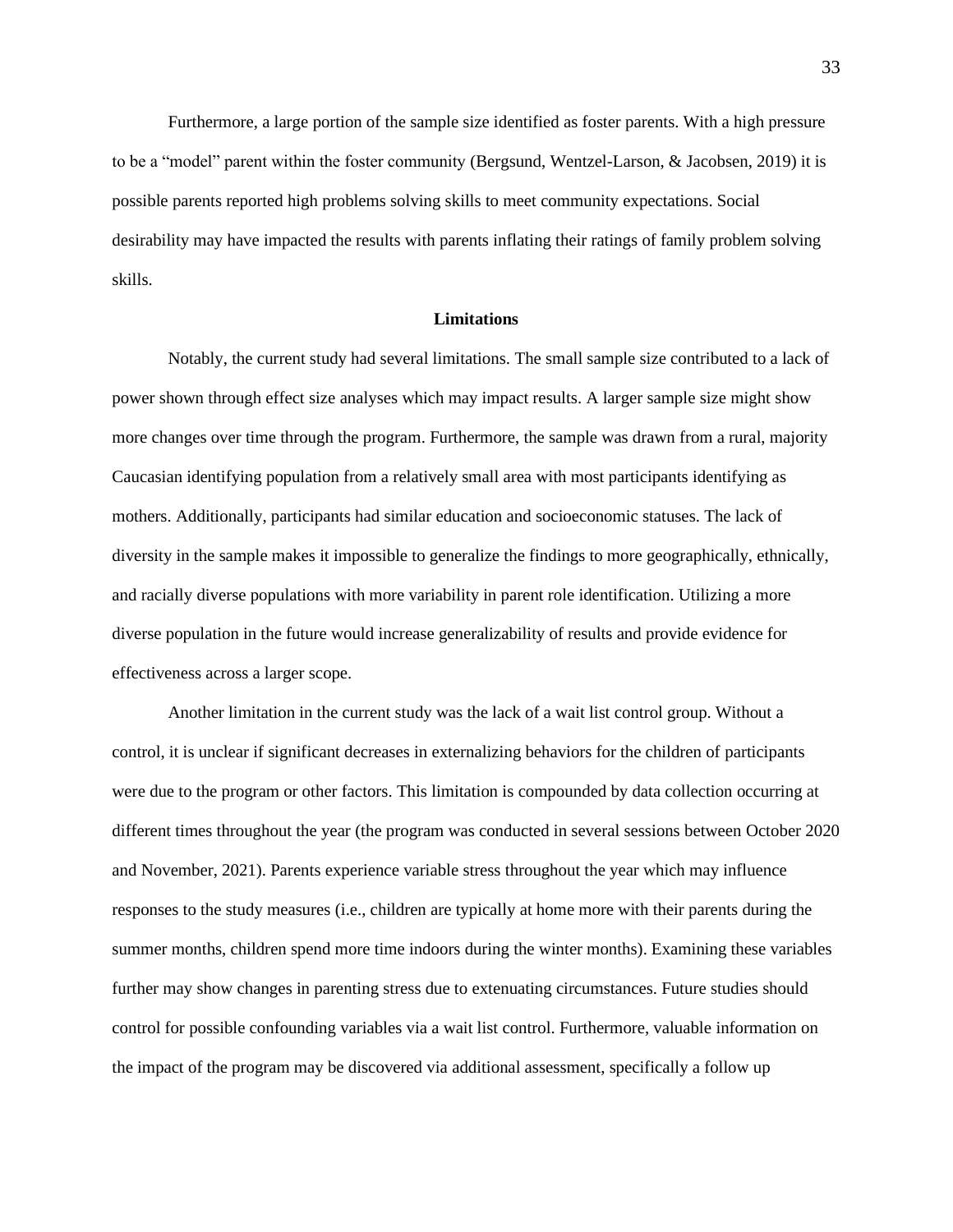assessment. While a follow up assessment (one month post treatment) was attempted, there was a lack of participant response. It is possible changes may be observed in a post-treatment assessment period.

Lastly, all data collection was based on participant self-report. Parents with children experiencing externalizing behaviors generally report more stress than other parents which may influence how a parent perceives their child's behavior (McNeil & Hembree-Kigin, 2010). Because the current study showed stability in parenting stress throughout all assessment periods, it is possible reporting of children's behaviors was influenced by that stress. In the future, using other reporters (e.g., teachers, clinicians) may provide more information on the child's overall functioning.

#### **Strengths**

While there were limitations in the current study, there are notable strengths as well. First, there was stability in therapists across the program. In all rounds of the program but one, the same two student therapists conducted program sessions. During the last round of the program, different co-therapists (trained by the previous therapists and supervised by the same licensed clinician) conducted the program sessions. Furthermore, the same manual and telehealth procedures were used across all rounds of the program delivery, ensuring standardization across all participants.

Furthermore, while the participant pool was not diverse in some ways due to recruitment from a small, rural area, it was diverse in parenting type. Because foster family groups were included in recruitment strategies, parenting types included foster parents and other nontraditional caregivers (e.g., grandparents). This increases generalization to those other than the traditional nuclear family and allows for evaluation of the impact of parent training on families with nontraditional parenting situations. While there were no differences observed in preliminary analyses by parenting type, it is useful for future clinicians to know parent training delivered via telehealth in a short (6-week) format is effective for a variety of groups of parent identifiers.

Additionally, attrition for this program was very low, allowing for three rounds of assessment data from all participants. Out of the entire participant pool, only one participant did not attend one session of the program and three participants, who missed a group session, made up the session on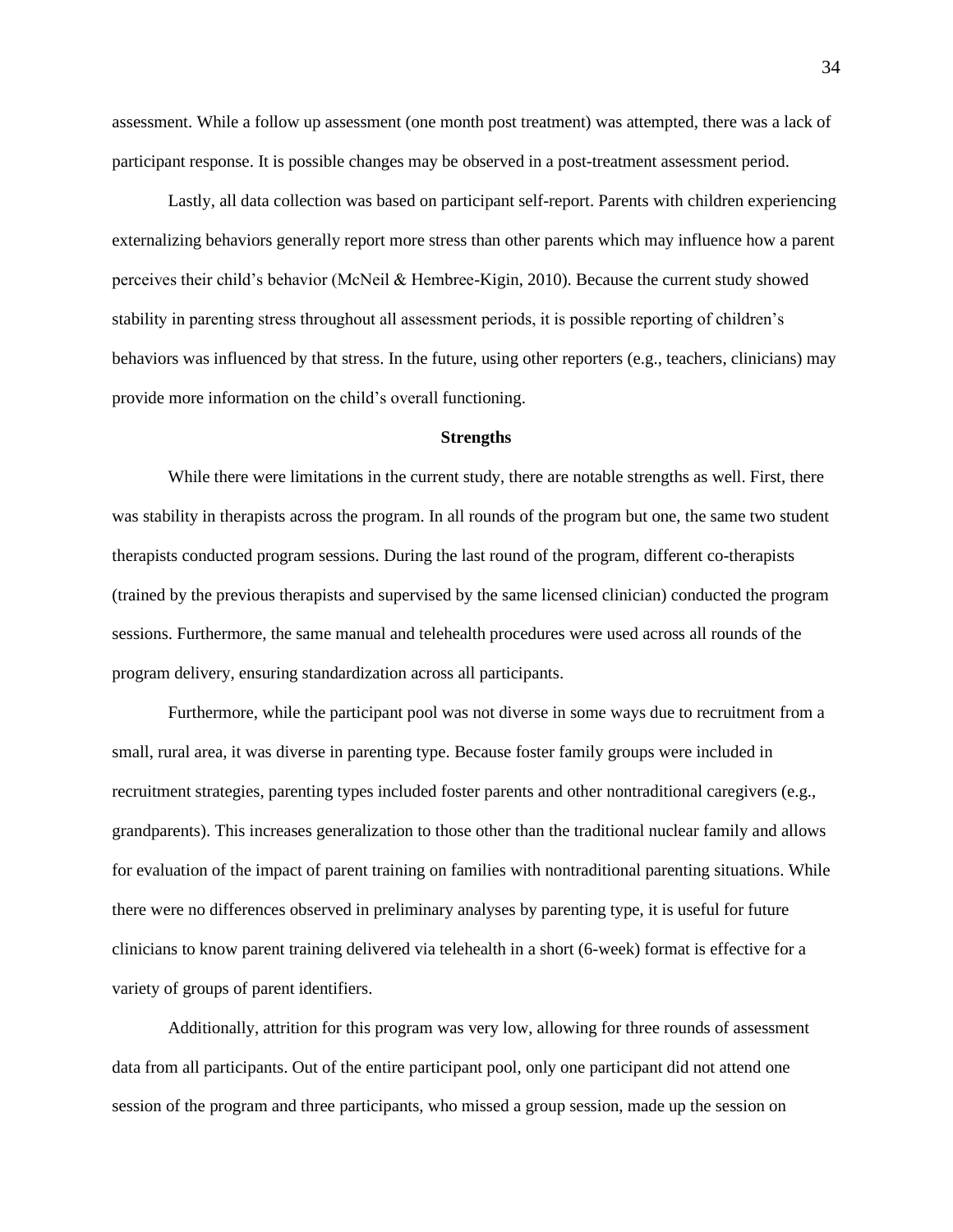another day in a rescheduled individual session with one of the co-therapists. Every make-up session was scheduled prior to the next group session to keep each participant on track. The lack of attrition ensured data were fully available from every participant.

Finally, this program provides low-cost, empirically supported (Slusher, 2019) parent training for families in a rural area where a shortage of mental health professionals makes finding appropriate services difficult. Participants reported previous difficulty finding parent training to help with their child's externalizing behaviors. Because participants accessed the program directly from their home via the internet, they were able to participate even if they lived in isolated rural areas. This program made parent training affordable and accessible for the population from which we were recruiting, providing a needed clinical service to the area.

# **Future Directions**

Further research should continue to observe the impact of short parent training program delivered via telehealth. The current study examined rural populations in response to the shortage of mental health resources in those areas (Smalley et al., 2012), but there are underserved populations in non-rural areas who would benefit from further accessibility through adaptations to existing parent training models (group format, short format, telehealth). Future research should expand the participant pool to investigate other underserved populations and examine treatment gains within those populations.

Moreover, a more diverse participant pool including factors such as race, gender identity, and culture would improve generalizability. The current study included only participants who identified as mothers, but fathers in America are increasingly taking on parenting roles that in years past were primarily held by mothers (Schoppe-Sullivan, et al., 2021). With fathers experiencing similar parenting stress and concerns, future studies can evaluate the utility of similar programs for fathers of children with externalizing behaviors.

Lastly, while no differences were observed between parenting types (biological/adoptive, foster, grandparent), these were not directly assessed in the current study. In satisfaction surveys, foster parents did indicate the parenting group was helpful in transitioning children from previous placements to their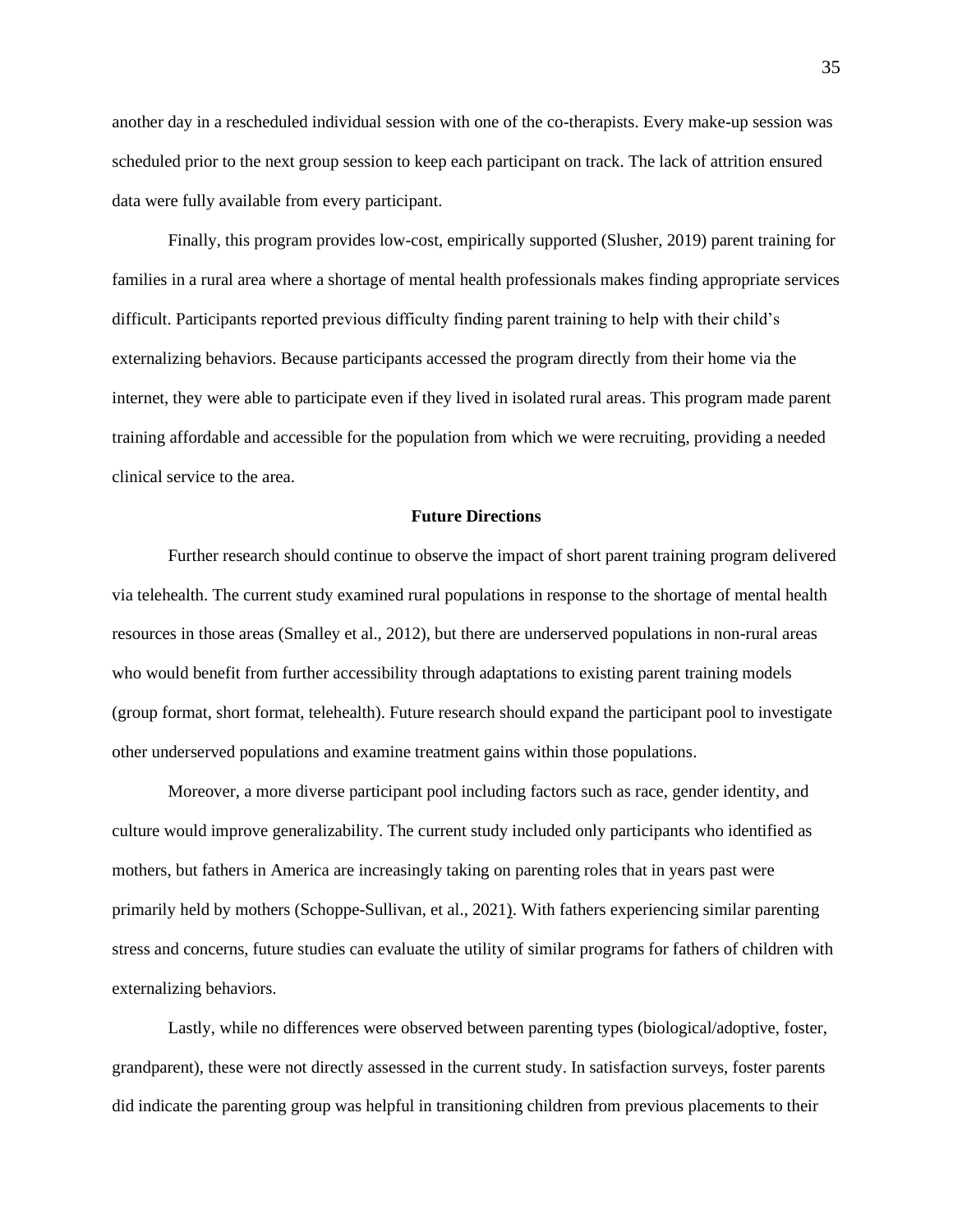home. By examining factors related to parent identity (e.g., biological vs. other caregivers) and impacting foster parents (e.g., child/parent bonding and attachment), research can determine whether parent training improves other areas of concerns for non-traditional parents.

# **Clinical Implications/Rurality**

The current study offers useful clinical implications. First, the use of parent training appears effective in decreasing child externalizing behaviors in the home. With childhood externalizing behaviors a concern in 50% of homes, the use of parent training programs like the Strong Families Program is a possible solution for these behaviors (Achenbach & Edelbrock, 1981; Broidy et al., 2003). Utilizing a short, group, telehealth format provides accessibility for parents by making treatment available in-home, negating the need to spend time in travel or acquire childcare. Further, a group format diminishes treatment costs and allows more clients to be served at a time (Sampioa et al., 2018). A short length of treatment provides parenting skills faster to families in need and can improve attrition rates leading to more successful treatment.

Additionally, these added elements can provide accessibility to underserved and rural communities needing assistance for childhood externalizing behaviors. With underserved populations experiencing a shortage in mental health providers, utilizing a telehealth format can eliminate the barrier of transportation expenses (Smalley et al., 2012). Using telehealth to deliver effective interventions diminishes unique barriers faced by rural populations such as isolation and lack of mental health providers in the area. Previous studies show telehealth to be an effective format for parent training programs (Comer et al., 2015). Combining telehealth with a group format and short time frame allows even more accessibility and lower costs, serving more people without additional clinician time. Utilizing a telehealth, group, short-term parent training program like the Strong Families Program is an effective way to provide services to more populations including rural and underserved individuals.

# **Conclusion**

The current study aimed to better understand the effect of a short parenting training program delivered in a group telehealth format. A previously developed, short, group format parenting training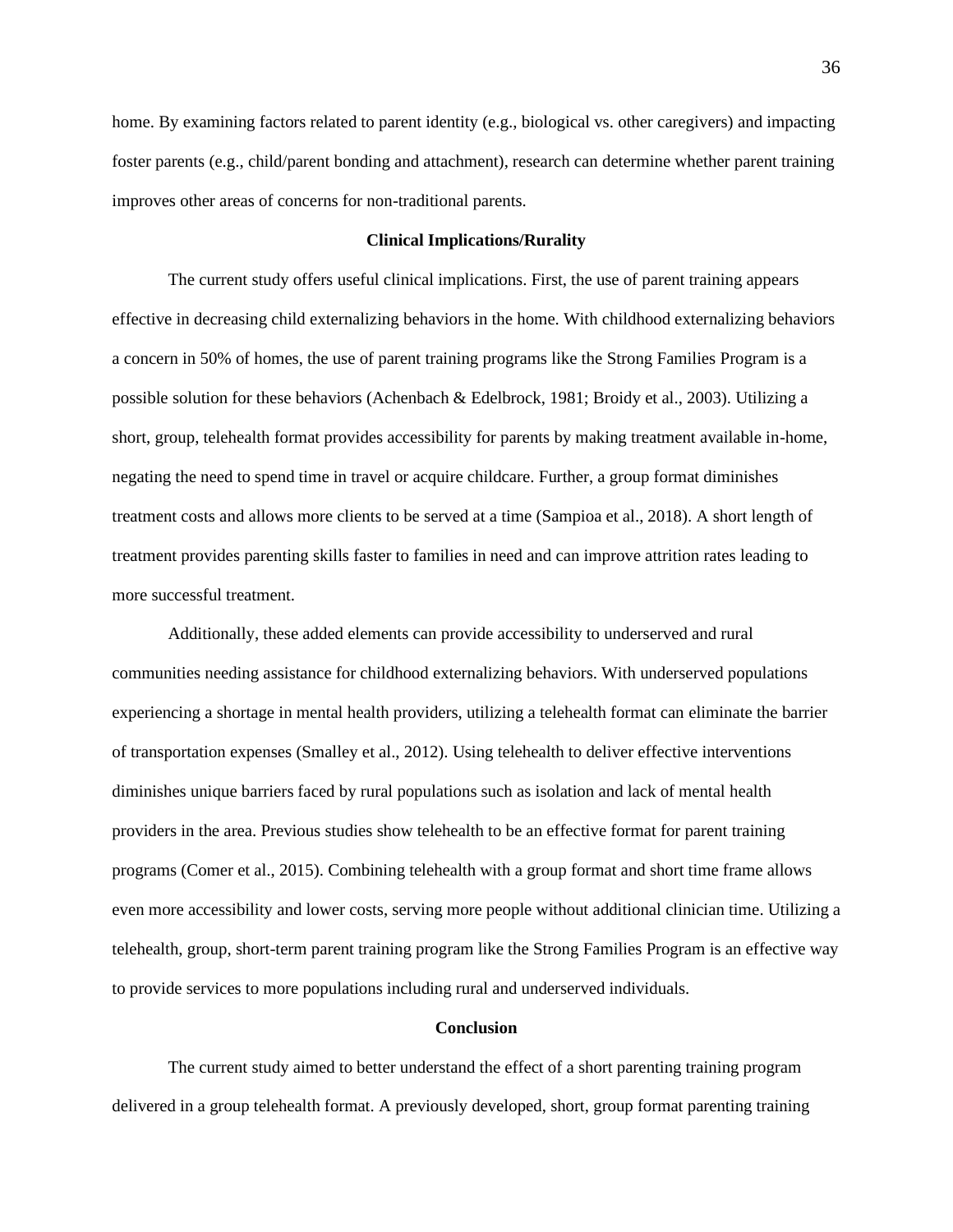manual (Slusher, 2019) was converted to be delivered via telehealth. The hypothesis of decreasing externalizing behaviors over time was supported; however, there were no significant effects regarding parenting stress or familial coping. This may be due to the brief assessment period. While these findings need to be studied further, they provide support for the use of telehealth delivered short-term parenting training programs in a group format for increased accessibility for family populations.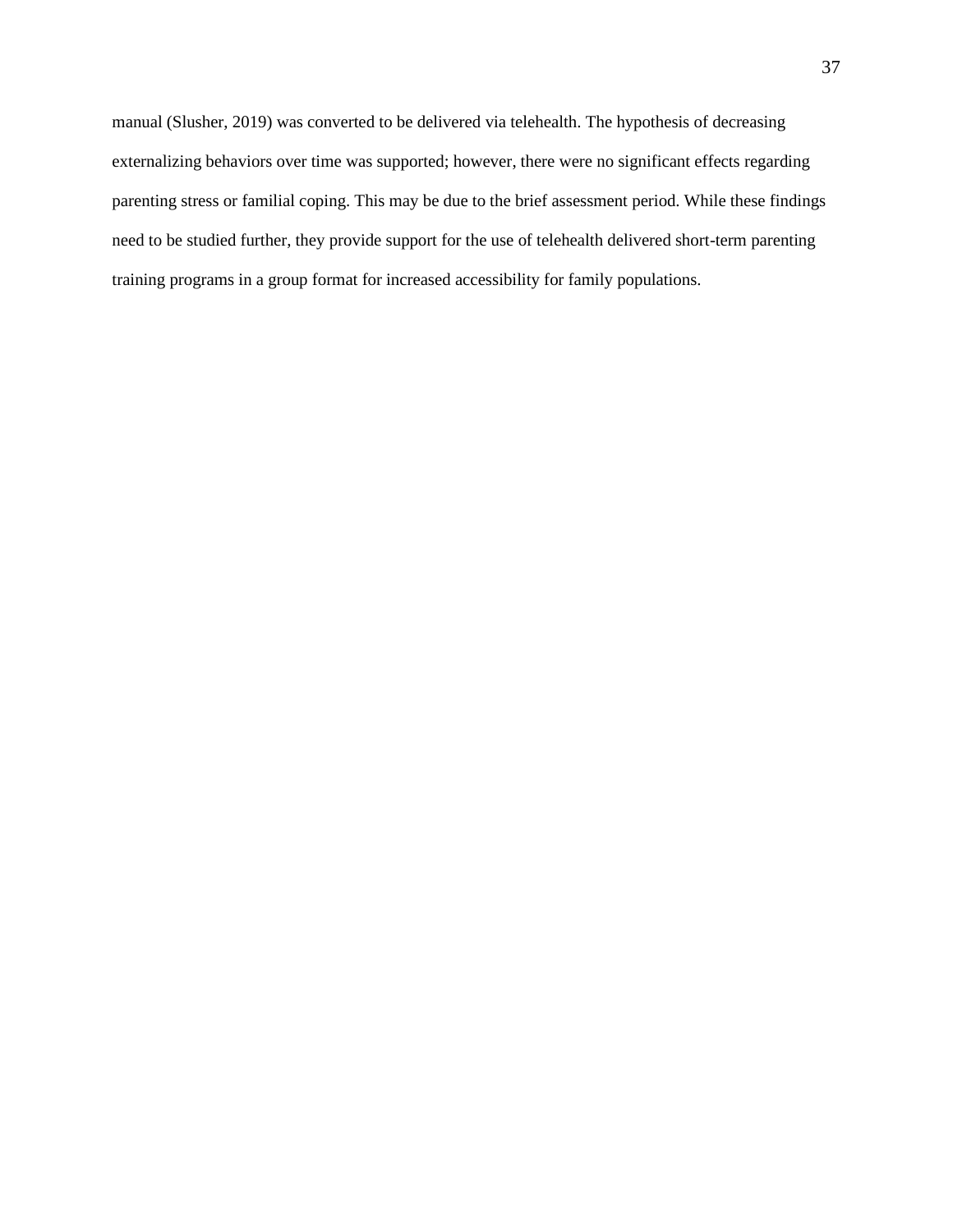#### **REFERENCES**

- Achenbach, T., & Edelbrock, C. (1981) Behavioral problems and competencies reported by parents of normal and disturbed children aged four through sixteen. *Child Development*, *46*(1), 1-82.
- Bardone, A. M., Moffitt, A., Caspi T. E., Dickson, W. R., Stanton, N., & Silva, P. A. (1998). Adult physical health outcomes of adolescent girls with conduct disorder, depression, and anxiety. *Journal of the American Academy of Child & Adolescent Psychiatry*, *37*(6), 594-601, https://doi.org/10.1097/00004583-199806000-00009
- Bandura, A. (1977). Self-efficacy: Toward a unifying theory of behavioral change. *Psychological Review, 84*(2), 191–215.
- Bergsund, HB, Wentzel-Larsen, T, Jacobsen, H. (2019) Parenting stress in long-term foster careers: A longitudinal study]. *Child & Family Social Work*. 2020; 25( S1): 53– 62. <https://doi.org/10.1111/cfs.12713>
- Briody, L., Nagin, D., Lynam, S., Moffitt, D., Petit, T., Vitaro, G., & et al. (2003). Developmental trajectories of childhood disruptive behaviors and adolescent delinquency: A six-site, cross national study. *Violent Children*, *39*(2), 222–245.
- Carlo, G., Crockett, L. J., Wilkinson, J. L., & Beal, B. L. (2011). The longitudinal relationships between rural adolescents' prosocial behaviors and young adult substance use. *Journal of Youth and Adolescence*, 4(9), 203-308.
- Celaya, M. O., Rees, J. R., Gibson, J. J. & et al*.* (2006). Travel distance and season of diagnosis affect treatment choices for women with early-stage breast cancer in a predominantly rural population (United States). *Cancer Causes Control, 17*, 851–856. https://doi.org/10.1007/s10552-006-0025-
- Champion, D., Goodall, G., & Rutter, M. (1995). Behavior problems in children and stressors in early adult life. A 20-year follow‐up of London school children. *Psychological Medicine*, 25 (1), 231– 246.
- Comer, J. S., Furr, J. M., Kerns, C. E., Miguel, E., Coxe, S., Elkins, R. M., & et al. (2017). Internetdelivered, family-based treatment for early-onset OCD: A pilot randomized trial. *Journal of Consulting and Clinical Psychology*, *85*(2), 178–186. https://doi.org/10.1037/ccp0000155
- Conger, K. J., Williams, S. T., Little, W. M., Masyn, K. E., & Shebloski, B. (2009). Development of mastery during adolescence: the role of family problem-solving. *Journal of Health and Social Behavior*, *50*(1), 99–114. https://doi.org/10.1177/002214650905000107
- Crnic, C., Gaze, C., & Hoffman, R., (2005). Cumulative parenting stress across the preschool period: Relations to maternal parenting and child behavior at age 5. *Infant and Child Development, 14*(2). 117-132. [https://doi.org/10.1002/icd.384.](https://doi.org/10.1002/icd.384)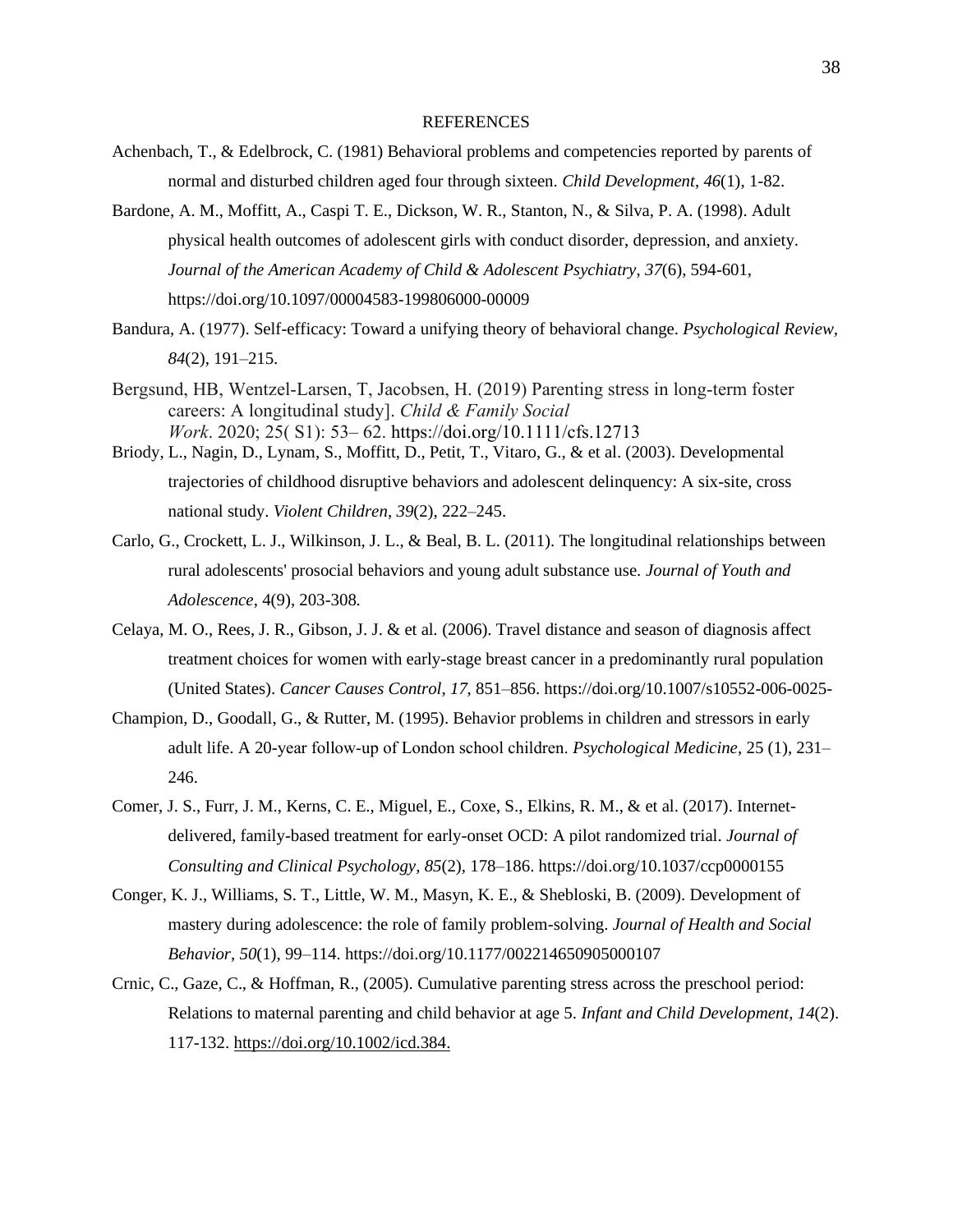- DeRish, R. M., Kratochwill, T. R., & Garbacz, S. A. (2020). The efficacy of problem-solving consultation for homeschooled students with behavior concerns. *School Psychology, 35*(1), 28–40. <https://doi.org/10.1037/spq0000339>
- Dumas, J. M., Wolf, S., Fisman, A., & Culligan, D. (2009). Parenting stress, child behavior problems, and dysphoria in parents of children with autism, *Down Syndrome, Behavior Disorders and Normal Development Exceptionality*, *13*(2), 97-110.
- Erford, B. T., Paul, L. E., Oncken, C., Kress, V. E., & Erford, M. R. (2014). Counseling outcomes for youth with oppositional behavior: A meta-analysis. *Journal of Counseling & Development*, *92*(1), 13–24. [https://doi.org/10.1002/j.15566](https://doi.org/10.1002/j.1556)676.2014.00125.x
- Eyberg, S. M., Boggs, S. R., & Algina, J. (1995). Parent-child Interaction Therapy: A psychosocial model for the treatment of young children with conduct problem behavior and their families. P*sychopharmacology Bulletin, 31*, 83–91.
- Hembree-Kigin, T. L., & McNeil, C. B. (1995). *Parent–child interaction therapy.* Plenum Press. [https://doi.org/10.1007/978-1-4899-1439-2](https://psycnet.apa.org/doi/10.1007/978-1-4899-1439-2)
- Jones, H. A., Putt, G. E., Rabinovitch, A. E., Hubbard, R., & Snipes, D. (2017). Parenting stress, readiness to change, and child externalizing behaviors in families of clinically referred children. *Journal of Child and Family Studies, 26*(1), 225-233. [https://doi.org/10.1007/s10826-](https://psycnet.apa.org/doi/10.1007/s10826-016-0547-x) [016-0547-x](https://psycnet.apa.org/doi/10.1007/s10826-016-0547-x)
- Kazdin, A. E. (2019). Single-case experimental designs. Evaluating interventions in research and clinical practice. *Behaviour Research and Therapy*, *117*, 3-17. [https://doi.org/10.1016/j.brat.2018.11.01.](https://doi.org/10.1016/j.brat.2018.11.01)
- Keyzers, A., Weiler, L., Haddock, S., & Doty, J. (2019). Family problem-solving and attachment quality: Associations with adolescent risk-taking behavior. *Journal of Youth Development*, *14*(1), 70-92. <https://doi.org/10.5195/jyd.2019.637>
- Kieren, K., Maguire, O., & Hurlbut, N. (1996). A marker method to test a phasing hypothesis in family problem-solving interaction. *Journal of Marriage and Family, 58*(2), 442–455. <https://doi.org/10.2307/35350>
- Lillig M. (2018). Conduct disorder: Recognition and management. *American Family Physician*, *98*(10), 584-592. PMID: 30365289.
- Lyon, A. R., & Budd, K. S. (2010). Promoting positive interactions in the classroom: Adapting parentchild Interaction Therapy as a universal prevention program. *Education & Treatment of Children, 33*(2), 261–287. [https://doi.org/10.1353/etc.0.0092](https://psycnet.apa.org/doi/10.1353/etc.0.0092)
- McMahon, R. J., & Forehand, R. (1981). Effects of knowledge of social learning principles on enhancing treatment outcome and generalization in a parent training program. *Journal of Consulting and Clinical Psychology, 49*(4), 526–532. <https://doi.org/10.1037/0022006X.49.4.526>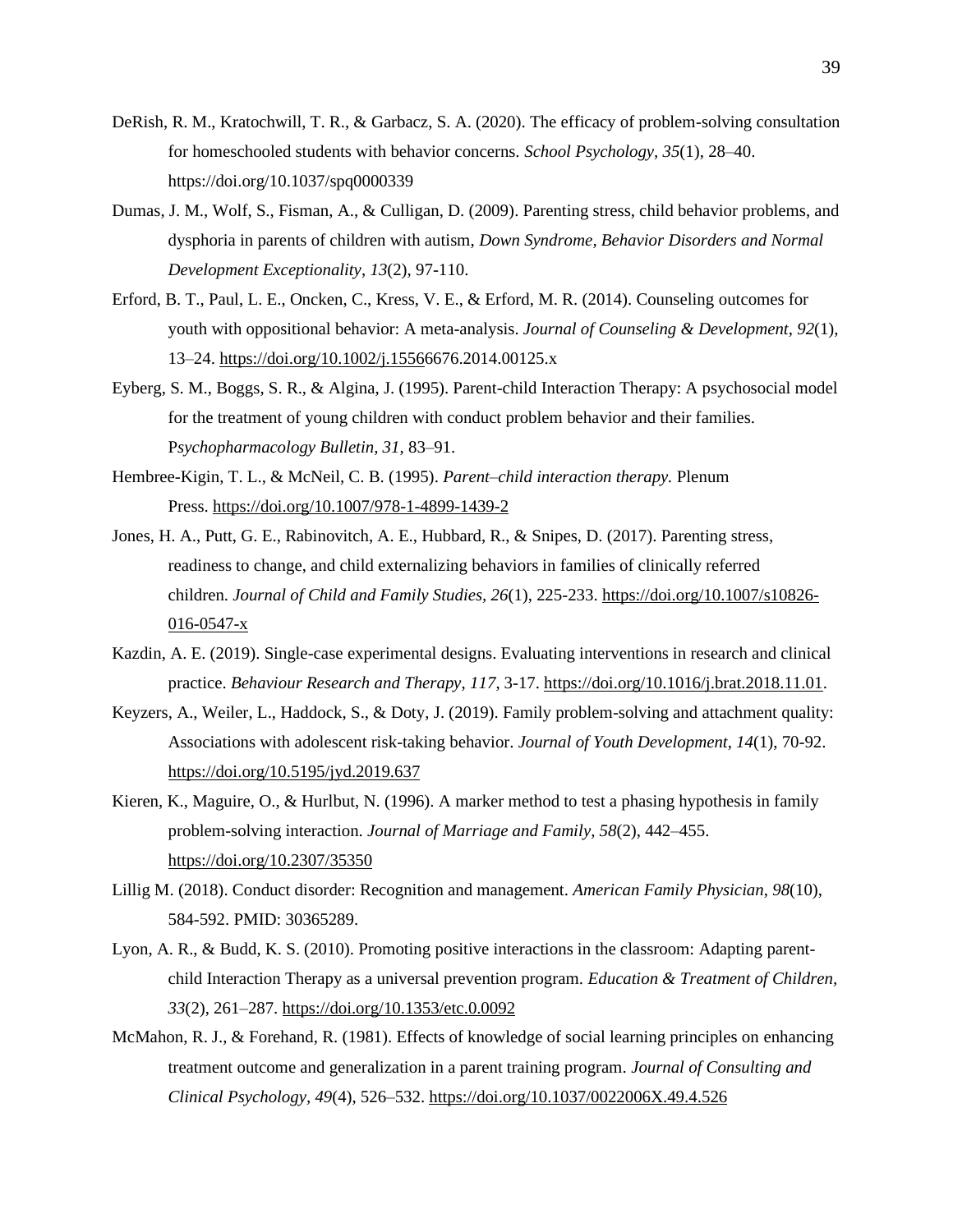- McMahon, R. J., & Forehand, R., (2005). *Helping the noncompliant child: Family-based treatment for oppositional behavior (2 nd Edition)*. Guilford Press.
- McNeil, C. B., & Hembree-Kigin, T. L. (2010). *Parent–child interaction therapy (2nd ed.).* Springer. [https://doi.org/10.1007/978-0-387-88639-8](https://psycnet.apa.org/doi/10.1007/978-0-387-88639-8)
- Memmott-Elison, M. K., Holmgren, H. G., Padilla-Walker, L. M., & Hawkins, A.J. (2020). Associations between prosocial behavior, externalizing behaviors, and internalizing symptoms during adolescence: A meta-analysis. *Journal of Adolescence, 80*, 98-114. doi.10.1016/j.adolescence.2020.01.012.
- Moffitt, T. (2006). Life-course persistent versus adolescence-limited antisocial behavior. In D. Cicchetti & D. J. Cohen (Eds.), *Developmental psychopathology (2nd edition): Risk, disorder, and adaptation* (pp. 570-598). Wiley.
- Morland, L. A., Mackintosh, M. A., Rosen, C. S., Willis, E., Resick, P., Chard, K., & Frueh, B. C. (2015). Telemedicine versus in-person delivery of Cognitive Processing Therapy for women with posttraumatic stress disorder: A randomized noninferiority trial. *Depression and Anxiety*, *32*(11), 811–820. https://doi.org/10.1002/da.22397
- Niec, L. N., Barnett, M. L., Prewett, M. S., & Shanley Chatham, J. R. (2016). Group Parent-child Interaction Therapy: A randomized control trial for the treatment of conduct problems in young children. *Journal of consulting and clinical psychology*, *84*(8), 682–698. https://doi.org/10.1037/a0040218
- Offord, M. D., & Bennett, K. J., (1994). Conduct disorder: Long term outcomes and intervention effectiveness. *Journal of the American Academy of Child and Adolescent Psychiatry*, 33, 1069– 1078.
- Pardini, D., & Frick, P. J. (2013). Multiple developmental pathways to conduct disorder: Current conceptualizations and clinical implications. *Journal of the Canadian Academy of Child and Adolescent Psychiatry*, *22*(1), 20–25.
- Pinderhughes, E. E., Dodge, K. A., Bates, J. E., Pettit, G. S., & Zelli, A. (2000). Discipline responses: Influences of parents' socioeconomic status, ethnicity, and beliefs about parenting, stress, and cognitive‐emotional processes. *Journal of Family Psychology*, 14, 380–400.
- Regan, T., Tubman, J. G., & Schwartz, S. J. (2020). Relations among externalizing behaviors, alcohol expectancies and alcohol use problems in a multi-ethnic sample of middle and high school students. *Substance Abuse: Research & Treatment*, *14*, 1–11. <https://doi.org/10.1177/1178221820928427>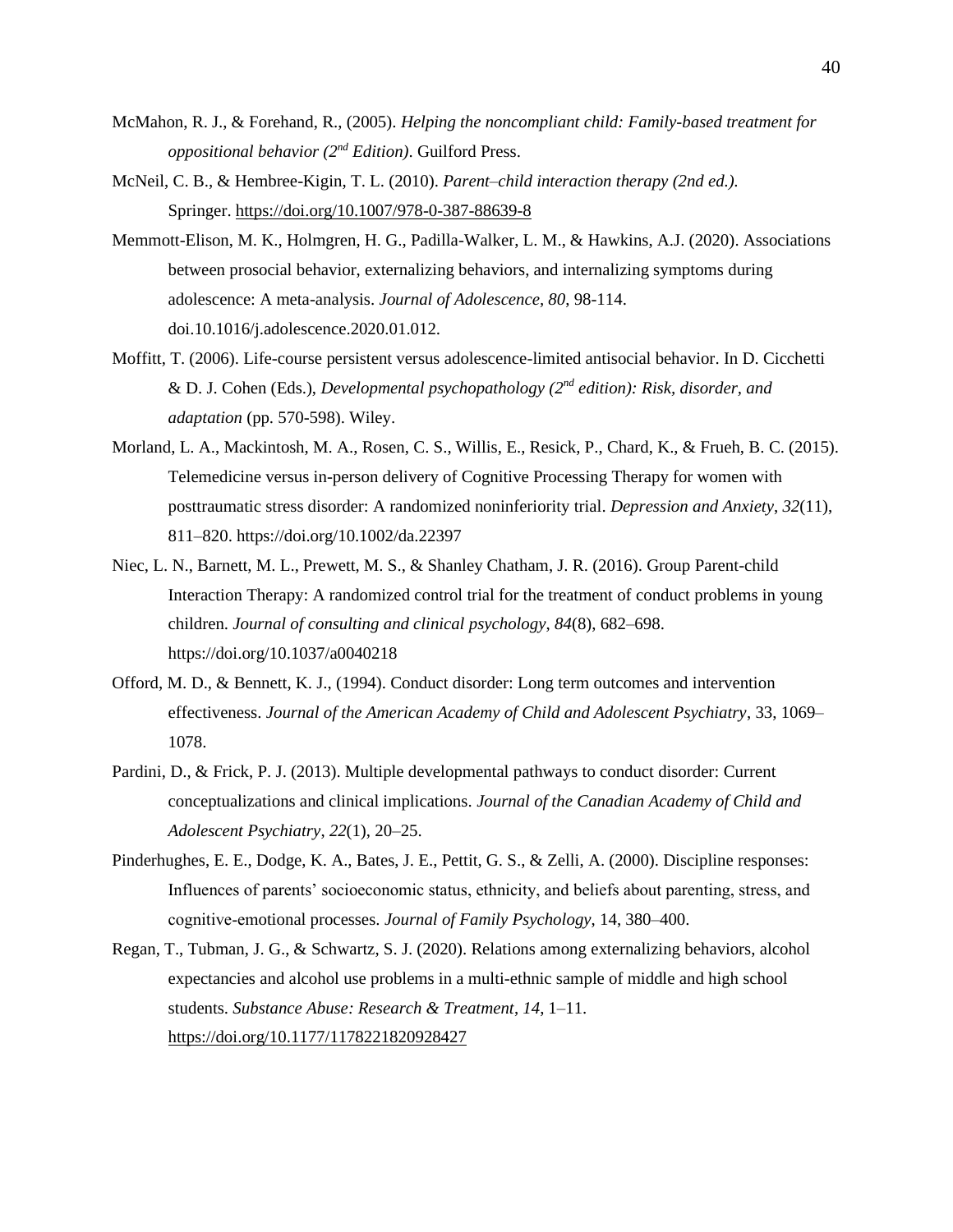- Rowe, R., Costello, E. J., Angold, A., Copeland, W. E., & Maughan, B. (2010). Developmental pathways in oppositional defiant disorder and conduct disorder. *Journal of Abnormal Psychology*, *119*(4), 726–738. https://doi.org/10.1037/a0020798
- Rueter, A., & Conger, D. (1995). Interaction style, problem-solving behavior, and family problem-solving effectiveness. *Society for Research in Child Development, 66*(1), 98-115.
- Reyno, S. M., & McGrath, P. (2006). Predictors of parent training efficacy for child externalizing behavior problems – A meta‐analytic review. *The Journal of Child Psychology and Psychiatry*, *47*(1), 99-111. [https://doi.org/10.1111/j.1469-7610.2005.01544.x.](https://doi.org/10.1111/j.1469-7610.2005.01544.x)
- Schoppe-Sullivan, S. J., Shafer, K., Olofson, E. L., & Kamp Dush, C. M. (2021). Fathers' parenting and coparenting behavior in dual-earner families: Contributions of traditional masculinity, father nurturing role beliefs, and maternal gate closing. *Psychology of Men & Masculinities*, 22(3), 538– 550. https://doi.org/10.1037/men0000336
- Slusher, K. (2019). *Differential impacts of resilience and parent management training* [Doctoral dissertation, Georgia Southern University]*.* Digital Commons@Georgia Southern.
- Smalley, K. B., Warren, J. C., & Rainer, J. P. (Eds.). (2012). *Rural mental health: Issues, policies, and best practices.* Springer Publishing Company.
- Webster-Stratton, C., Reid, M. J., & Hammond, M. (2001). Preventing conduct problems, promoting social competence: A parent and teacher training partnership in Head Start. *Journal of Clinical Child Psychology*, *30*, 283–302.